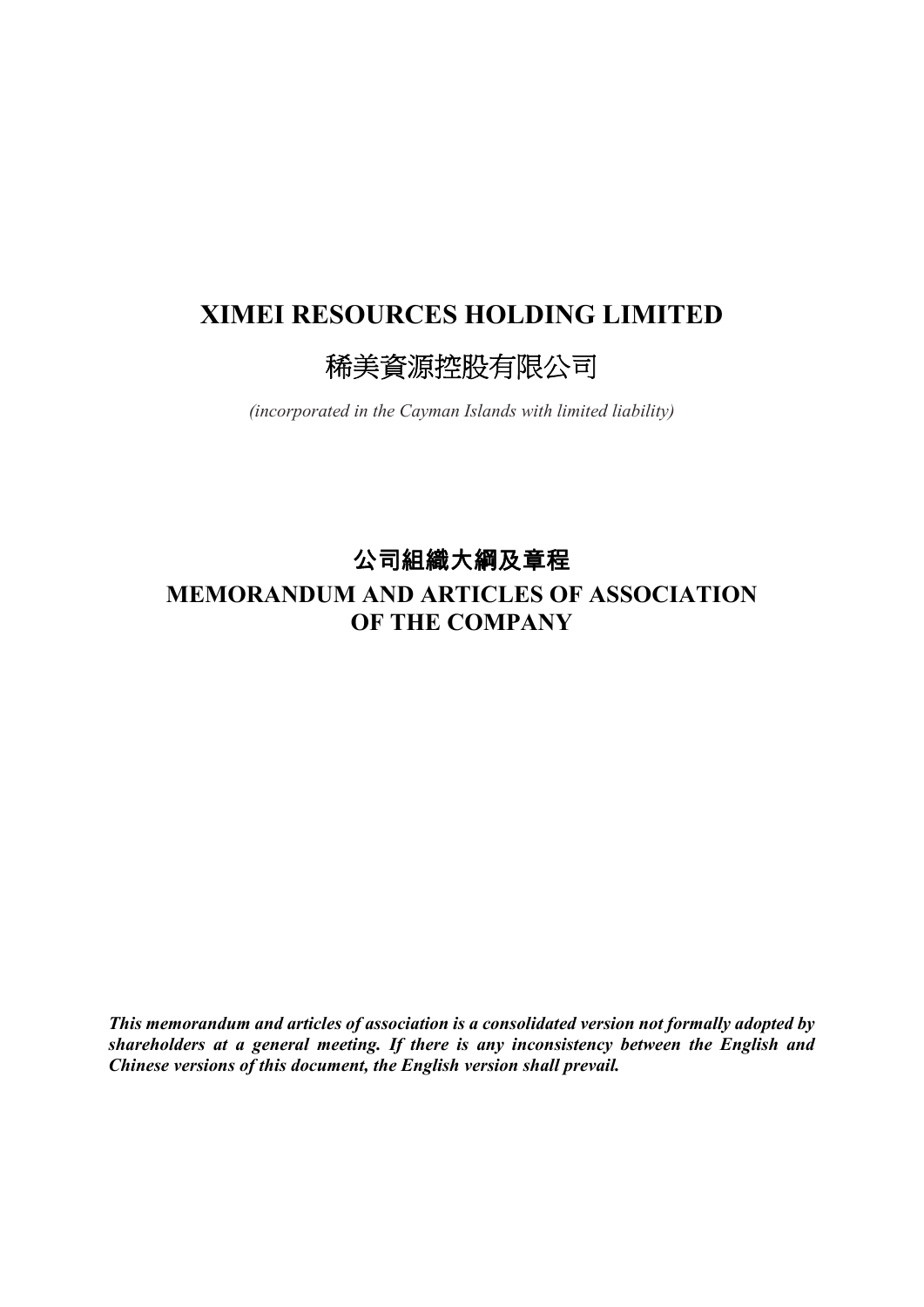#### **THE COMPANIES LAW EXEMPTED COMPANY LIMITED BY SHARES**

#### **AMENDED AND RESTATED MEMORANDUM OF ASSOCIATION**

#### **OF**

# **XIMEI RESOURCES HOLDING LIMITED**  稀美資源控股有限公司

#### 1. The name of the Company is **XIMEI RESOURCES HOLDING LIMITED** and its dual foreign name is 稀美資源控股有限公司.

- 2. The Registered Office of the Company shall be at the offices of Conyers Trust Company (Cayman) Limited, Cricket Square, Hutchins Drive, P.O. Box 2681, Grand Cayman, KY1-1111, Cayman Islands.
- 3. Subject to the following provisions of this Memorandum, the objects for which the Company is established are unrestricted and shall include, but without limitation:
	- (a) to act and to perform all the functions of a holding company in all its branches and to coordinate the policy and administration of any subsidiary company or companies wherever incorporated or carrying on business or of any group of companies of which the Company or any subsidiary company is a member or which are in any manner controlled directly or indirectly by the Company;
	- (b) to act as an investment company and for that purpose to subscribe, acquire, hold, dispose, sell, deal in or trade upon any terms, whether conditionally or absolutely, shares, stock, debentures, debenture stock, annuities, notes, mortgages, bonds, obligations and securities, foreign exchange, foreign currency deposits and commodities, issued or guaranteed by any company wherever incorporated, or by any government, sovereign, ruler, commissioners, public body or authority, supreme, municipal, local or otherwise, by original subscription, tender, purchase, exchange, underwriting, participation in syndicates or in any other manner and whether or not fully paid up, and to meet calls thereon.
- 4. Subject to the following provisions of this Memorandum, the Company shall have and be capable of exercising all the functions of a natural person of full capacity irrespective of any question of corporate benefit, as provided by Section 27(2) of the Companies Law (Revised).
- 5. Nothing in this Memorandum shall permit the Company to carry on a business for which a licence is required under the laws of the Cayman Islands unless duly licensed.
- 6. The Company shall not trade in the Cayman Islands with any person, firm or corporation except in furtherance of the business of the Company carried on outside the Cayman Islands; provided that nothing in this clause shall be construed as to prevent the Company effecting and concluding contracts in the Cayman Islands, and exercising in the Cayman Islands all of its powers necessary for the carrying on of its business outside the Cayman Islands.
- 7. The liability of each member is limited to the amount from time to time unpaid on such member's shares.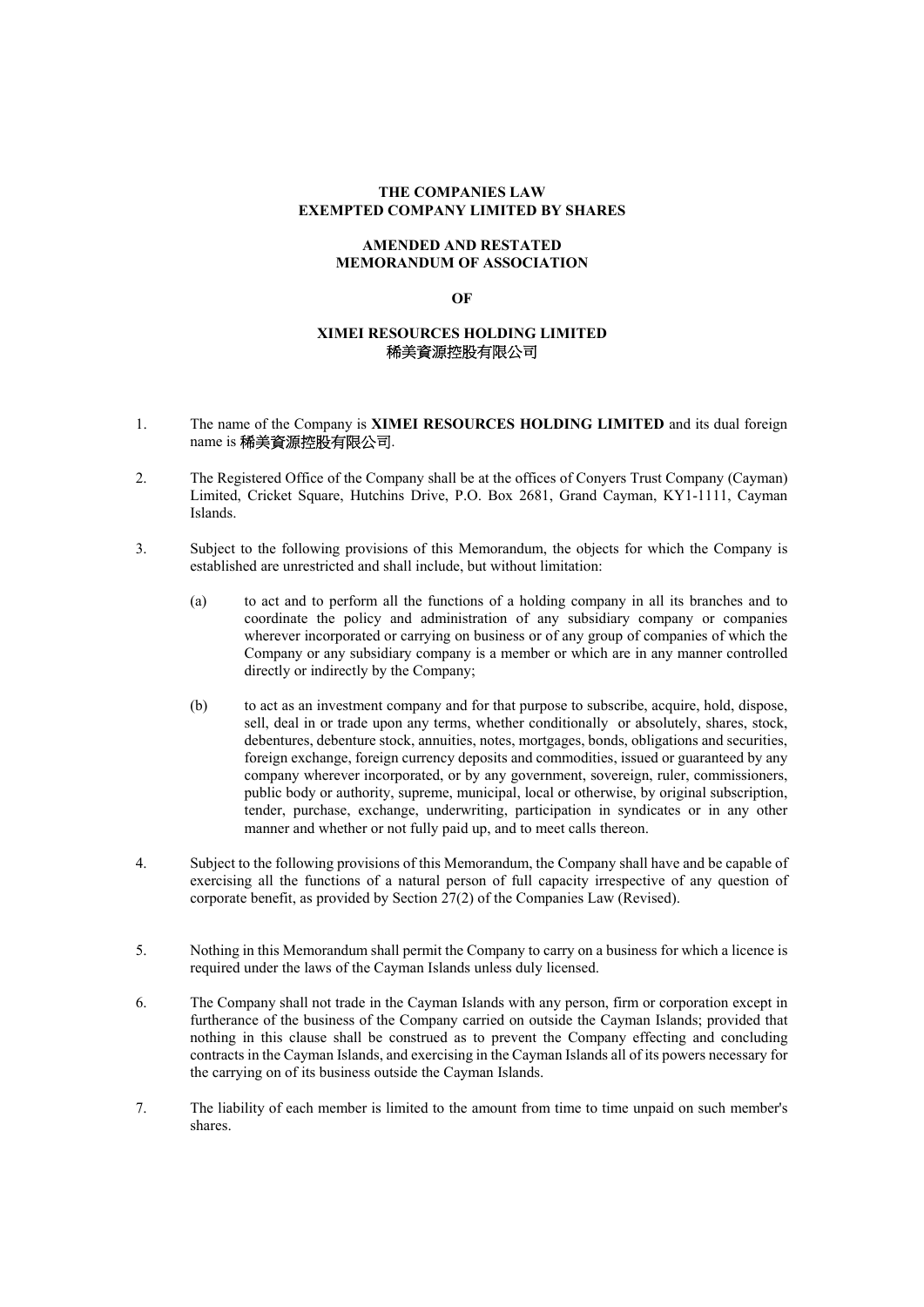- 8. The share capital of the Company is HK\$10,000,000 divided into 1,000,000,000 shares of a nominal or par value of HK\$0.01 each, with the power for the Company, insofar as is permitted by law, to redeem or purchase any of its shares and to increase or reduce the said share capital subject to the provisions of the Companies Law (Revised) and the Articles of Association of the Company and to issue any part of its capital, whether original, redeemed or increased, with or without any preference, priority or special privilege or subject to any postponement of rights or to any conditions or restrictions; and so that, unless the conditions of issue shall otherwise expressly declare, every issue of shares, whether declared to be preference or otherwise, shall be subject to the power hereinbefore contained.
- 9. The Company may exercise the power contained in the Companies Law (Revised) to deregister in the Cayman Islands and be registered by way of continuation in another jurisdiction.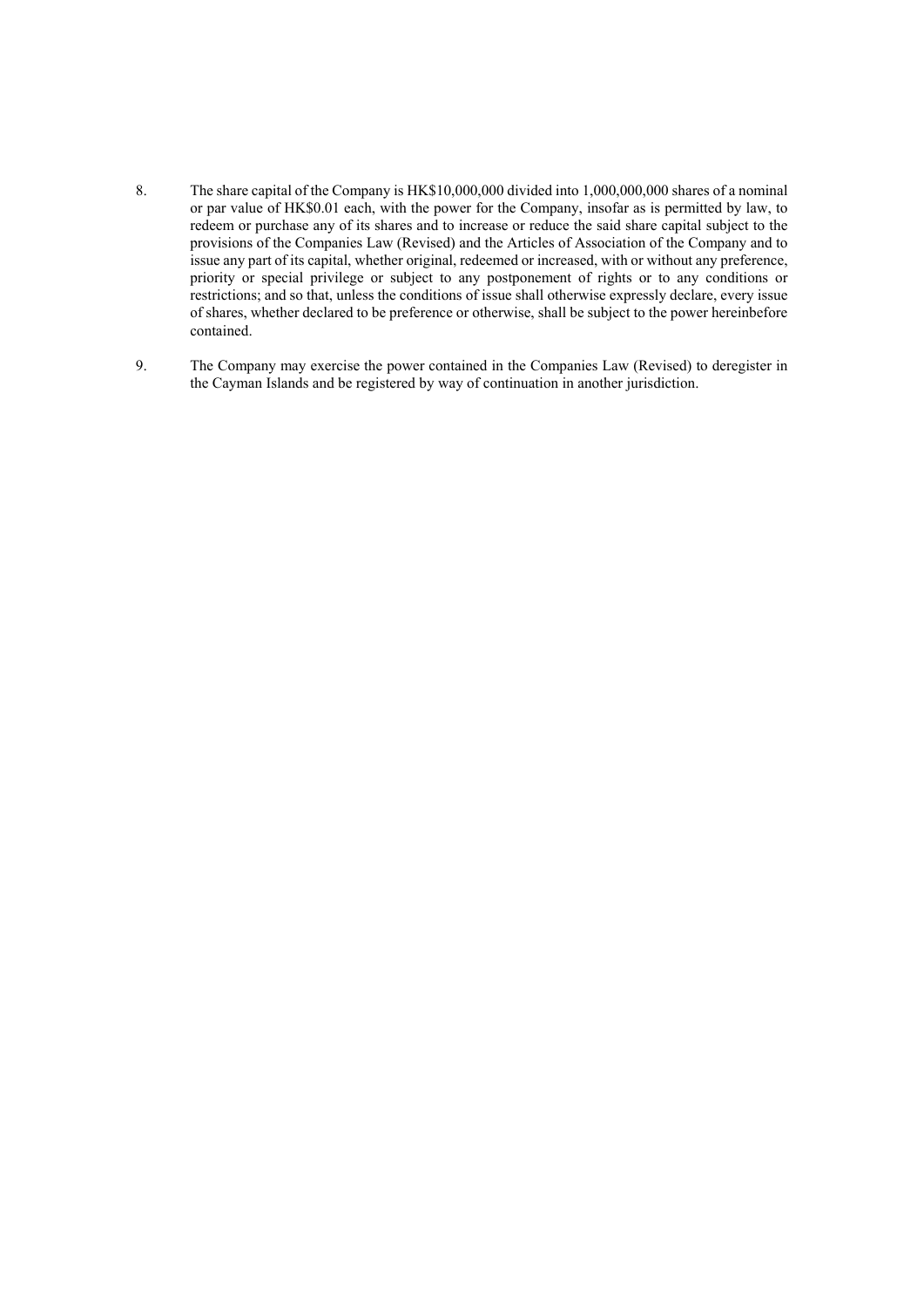The Companies Law (Revised) Company Limited by Shares

# AMENDED AND RESTATED ARTICLES OF ASSOCIATION

OF

# **XIMEI RESOURCES HOLDING LIMITED**  稀美資源控股有限公司

(Adopted pursuant to written resolutions of shareholders passed on 19 February 2020)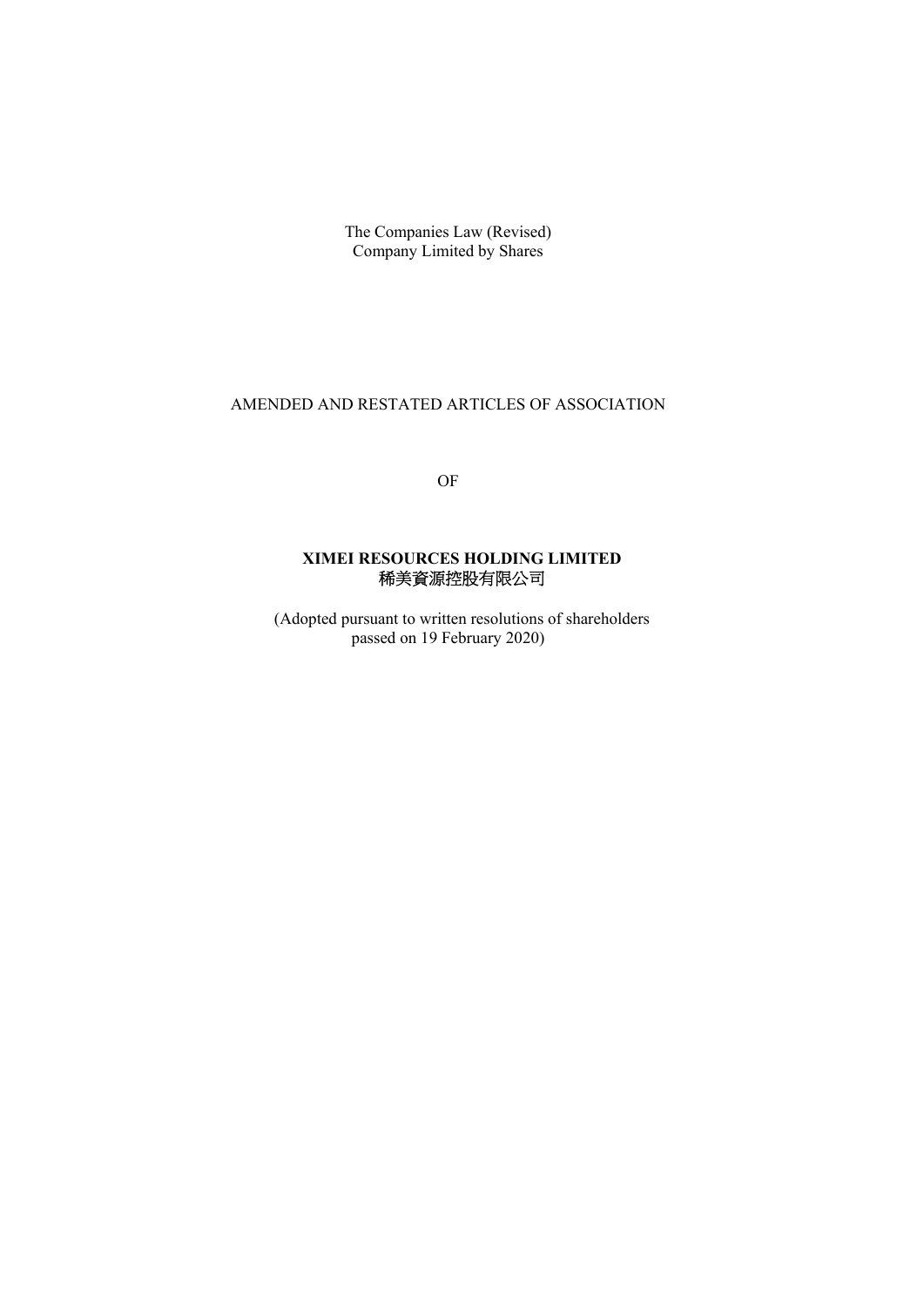# I N D E X

| <b>SUBJECT</b>                         | Article No.    |
|----------------------------------------|----------------|
| Table A                                | 1              |
| Interpretation                         | $\overline{c}$ |
| Share Capital                          | 3              |
| <b>Alteration Of Capital</b>           | $4 - 7$        |
| Share Rights                           | $8-9$          |
| Variation Of Rights                    | $10 - 11$      |
| <b>Shares</b>                          | $12 - 15$      |
| Share Certificates                     | $16 - 21$      |
| Lien                                   | $22 - 24$      |
| Calls On Shares                        | 25-33          |
| Forfeiture Of Shares                   | 34-42          |
| Register Of Members                    | 43-44          |
| <b>Record Dates</b>                    | 45             |
| <b>Transfer Of Shares</b>              | $46 - 51$      |
| <b>Transmission Of Shares</b>          | 52-54          |
| <b>Untraceable Members</b>             | 55             |
| <b>General Meetings</b>                | 56-58          |
| Notice Of General Meetings             | 59-60          |
| Proceedings At General Meetings        | 61-65          |
| Voting                                 | 66-74          |
| Proxies                                | 75-80          |
| Corporations Acting By Representatives | 81             |
| <b>Written Resolutions Of Members</b>  | 82             |
| <b>Board Of Directors</b>              | 83             |
| <b>Retirement Of Directors</b>         | 84-85          |
| Disqualification Of Directors          | 86             |
| <b>Executive Directors</b>             | 87-88          |
| <b>Alternate Directors</b>             | 89-92          |
| Directors' Fees And Expenses           | 93-96          |
| Directors' Interests                   | 97-100         |
| General Powers Of The Directors        | 101-106        |
| <b>Borrowing Powers</b>                | 107-110        |
| Proceedings Of The Directors           | 111-120        |
| Managers                               | 121-123        |
| Officers                               | 124-127        |
| Register Of Directors And Officers     | 128            |
| Minutes                                | 129            |
| Seal                                   | 130            |
| <b>Authentication Of Documents</b>     | 131            |
| <b>Destruction Of Documents</b>        | 132            |
| Dividends And Other Payments           | 133-142        |
| Reserves                               | 143            |
| Capitalisation                         | 144-145        |
| <b>Subscription Rights Reserve</b>     | 146            |
| <b>Accounting Records</b>              | 147-151        |
| Audit                                  | 152-157        |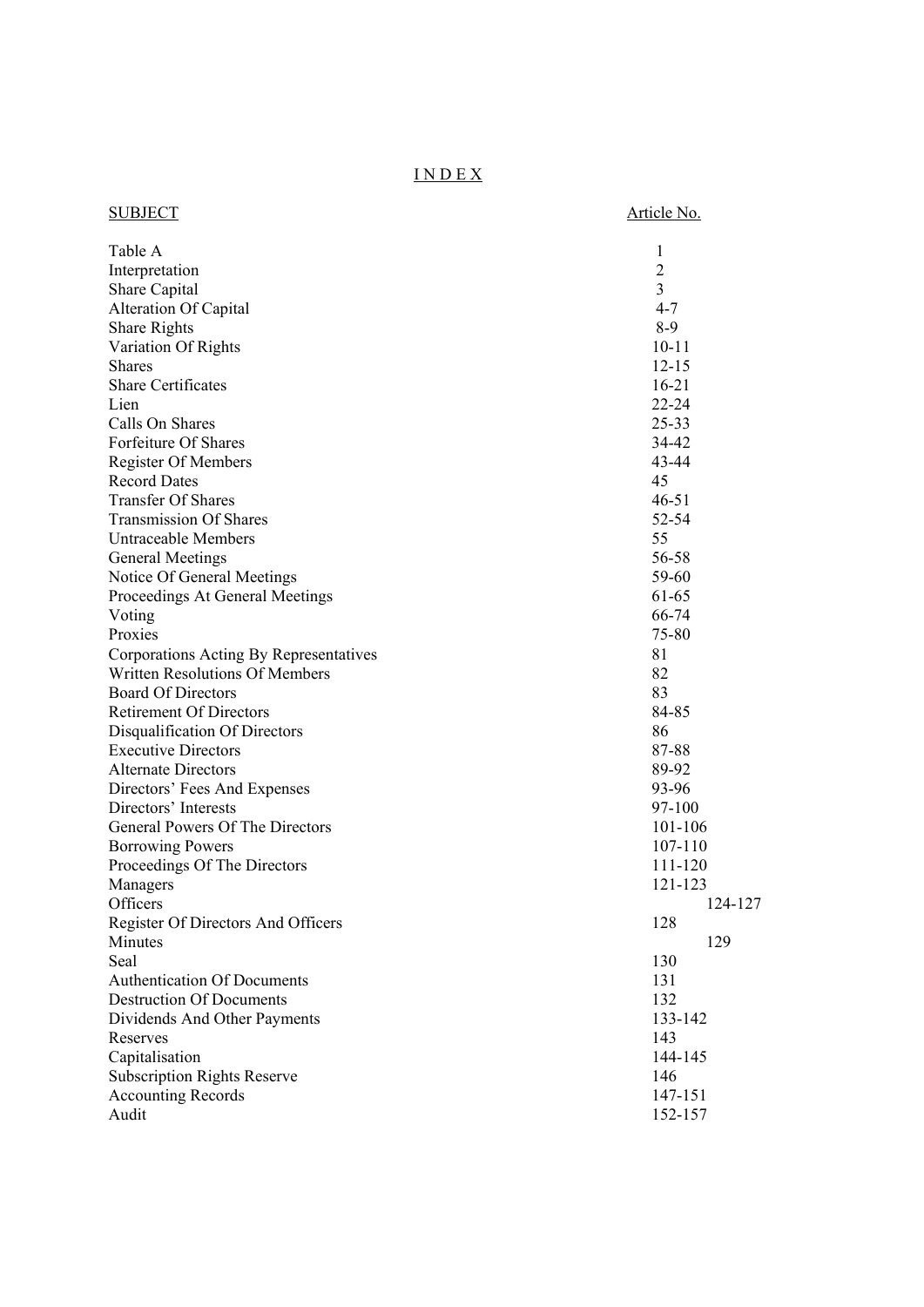| <b>Notices</b>                                      | 158-160     |
|-----------------------------------------------------|-------------|
| Signatures                                          | 161         |
| Winding Up                                          | $162 - 163$ |
| Indemnity                                           | 164         |
| Amendment To Memorandum And Articles of Association |             |
| And Name of Company                                 | 165         |
| Information                                         | 166         |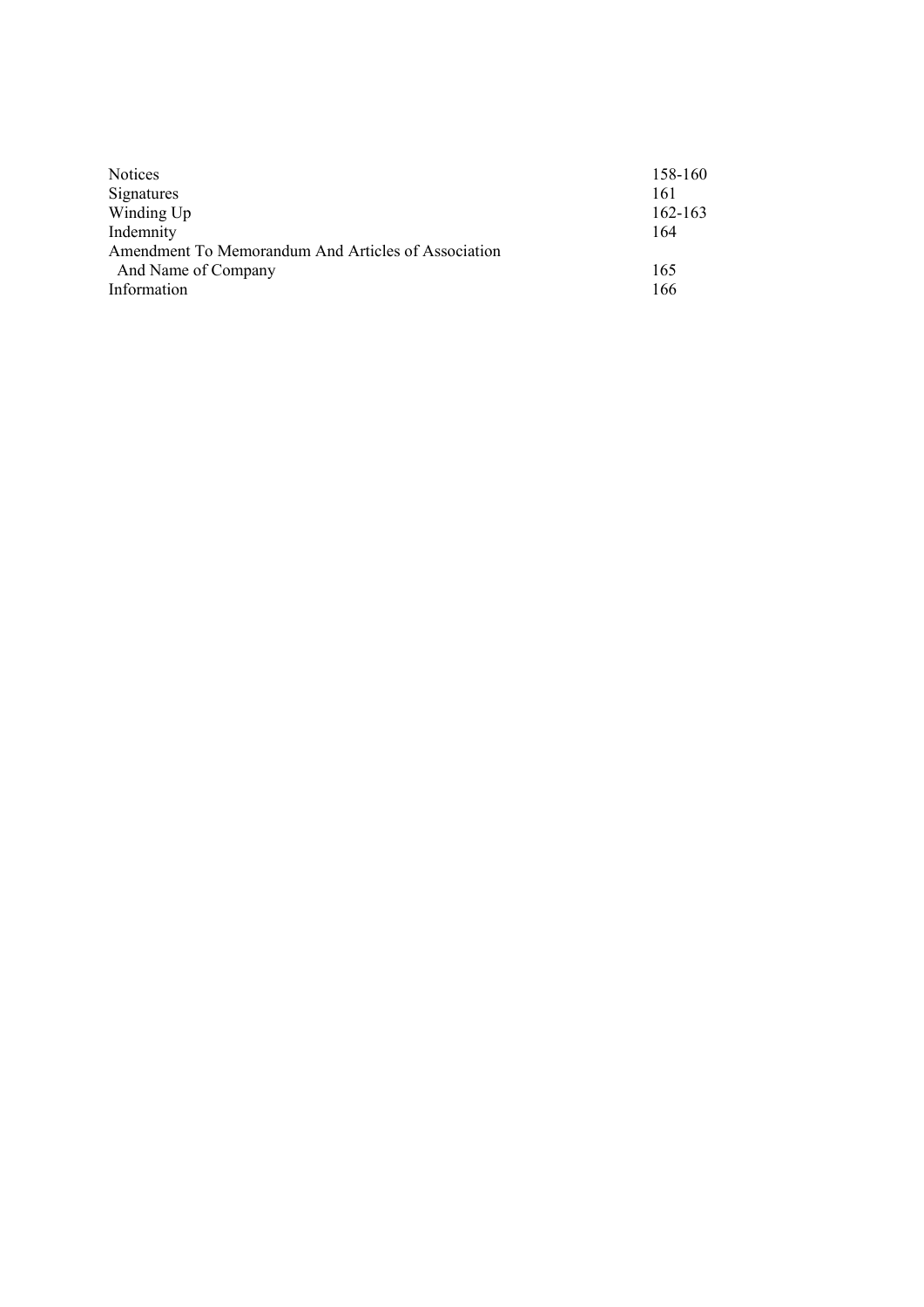# THE COMPANIES LAW (REVISED) COMPANY LIMITED BY SHARES

# AMENDED AND RESTATED ARTICLES OF ASSOCIATION

#### OF

# **XIMEI RESOURCES HOLDING LIMITED**  稀美資源控股有限公司

(Adopted pursuant to written resolutions of shareholders passed on 19 February 2020)

# TABLE A

1. The regulations in Table A in the Schedule to the Companies Law (Revised) do not apply to the Company.

# **INTERPRETATION**

2. (1) In these Articles, unless the context otherwise requires, the words standing in the first column of the following table shall bear the meaning set opposite them respectively in the second column.

| WORD                    | <b>MEANING</b>                                                                                                                                                                                                                                                                                                                                                                                                                                                                                   |
|-------------------------|--------------------------------------------------------------------------------------------------------------------------------------------------------------------------------------------------------------------------------------------------------------------------------------------------------------------------------------------------------------------------------------------------------------------------------------------------------------------------------------------------|
| "Articles"<br>"Auditor" | these Articles in their present form or as supplemented or<br>amended or substituted from time to time.<br>the auditor of the Company for the time being and may<br>include any individual or partnership.                                                                                                                                                                                                                                                                                       |
| "Board" or "Directors"  | the board of directors of the Company or the directors present<br>at a meeting of directors of the Company at which a quorum is<br>present.                                                                                                                                                                                                                                                                                                                                                      |
| "business day"          | shall mean a day on which the Designated Stock Exchange<br>generally is open for the business of dealing in securities in<br>Hong Kong. For the avoidance of doubt, where the<br>Designated Stock Exchange is closed for the business of<br>dealing in securities in Hong Kong on a business day for the<br>reason of a number 8 or higher typhoon signal, black<br>rainstorm warning or other similar event, such day shall for<br>the purposes of these Articles be counted as a business day. |
| "capital"               | the share capital of the Company from time to time.                                                                                                                                                                                                                                                                                                                                                                                                                                              |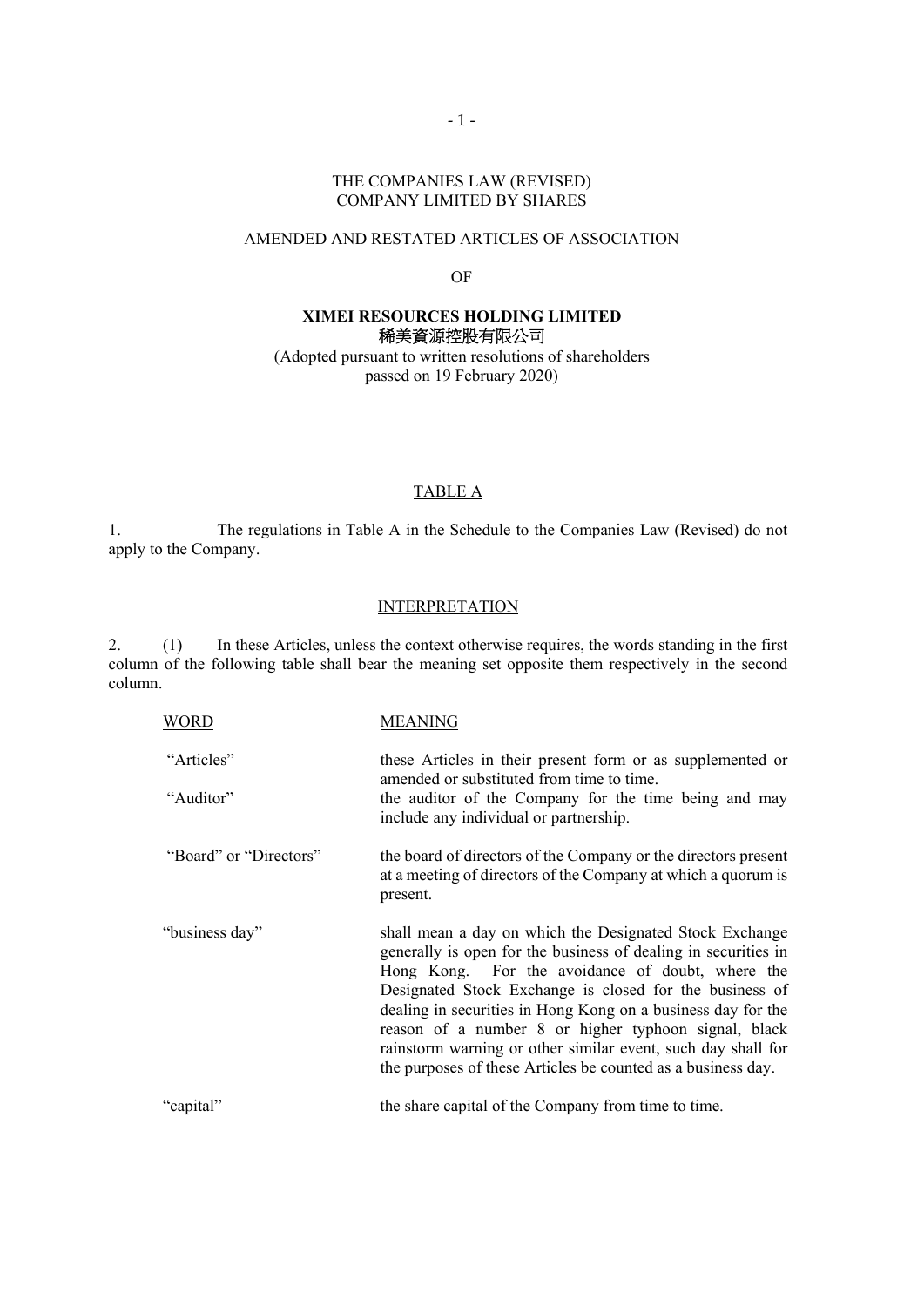| "clear days"                          | in relation to the period of a notice that period excluding the<br>day when the notice is given or deemed to be given and the<br>day for which it is given or on which it is to take effect.                                                                                                                                                                                                                                                       |                |
|---------------------------------------|----------------------------------------------------------------------------------------------------------------------------------------------------------------------------------------------------------------------------------------------------------------------------------------------------------------------------------------------------------------------------------------------------------------------------------------------------|----------------|
| "clearing house"                      | a clearing house recognised by the laws of the jurisdiction in<br>which the shares of the Company are listed or quoted on a<br>stock exchange in such jurisdiction.                                                                                                                                                                                                                                                                                |                |
| "close associate"                     | in relation to any Director, shall have the same meaning as<br>defined in the rules of the Designated Stock Exchange<br>("Listing Rules") as modified from time to time, except that<br>for purposes of Article 100 where the transaction or<br>arrangement to be approved by the Board is a connected<br>transaction referred to in the Listing Rules, it shall have the<br>same meaning as that ascribed to "associate" in the Listing<br>Rules. | App. 3<br>4(1) |
| "Company"                             | XIMEI RESOURCES HOLDING LIMITED 稀美資源控股<br>有限公司.                                                                                                                                                                                                                                                                                                                                                                                                    |                |
| "competent regulatory<br>authority"   | a competent regulatory authority in the territory where the<br>shares of the Company are listed or quoted on a stock<br>exchange in such territory.                                                                                                                                                                                                                                                                                                |                |
| "debenture" and<br>"debenture holder" | include debenture stock and debenture stockholder<br>respectively.                                                                                                                                                                                                                                                                                                                                                                                 |                |
| "Designated Stock<br>Exchange"        | a stock exchange in respect of which the shares of<br>the Company are listed or quoted and where such stock<br>exchange deems such listing or quotation to be the primary<br>listing or quotation of the shares of the Company.                                                                                                                                                                                                                    |                |
| "dollars" and "\$"                    | dollars, the legal currency of Hong Kong.                                                                                                                                                                                                                                                                                                                                                                                                          |                |
| "head office"                         | such office of the Company as the Directors may from time to<br>time determine to be the principal office of the Company.                                                                                                                                                                                                                                                                                                                          |                |
| "Law"                                 | The Companies Law, Cap. 22 (Law 3 of 1961, as consolidated<br>and revised) of the Cayman Islands.                                                                                                                                                                                                                                                                                                                                                  |                |
| "Member"                              | a duly registered holder from time to time of the shares in the<br>capital of the Company.                                                                                                                                                                                                                                                                                                                                                         |                |
| "month"                               | a calendar month.                                                                                                                                                                                                                                                                                                                                                                                                                                  |                |
| "Notice"                              | written notice unless otherwise specifically stated and as<br>further defined in these Articles.                                                                                                                                                                                                                                                                                                                                                   |                |
| "Office"                              | the registered office of the Company for the time being.                                                                                                                                                                                                                                                                                                                                                                                           |                |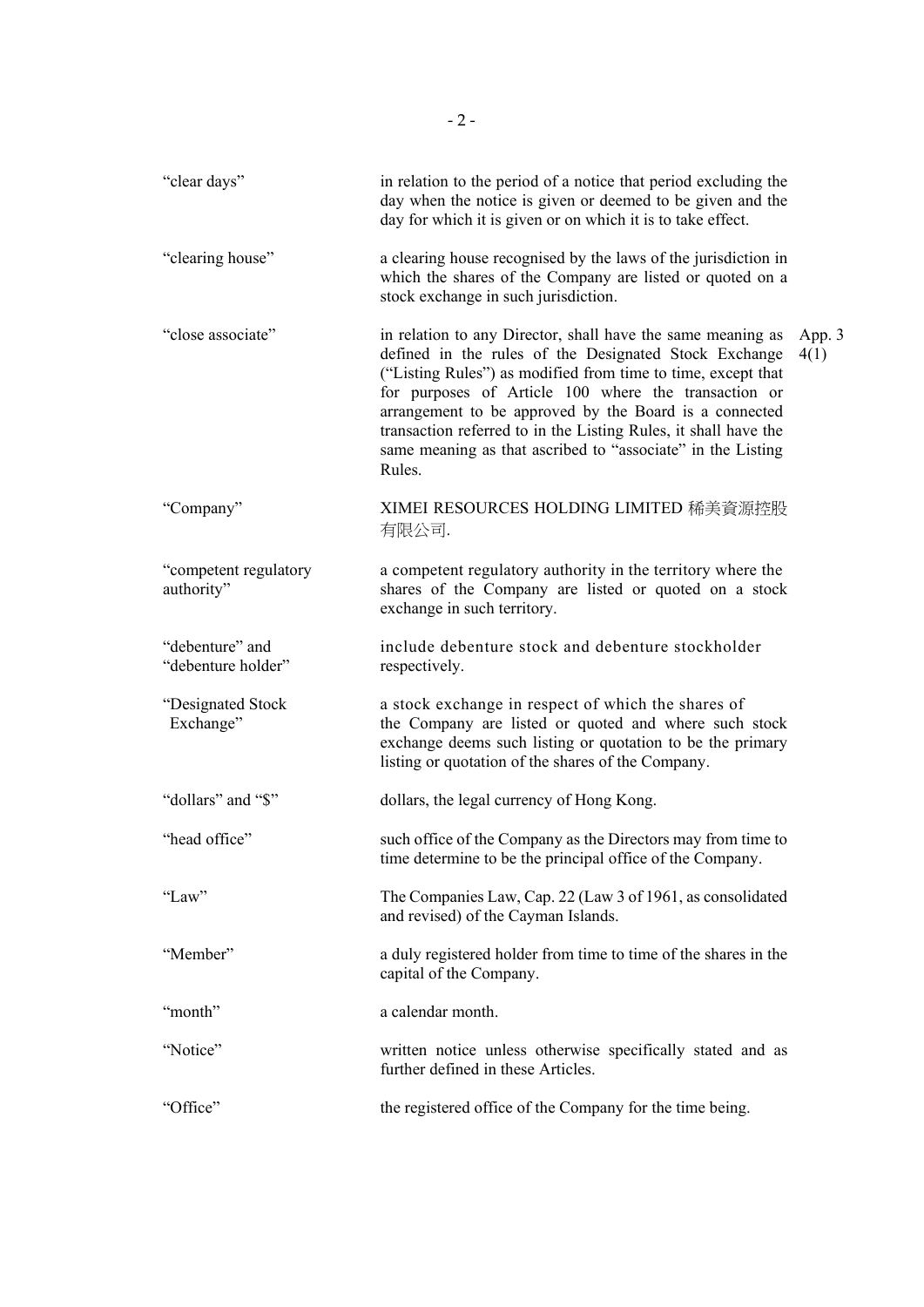| "ordinary resolution" | a resolution shall be an ordinary resolution when it has been<br>passed by a simple majority of votes cast by such Members as,<br>being entitled so to do, vote in person or, in the case of any<br>Member being a corporation, by its duly authorised<br>representative or, where proxies are allowed, by proxy at a<br>general meeting of which Notice has been duly given in<br>accordance with Article 59                                                                                                      |
|-----------------------|--------------------------------------------------------------------------------------------------------------------------------------------------------------------------------------------------------------------------------------------------------------------------------------------------------------------------------------------------------------------------------------------------------------------------------------------------------------------------------------------------------------------|
| "paid up"             | paid up or credited as paid up.                                                                                                                                                                                                                                                                                                                                                                                                                                                                                    |
| "Register"            | the principal register and where applicable, any branch<br>register of Members to be maintained at such place within or<br>outside the Cayman Islands as the Board shall determine from<br>time to time.                                                                                                                                                                                                                                                                                                           |
| "Registration Office" | in respect of any class of share capital such place as the Board<br>may from time to time determine to keep a branch register of<br>Members in respect of that class of share capital and where<br>(except in cases where the Board otherwise directs) the<br>transfers or other documents of title for such class of share<br>capital are to be lodged for registration and are to be<br>registered.                                                                                                              |
| "Seal"                | common seal or any one or more duplicate seals of the<br>Company (including a securities seal) for use in the Cayman<br>Islands or in any place outside the Cayman Islands.                                                                                                                                                                                                                                                                                                                                        |
| "Secretary"           | any person, firm or corporation appointed by the Board to<br>perform any of the duties of secretary of the Company and<br>includes any assistant, deputy, temporary or acting secretary.                                                                                                                                                                                                                                                                                                                           |
| "special resolution"  | a resolution shall be a special resolution when it has been<br>passed by a majority of not less than three-fourths of votes<br>cast by such Members as, being entitled so to do, vote in<br>person or, in the case of such Members as are corporations, by<br>their respective duly authorised representative or, where<br>proxies are allowed, by proxy at a general meeting of which<br>Notice has been duly given in accordance with Article 59.<br>a special resolution shall be effective for any purpose for |
|                       | which an ordinary resolution is expressed to be required under<br>any provision of these Articles or the Statutes.                                                                                                                                                                                                                                                                                                                                                                                                 |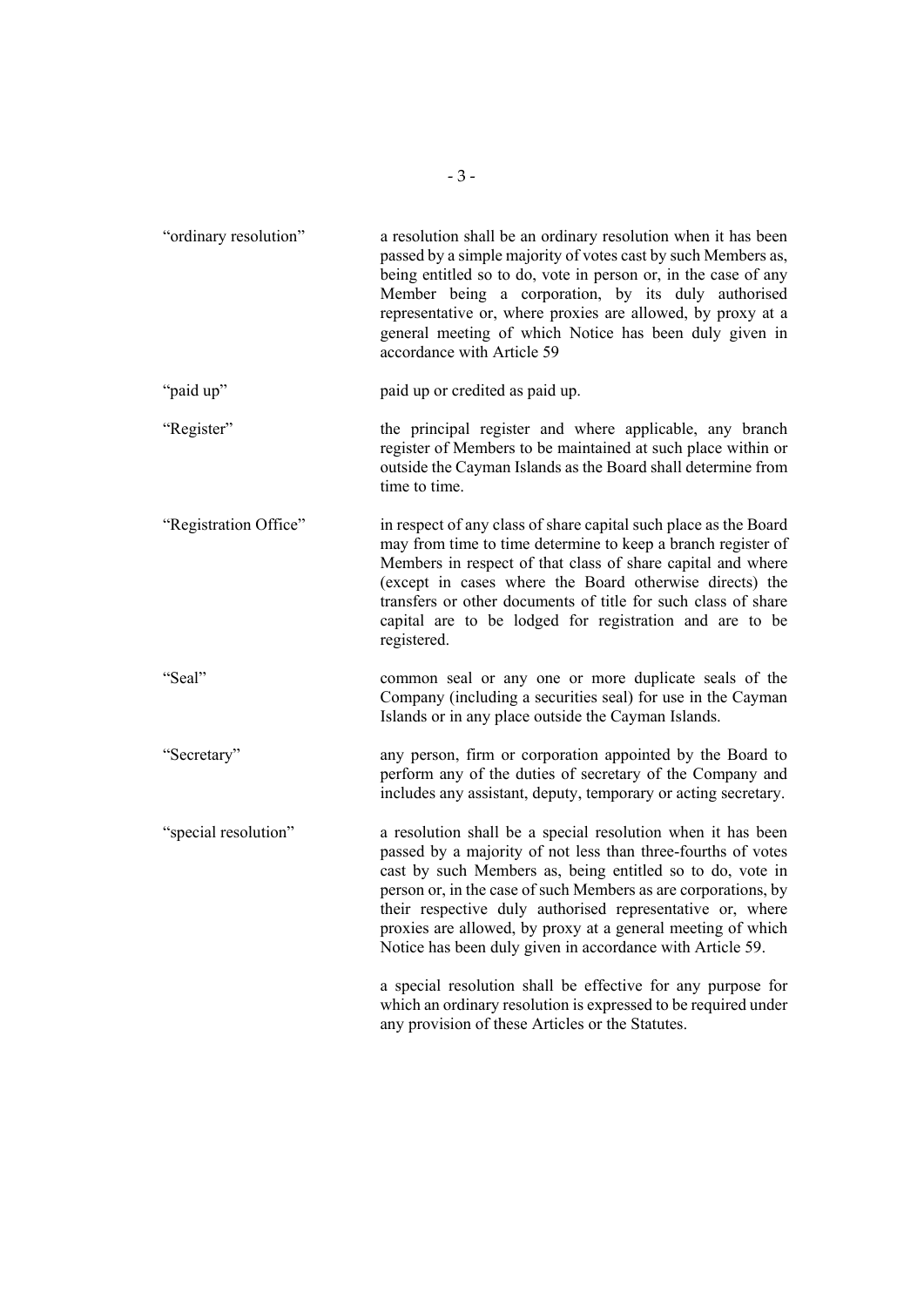| "Statutes"                | the Law and every other law of the Legislature of the Cayman<br>Islands for the time being in force applying to or affecting the<br>Company, its memorandum of association and/or these<br>Articles.                                                                    |
|---------------------------|-------------------------------------------------------------------------------------------------------------------------------------------------------------------------------------------------------------------------------------------------------------------------|
| "substantial shareholder" | a person who is entitled to exercise, or to control the exercise<br>of, 10% or more (or such other percentage as may be<br>prescribed by the rules of the Designated Stock Exchange<br>from time to time) of the voting power at any general meeting<br>of the Company. |
| 'year''                   | a calendar year.                                                                                                                                                                                                                                                        |

(2) In these Articles, unless there be something within the subject or context inconsistent with such construction:

- (a) words importing the singular include the plural and vice versa;
- (b) words importing a gender include both gender and the neuter;
- (c) words importing persons include companies, associations and bodies of persons whether corporate or not;
- (d) the words:
	- (i) "may" shall be construed as permissive;
	- (ii) "shall" or "will" shall be construed as imperative;
- (e) expressions referring to writing shall, unless the contrary intention appears, be construed as including printing, lithography, photography and other modes of representing words or figures in a visible form, and including where the representation takes the form of electronic display, provided that both the mode of service of the relevant document or notice and the Member's election comply with all applicable Statutes, rules and regulations;
- (f) references to any law, ordinance, statute or statutory provision shall be interpreted as relating to any statutory modification or re-enactment thereof for the time being in force;
- (g) save as aforesaid words and expressions defined in the Statutes shall bear the same meanings in these Articles if not inconsistent with the subject in the context;

‐ 4 ‐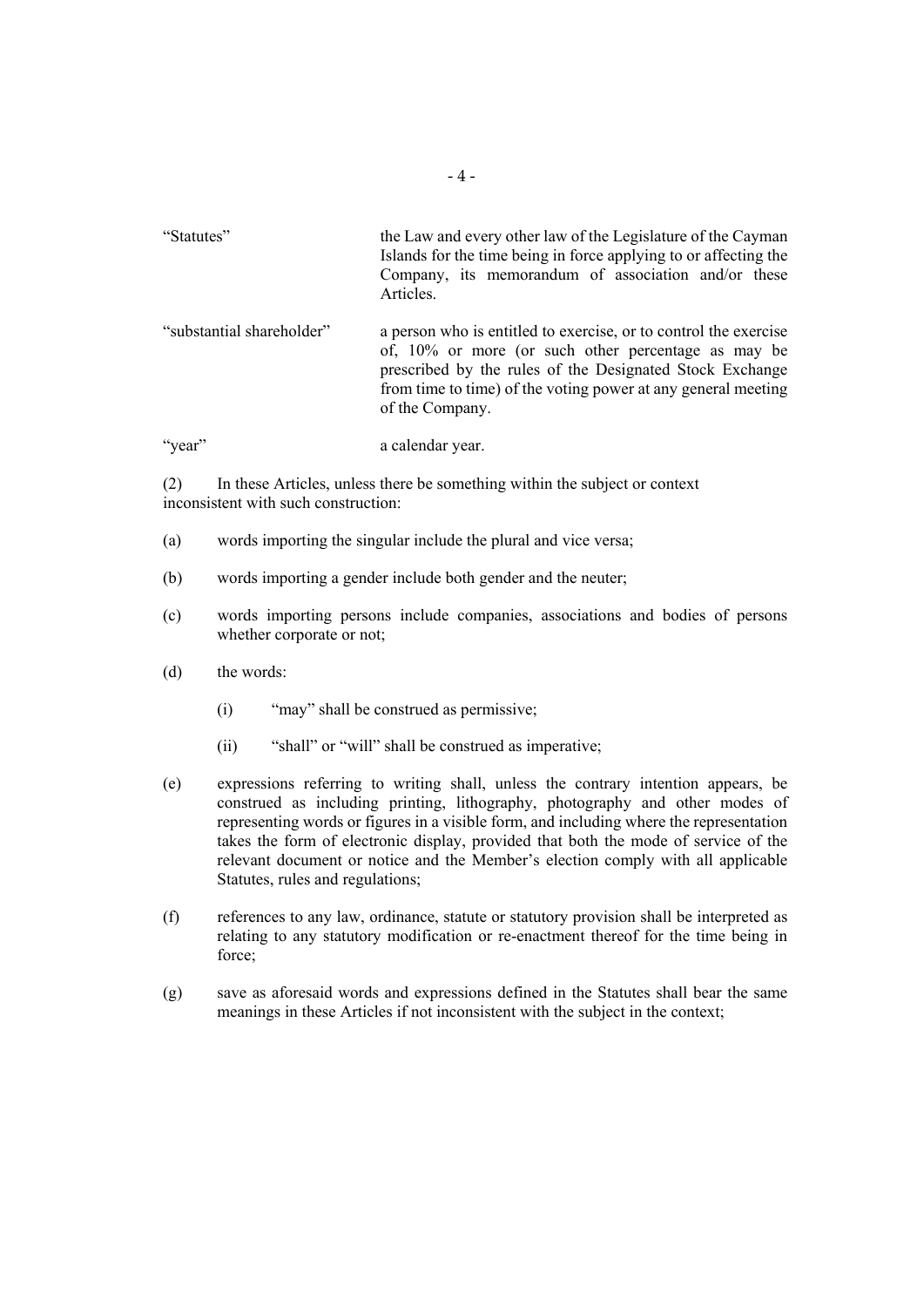- (h) references to a document being executed include references to it being executed under hand or under seal or by electronic signature or by any other method and references to a notice or document include a notice or document recorded or stored in any digital, electronic, electrical, magnetic or other retrievable form or medium and information in visible form whether having physical substance or not;
- (i) Section 8 and Section 19 of the Electronic Transactions Law (2003) of the Cayman Islands, as amended from time to time, shall not apply to these Articles to the extent it imposes obligations or requirements in addition to those set out in these Articles.

# SHARE CAPITAL

3. (1) The share capital of the Company at the date on which these Articles come into effect App. 3 shall be divided into shares of a par value of \$0.01 each. 9

(2) Subject to the Law, the Company's Memorandum and Articles of Association and, where applicable, the rules of any Designated Stock Exchange and/or any competent regulatory authority, the Company shall have the power to purchase or otherwise acquire its own shares and such power shall be exercisable by the Board in such manner, upon such terms and subject to such conditions as it in its absolute discretion thinks fit and any determination by the Board of the manner of purchase shall be deemed authorised by these Articles for purposes of the Law. The Company is hereby authorised to make payments in respect of the purchase of its shares out of capital or out of any other account or fund which can be authorised for this purpose in accordance with the Law.

(3) Subject to compliance with the rules and regulations of the Designated Stock Exchange and any other competent regulatory authority, the Company may give financial assistance for the purpose of or in connection with a purchase made or to be made by any person of any shares in the Company.

- (4) The Board may accept the surrender for no consideration of any fully paid share.
- (5) No share shall be issued to bearer.

# ALTERATION OF CAPITAL

4. The Company may from time to time by ordinary resolution in accordance with the Law alter the conditions of its Memorandum of Association to:

- (a) increase its capital by such sum, to be divided into shares of such amounts, as the resolution shall prescribe;
- (b) consolidate and divide all or any of its capital into shares of larger amount than its existing shares;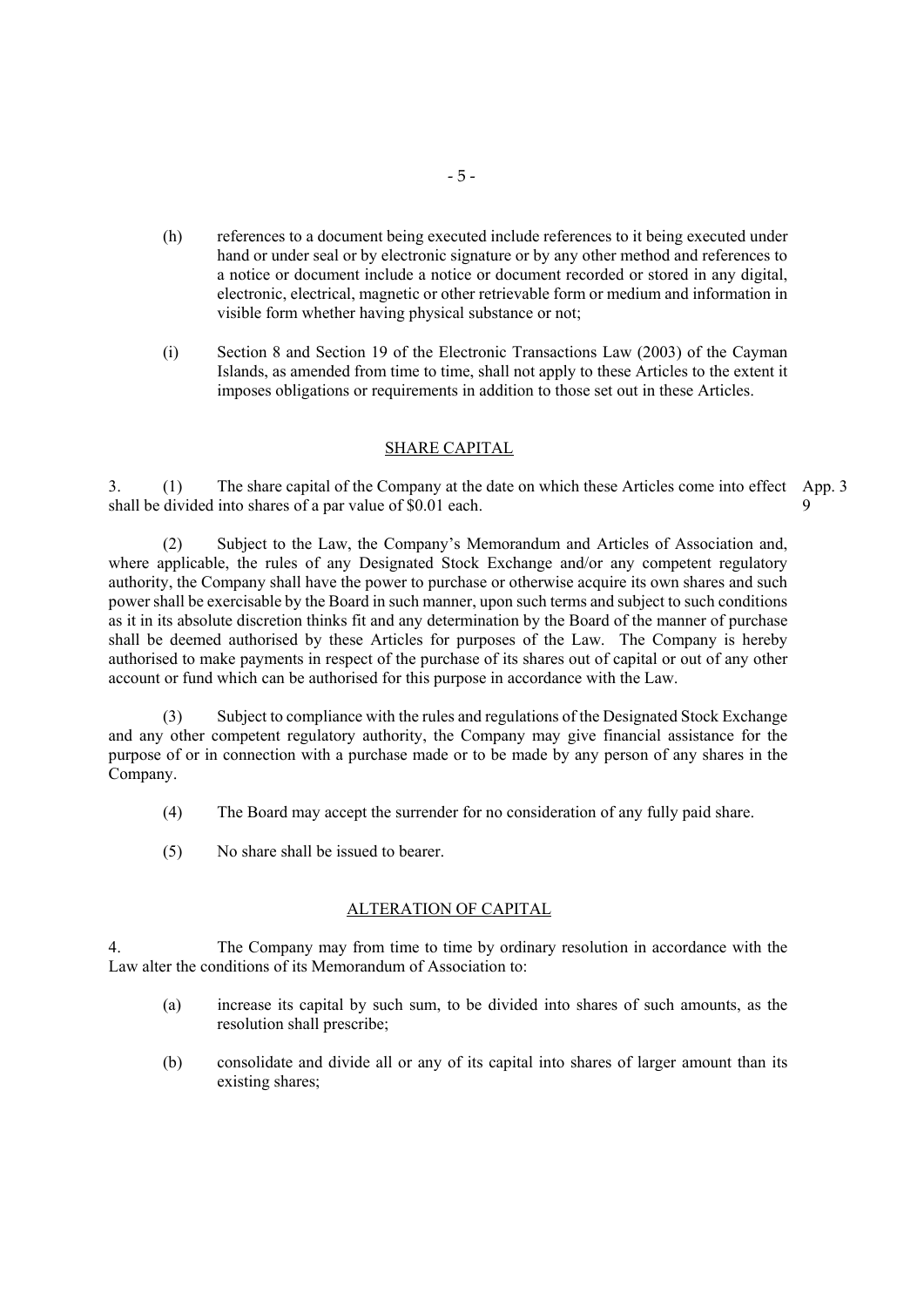- (c) divide its shares into several classes and without prejudice to any special rights App. 3 previously conferred on the holders of existing shares attach thereto respectively any 10(1) preferential, deferred, qualified or special rights, privileges, conditions or such 10(2) restrictions which in the absence of any such determination by the Company in general meeting, as the Directors may determine provided always that where the Company issues shares which do not carry voting rights, the words "non-voting" shall appear in the designation of such shares and where the equity capital includes shares with different voting rights, the designation of each class of shares, other than those with the most favourable voting rights, must include the words "restricted voting" or "limited voting";
- (d) sub-divide its shares, or any of them, into shares of smaller amount than is fixed by the Company's Memorandum of Association (subject, nevertheless, to the Law), and may by such resolution determine that, as between the holders of the shares resulting from such sub-division, one or more of the shares may have any such preferred, deferred or other rights or be subject to any such restrictions as compared with the other or others as the Company has power to attach to unissued or new shares;
- (e) cancel any shares which, at the date of the passing of the resolution, have not been taken, or agreed to be taken, by any person, and diminish the amount of its capital by the amount of the shares so cancelled or, in the case of shares, without par value, diminish the number of shares into which its capital is divided.

5. The Board may settle as it considers expedient any difficulty which arises in relation to any consolidation and division under the last preceding Article and in particular but without prejudice to the generality of the foregoing may issue certificates in respect of fractions of shares or arrange for the sale of the shares representing fractions and the distribution of the net proceeds of sale (after deduction of the expenses of such sale) in due proportion amongst the Members who would have been entitled to the fractions, and for this purpose the Board may authorise some person to transfer the shares representing fractions to their purchaser or resolve that such net proceeds be paid to the Company for the Company's benefit. Such purchaser will not be bound to see to the application of the purchase money nor will his title to the shares be affected by any irregularity or invalidity in the proceedings relating to the sale.

6. The Company may from time to time by special resolution, subject to any confirmation or consent required by the Law, reduce its share capital or any capital redemption reserve or other undistributable reserve in any manner permitted by law.

7. Except so far as otherwise provided by the conditions of issue, or by these Articles, any capital raised by the creation of new shares shall be treated as if it formed part of the original capital of the Company, and such shares shall be subject to the provisions contained in these Articles with reference to the payment of calls and instalments, transfer and transmission, forfeiture, lien, cancellation, surrender, voting and otherwise.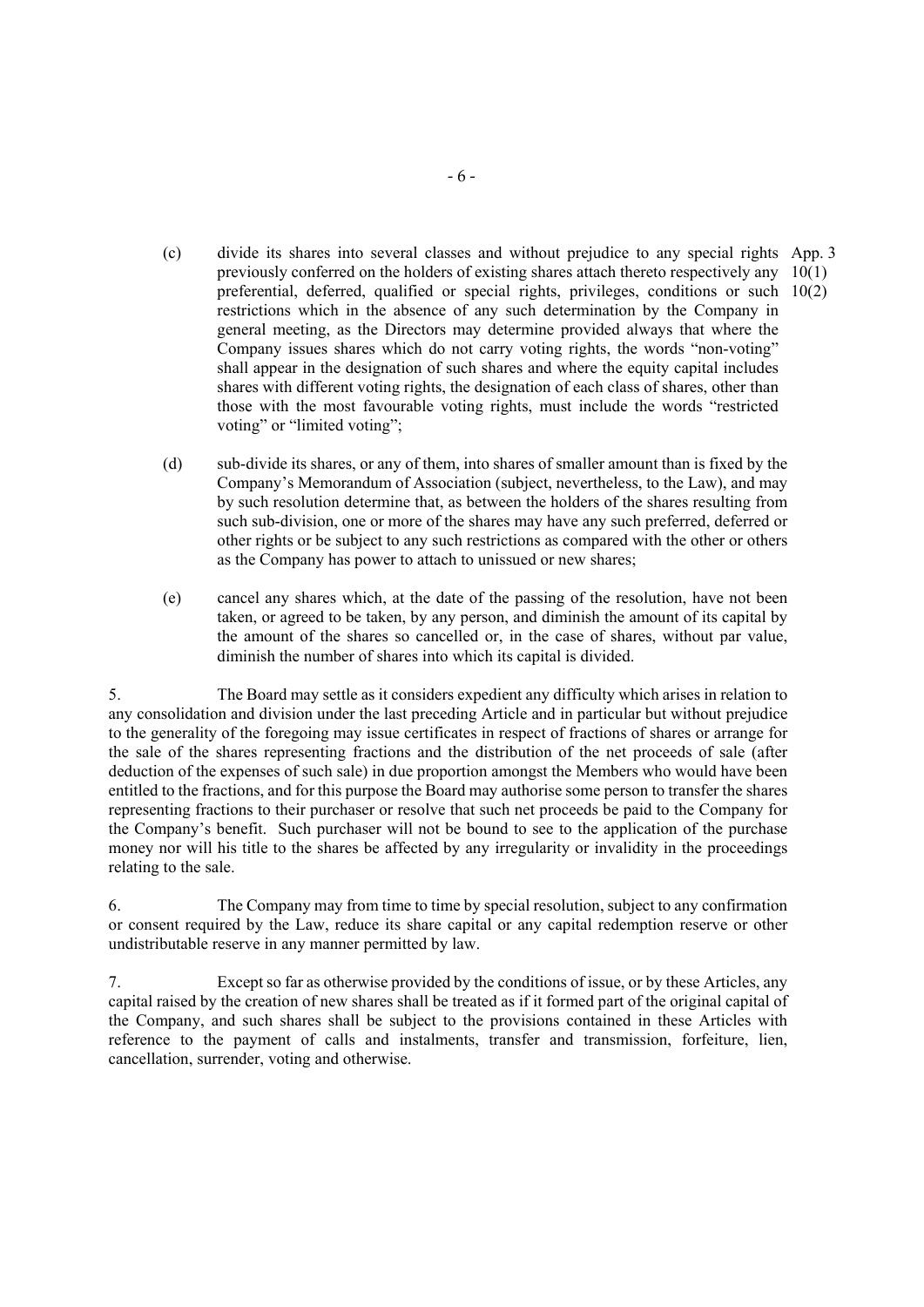#### SHARE RIGHTS

8. (1) Subject to the provisions of the Law and the Company's Memorandum and Articles of App. 3 Association and to any special rights conferred on the holders of any shares or class of shares, any share 6(1) in the Company (whether forming part of the present capital or not) may be issued with or have attached thereto such rights or restrictions whether in regard to dividend, voting, return of capital or otherwise as the Board may determine.

(2) Subject to the provisions of the Law, the rules of any Designated Stock Exchange and the Memorandum and Articles of Association of the Company, and to any special rights conferred on the holders of any shares or attaching to any class of shares, shares may be issued on the terms that they may be, or at the option of the Company or the holder are, liable to be redeemed on such terms and in such manner, including out of capital, as the Board may deem fit.

9. Where the Company purchases for redemption a redeemable share, purchases not made App. 3 through the market or by tender shall be limited to a maximum price as may from time to time be 8(1) determined by the Company in general meeting, either generally or with regard to specific purchases. 8(2) If purchases are by tender, tenders shall be available to all Members alike.

# VARIATION OF RIGHTS

10. Subject to the Law and without prejudice to Article 8, all or any of the special rights for the time being attached to the shares or any class of shares may, unless otherwise provided by the terms of issue of the shares of that class, from time to time (whether or not the Company is being wound up) be varied, modified or abrogated either with the consent in writing of the holders of not less than three-fourths in nominal value of the issued shares of that class or with the sanction of a special resolution passed at a separate general meeting of the holders of the shares of that class. To every such 2(1) separate general meeting all the provisions of these Articles relating to general meetings of the Company shall, *mutatis mutandis*, apply, but so that: App. 3 6(1) App. 13B

- (a) the necessary quorum (other than at an adjourned meeting) shall be two persons (or in the case of a Member being a corporation, its duly authorized representative) holding or representing by proxy not less than one-third in nominal value of the issued shares of that class and at any adjourned meeting of such holders, two holders present in person or (in the case of a Member being a corporation) its duly authorized representative or by proxy (whatever the number of shares held by them) shall be a quorum; and App. 3 6(2)
- (b) every holder of shares of the class shall be entitled to one vote for every such share held by him.

11. The special rights conferred upon the holders of any shares or class of shares shall not, unless otherwise expressly provided in the rights attaching to or the terms of issue of such shares, be deemed to be varied, modified or abrogated by the creation or issue of further shares ranking *pari passu* therewith.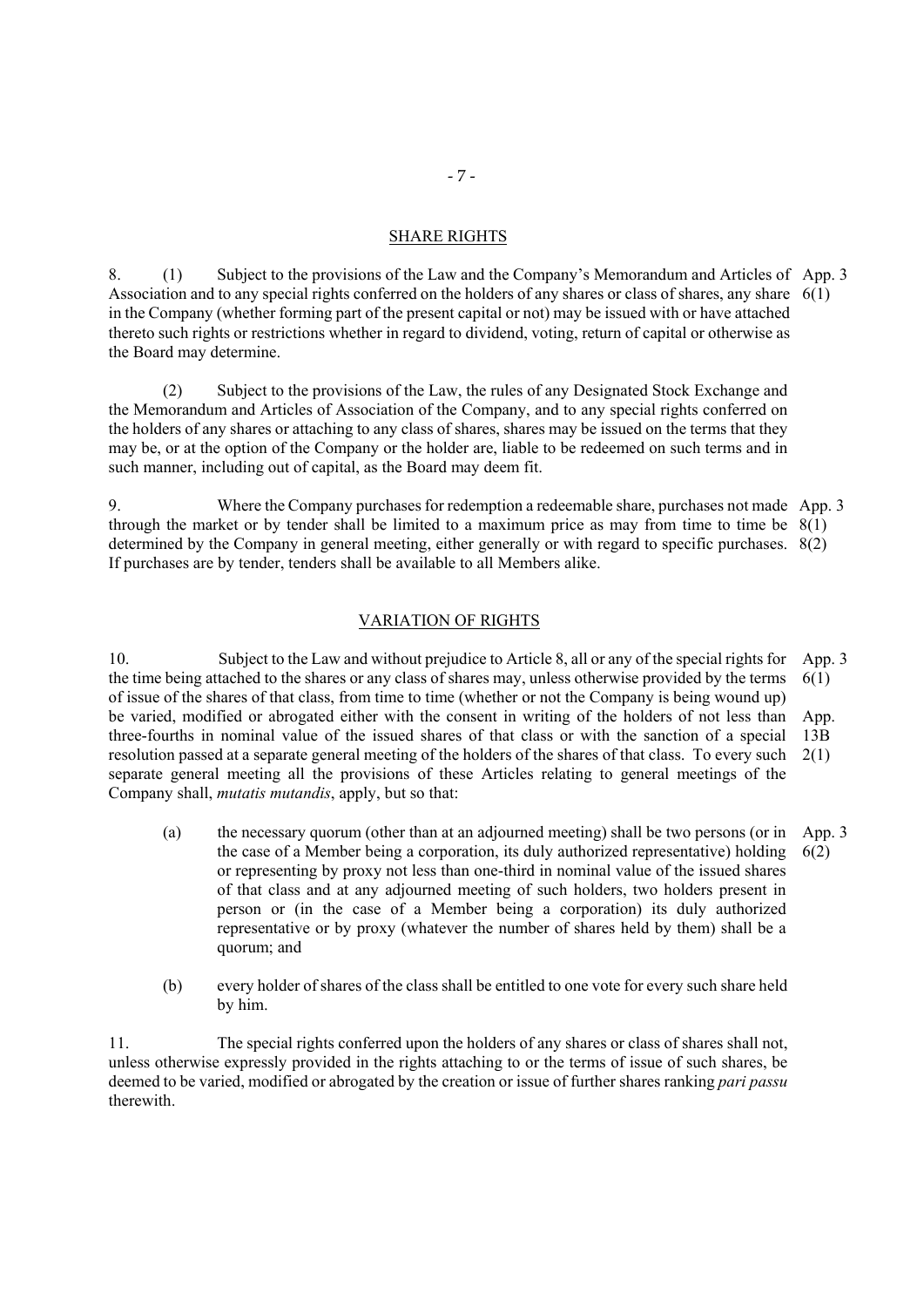#### SHARES

12. (1) Subject to the Law, these Articles, any direction that may be given by the Company in general meeting and, where applicable, the rules of any Designated Stock Exchange and without prejudice to any special rights or restrictions for the time being attached to any shares or any class of shares, the unissued shares of the Company (whether forming part of the original or any increased capital) shall be at the disposal of the Board, which may offer, allot, grant options over or otherwise dispose of them to such persons, at such times and for such consideration and upon such terms and conditions as the Board may in its absolute discretion determine but so that no shares shall be issued at a discount to their nominal value. Neither the Company nor the Board shall be obliged, when making or granting any allotment of, offer of, option over or disposal of shares, to make, or make available, any such allotment, offer, option or shares to Members or others with registered addresses in any particular territory or territories being a territory or territories where, in the absence of a registration statement or other special formalities, this would or might, in the opinion of the Board, be unlawful or impracticable or that based on legal opinions provided by legal advisers, the Board considers it necessary or expedient not to offer the shares to such Members on account either of legal restrictions under the laws of the relevant place or the requirements of the relevant regulatory body or stock exchange in that place. Members affected as a result of the foregoing sentence shall not be, or be deemed to be, a separate class of members for any purpose whatsoever.

(2) The Board may issue warrants or convertible securities or securities of similar nature conferring the right upon the holders thereof to subscribe for any class of shares or securities in the capital of the Company on such terms as it may from time to time determine.

13. The Company may in connection with the issue of any shares exercise all powers of paying commission and brokerage conferred or permitted by the Law. Subject to the Law, the commission may be satisfied by the payment of cash or by the allotment of fully or partly paid shares or partly in one and partly in the other.

14. Except as required by law, no person shall be recognised by the Company as holding any share upon any trust and the Company shall not be bound by or required in any way to recognise (even when having notice thereof) any equitable, contingent, future or partial interest in any share or any fractional part of a share or (except only as otherwise provided by these Articles or by law) any other rights in respect of any share except an absolute right to the entirety thereof in the registered holder.

15. Subject to the Law and these Articles, the Board may at any time after the allotment of shares but before any person has been entered in the Register as the holder, recognise a renunciation thereof by the allottee in favour of some other person and may accord to any allottee of a share a right to effect such renunciation upon and subject to such terms and conditions as the Board considers fit to impose.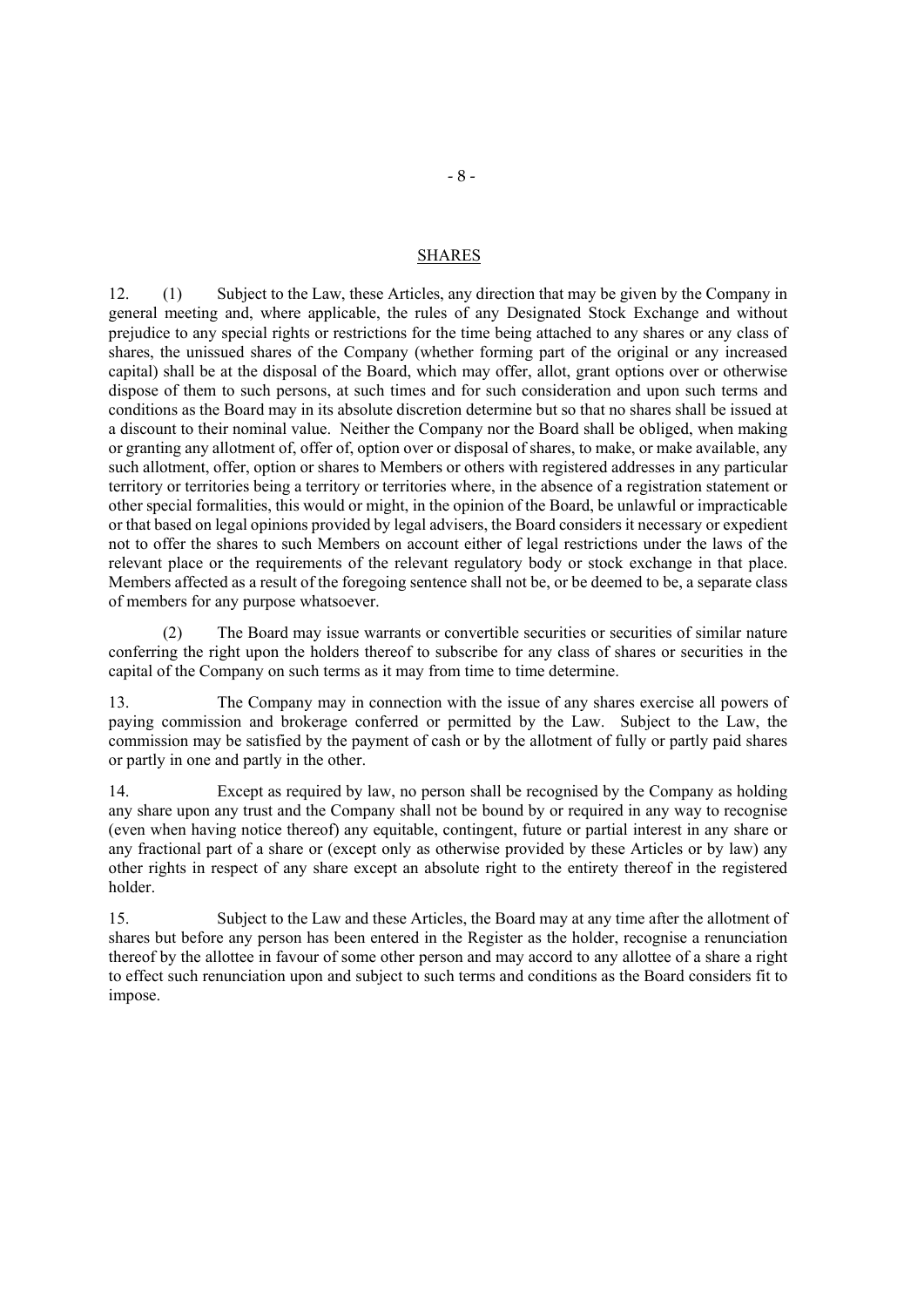# SHARE CERTIFICATES

16. Every share certificate shall be issued under the Seal or a facsimile thereof or with the App. 3 Seal printed thereon and shall specify the number and class and distinguishing numbers (if any) of the shares to which it relates, and the amount paid up thereon and may otherwise be in such form as the Directors may from time to time determine. The seal of the Company may only be affixed to a share certificate with the authority of the Directors, or be executed under the signature of appropriate officials with statutory authority, unless otherwise determined by the Directors. No certificate shall be issued representing shares of more than one class. The Board may by resolution determine, either generally or in any particular case or cases, that any signatures on any such certificates (or certificates in respect of other securities) need not be autographic but may be affixed to such certificates by some mechanical means or may be printed thereon. 2(1)

17. (1) In the case of a share held jointly by several persons, the Company shall not be bound to issue more than one certificate therefor and delivery of a certificate to one of several joint holders shall be sufficient delivery to all such holders.

(2) Where a share stands in the names of two or more persons, the person first named in the Register shall as regards service of notices and, subject to the provisions of these Articles, all or any other matters connected with the Company, except the transfer of the shares, be deemed the sole holder thereof.

18. Every person whose name is entered, upon an allotment of shares, as a Member in the Register shall be entitled, without payment, to receive one certificate for all such shares of any one class or several certificates each for one or more of such shares of such class upon payment for every certificate after the first of such reasonable out-of-pocket expenses as the Board from time to time determines.

19. Share certificates shall be issued within the relevant time limit as prescribed by the Law or as the Designated Stock Exchange may from time to time determine, whichever is the shorter, after allotment or, except in the case of a transfer which the Company is for the time being entitled to refuse to register and does not register, after lodgment of a transfer with the Company.

20. (1) Upon every transfer of shares the certificate held by the transferor shall be given up to be cancelled, and shall forthwith be cancelled accordingly, and a new certificate shall be issued to the transferee in respect of the shares transferred to him at such fee as is provided in paragraph (2) of this Article. If any of the shares included in the certificate so given up shall be retained by the transferor a new certificate for the balance shall be issued to him at the aforesaid fee payable by the transferor to the Company in respect thereof.

(2) The fee referred to in paragraph (1) above shall be an amount not exceeding the relevant maximum amount as the Designated Stock Exchange may from time to time determine provided that the Board may at any time determine a lower amount for such fee.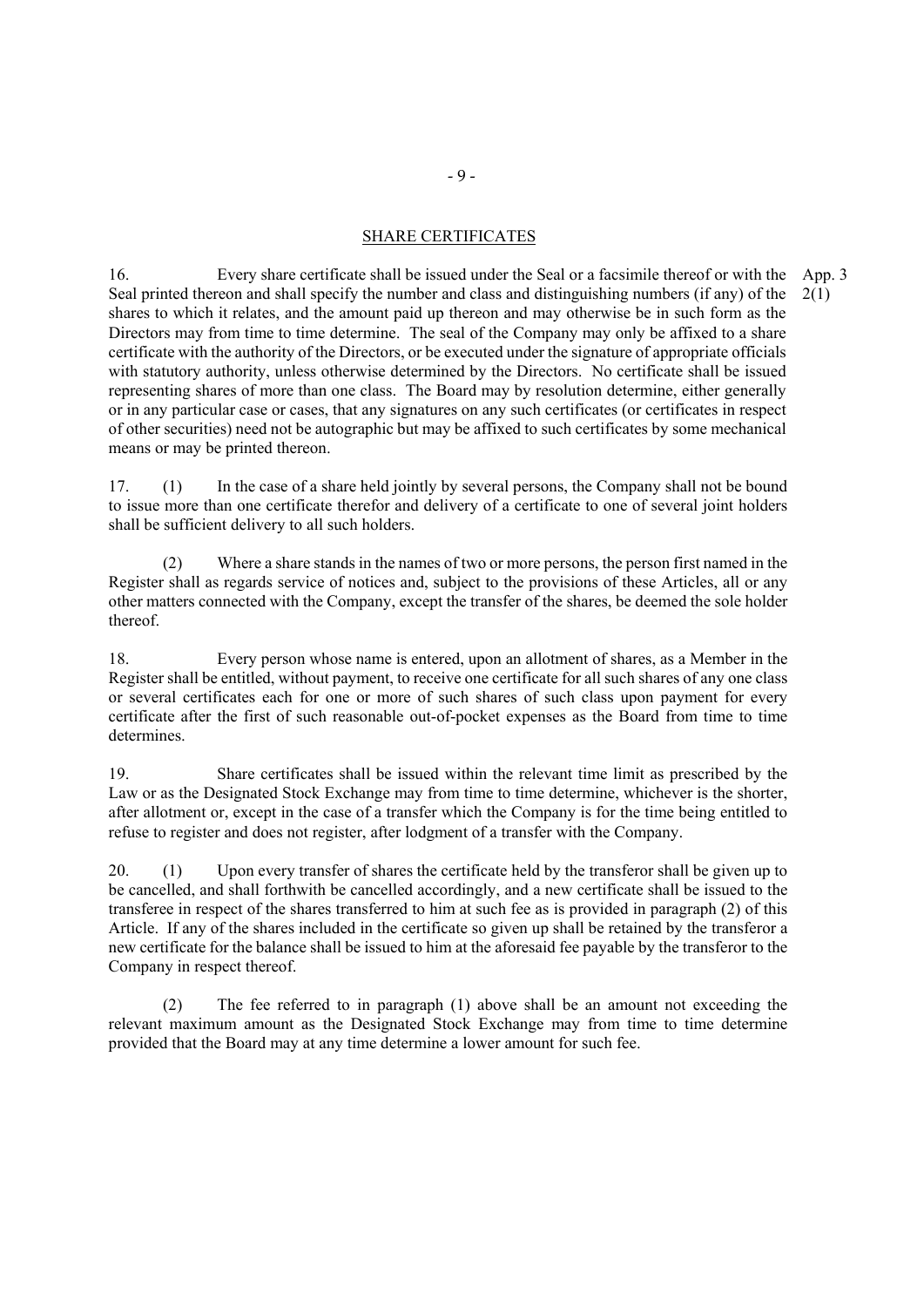21. If a share certificate shall be damaged or defaced or alleged to have been lost, stolen or App. 3 destroyed a new certificate representing the same shares may be issued to the relevant Member upon 2(2) request and on payment of such fee as the Designated Stock Exchange may determine to be the maximum fee payable or such lesser sum as the Board may determine and, subject to compliance with such terms (if any) as to evidence and indemnity and to payment of the costs and reasonable out-of-pocket expenses of the Company in investigating such evidence and preparing such indemnity as the Board may think fit and, in case of damage or defacement, on delivery of the old certificate to the Company provided always that where share warrants have been issued, no new share warrant shall be issued to replace one that has been lost unless the Directors are satisfied beyond reasonable doubt that the original has been destroyed.

## LIEN

22. The Company shall have a first and paramount lien on every share (not being a fully paid share) for all moneys (whether presently payable or not) called or payable at a fixed time in respect 1(2) of that share. The Company shall also have a first and paramount lien on every share (not being a fully paid share) registered in the name of a Member (whether or not jointly with other Members) for all amounts of money presently payable by such Member or his estate to the Company whether the same shall have been incurred before or after notice to the Company of any equitable or other interest of any person other than such Member, and whether the period for the payment or discharge of the same shall have actually arrived or not, and notwithstanding that the same are joint debts or liabilities of such Member or his estate and any other person, whether a Member or not. The Company's lien on a share shall extend to all dividends or other moneys payable thereon or in respect thereof. The Board may at any time, generally or in any particular case, waive any lien that has arisen or declare any share exempt in whole or in part, from the provisions of this Article. App. 3

23. Subject to these Articles, the Company may sell in such manner as the Board determines any share on which the Company has a lien, but no sale shall be made unless some sum in respect of which the lien exists is presently payable, or the liability or engagement in respect of which such lien exists is liable to be presently fulfilled or discharged nor until the expiration of fourteen (14) clear days after a notice in writing, stating and demanding payment of the sum presently payable, or specifying the liability or engagement and demanding fulfilment or discharge thereof and giving notice of the intention to sell in default, has been served on the registered holder for the time being of the share or the person entitled thereto by reason of his death or bankruptcy.

24. The net proceeds of the sale shall be received by the Company and applied in or towards payment or discharge of the debt or liability in respect of which the lien exists, so far as the same is presently payable, and any residue shall (subject to a like lien for debts or liabilities not presently payable as existed upon the share prior to the sale) be paid to the person entitled to the share at the time of the sale. To give effect to any such sale the Board may authorise some person to transfer the shares sold to the purchaser thereof. The purchaser shall be registered as the holder of the shares so transferred and he shall not be bound to see to the application of the purchase money, nor shall his title to the shares be affected by any irregularity or invalidity in the proceedings relating to the sale.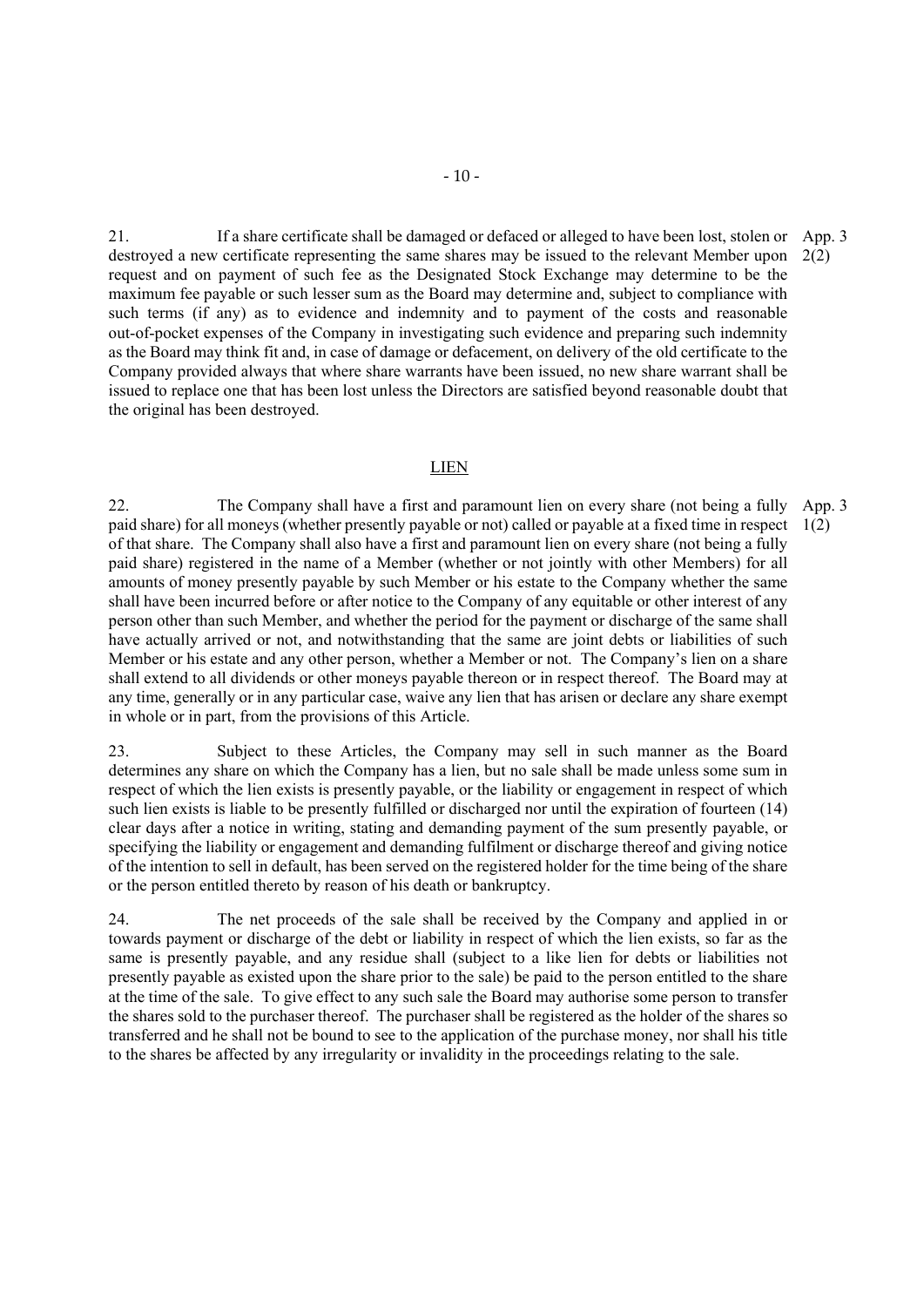# CALLS ON SHARES

25. Subject to these Articles and to the terms of allotment, the Board may from time to time make calls upon the Members in respect of any moneys unpaid on their shares (whether on account of the nominal value of the shares or by way of premium), and each Member shall (subject to being given at least fourteen (14) clear days' Notice specifying the time and place of payment) pay to the Company as required by such notice the amount called on his shares. A call may be extended, postponed or revoked in whole or in part as the Board determines but no Member shall be entitled to any such extension, postponement or revocation except as a matter of grace and favour.

26. A call shall be deemed to have been made at the time when the resolution of the Board authorising the call was passed and may be made payable either in one lump sum or by instalments.

27. A person upon whom a call is made shall remain liable for calls made upon him notwithstanding the subsequent transfer of the shares in respect of which the call was made. The joint holders of a share shall be jointly and severally liable to pay all calls and instalments due in respect thereof or other moneys due in respect thereof.

28. If a sum called in respect of a share is not paid before or on the day appointed for payment thereof, the person from whom the sum is due shall pay interest on the amount unpaid from the day appointed for payment thereof to the time of actual payment at such rate (not exceeding twenty per cent. (20%) per annum) as the Board may determine, but the Board may in its absolute discretion waive payment of such interest wholly or in part.

29. No Member shall be entitled to receive any dividend or bonus or to be present and vote (save as proxy for another Member) at any general meeting either personally or by proxy, or be reckoned in a quorum, or exercise any other privilege as a Member until all calls or instalments due by him to the Company, whether alone or jointly with any other person, together with interest and expenses (if any) shall have been paid.

30. On the trial or hearing of any action or other proceedings for the recovery of any money due for any call, it shall be sufficient to prove that the name of the Member sued is entered in the Register as the holder, or one of the holders, of the shares in respect of which such debt accrued, that the resolution making the call is duly recorded in the minute book, and that notice of such call was duly given to the Member sued, in pursuance of these Articles; and it shall not be necessary to prove the appointment of the Directors who made such call, nor any other matters whatsoever, but the proof of the matters aforesaid shall be conclusive evidence of the debt.

31. Any amount payable in respect of a share upon allotment or at any fixed date, whether in respect of nominal value or premium or as an instalment of a call, shall be deemed to be a call duly made and payable on the date fixed for payment and if it is not paid the provisions of these Articles shall apply as if that amount had become due and payable by virtue of a call duly made and notified.

32. On the issue of shares the Board may differentiate between the allottees or holders as to the amount of calls to be paid and the times of payment.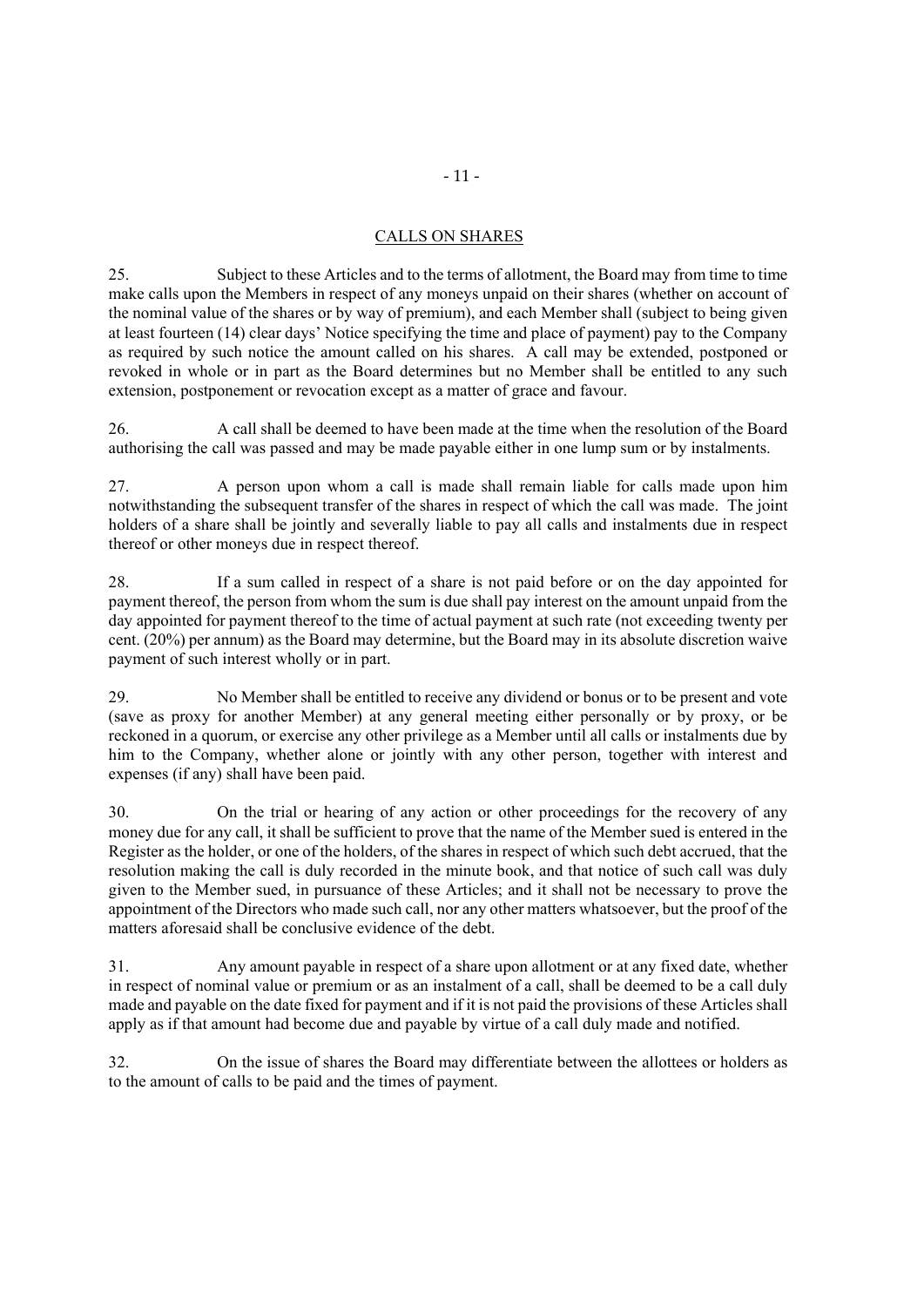33. The Board may, if it thinks fit, receive from any Member willing to advance the same, App. 3 and either in money or money's worth, all or any part of the moneys uncalled and unpaid or instalments 3(1) payable upon any shares held by him and upon all or any of the moneys so advanced (until the same would, but for such advance, become presently payable) pay interest at such rate (if any) as the Board may decide. The Board may at any time repay the amount so advanced upon giving to such Member not less than one (1) month's Notice of its intention in that behalf, unless before the expiration of such notice the amount so advanced shall have been called up on the shares in respect of which it was advanced. Such payment in advance shall not entitle the holder of such share or shares to participate in respect thereof in a dividend subsequently declared.

# FORFEITURE OF SHARES

34. (1) If a call remains unpaid after it has become due and payable the Board may give to the person from whom it is due not less than fourteen (14) clear days' Notice:

- (a) requiring payment of the amount unpaid together with any interest which may have accrued and which may still accrue up to the date of actual payment; and
- (b) stating that if the Notice is not complied with the shares on which the call was made will be liable to be forfeited.

(2) If the requirements of any such Notice are not complied with, any share in respect of which such Notice has been given may at any time thereafter, before payment of all calls and interest due in respect thereof has been made, be forfeited by a resolution of the Board to that effect, and such forfeiture shall include all dividends and bonuses declared in respect of the forfeited share but not actually paid before the forfeiture.

35. When any share has been forfeited, notice of the forfeiture shall be served upon the person who was before forfeiture the holder of the share. No forfeiture shall be invalidated by any omission or neglect to give such Notice.

36. The Board may accept the surrender of any share liable to be forfeited hereunder and, in such case, references in these Articles to forfeiture will include surrender.

37. Any share so forfeited shall be deemed the property of the Company and may be sold, re-allotted or otherwise disposed of to such person, upon such terms and in such manner as the Board determines, and at any time before a sale, re-allotment or disposition the forfeiture may be annulled by the Board on such terms as the Board determines.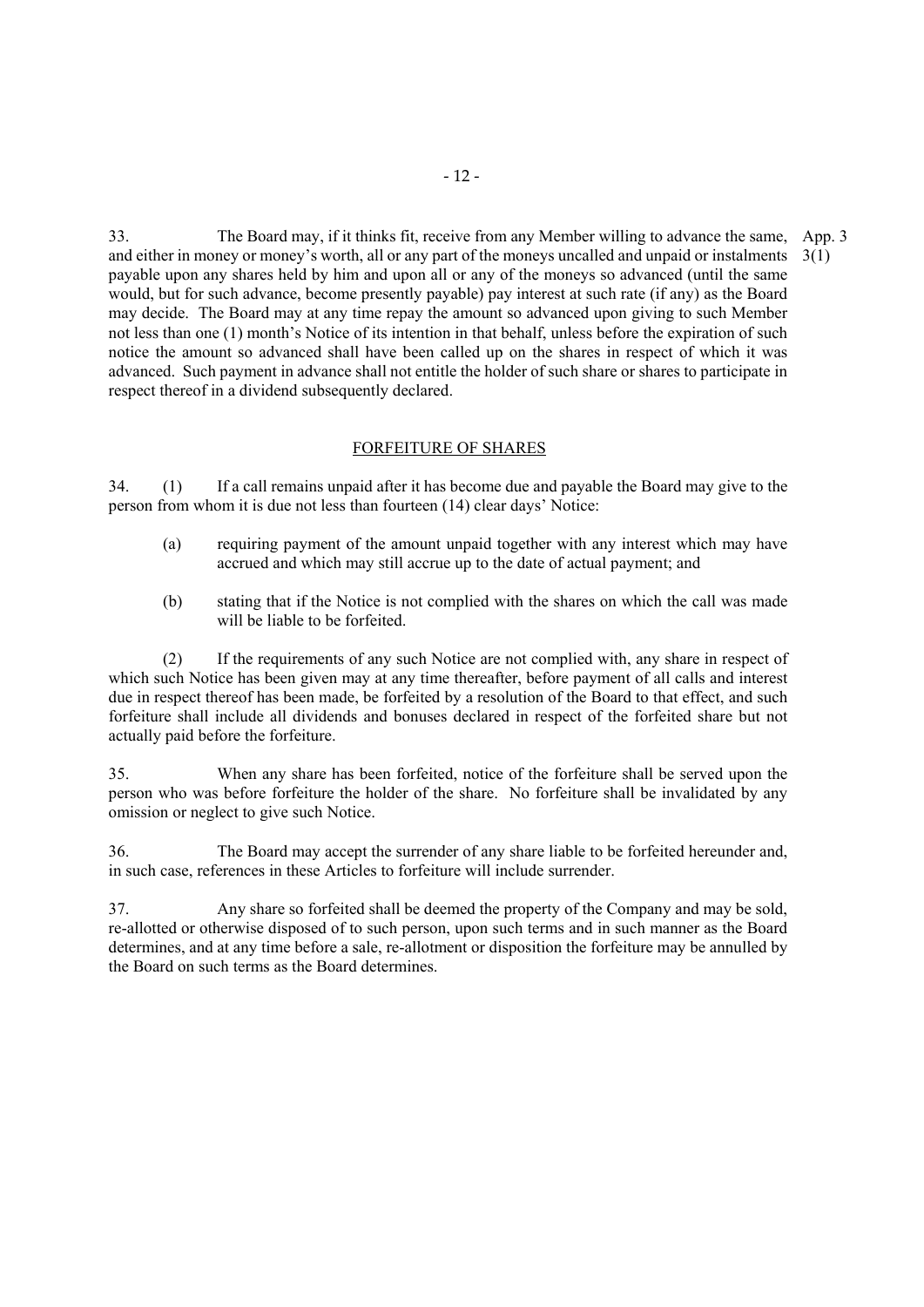38. A person whose shares have been forfeited shall cease to be a Member in respect of the forfeited shares but nevertheless shall remain liable to pay the Company all moneys which at the date of forfeiture were presently payable by him to the Company in respect of the shares, with (if the Directors shall in their discretion so require) interest thereon from the date of forfeiture until payment at such rate (not exceeding twenty per cent. (20%) per annum) as the Board determines. The Board may enforce payment thereof if it thinks fit, and without any deduction or allowance for the value of the forfeited shares, at the date of forfeiture, but his liability shall cease if and when the Company shall have received payment in full of all such moneys in respect of the shares. For the purposes of this Article any sum which, by the terms of issue of a share, is payable thereon at a fixed time which is subsequent to the date of forfeiture, whether on account of the nominal value of the share or by way of premium, shall notwithstanding that time has not yet arrived be deemed to be payable at the date of forfeiture, and the same shall become due and payable immediately upon the forfeiture, but interest thereon shall only be payable in respect of any period between the said fixed time and the date of actual payment.

39. A declaration by a Director or the Secretary that a share has been forfeited on a specified date shall be conclusive evidence of the facts therein stated as against all persons claiming to be entitled to the share, and such declaration shall (subject to the execution of an instrument of transfer by the Company if necessary) constitute a good title to the share, and the person to whom the share is disposed of shall be registered as the holder of the share and shall not be bound to see to the application of the consideration (if any), nor shall his title to the share be affected by any irregularity in or invalidity of the proceedings in reference to the forfeiture, sale or disposal of the share. When any share shall have been forfeited, notice of the declaration shall be given to the Member in whose name it stood immediately prior to the forfeiture, and an entry of the forfeiture, with the date thereof, shall forthwith be made in the register, but no forfeiture shall be in any manner invalidated by any omission or neglect to give such notice or make any such entry.

40. Notwithstanding any such forfeiture as aforesaid the Board may at any time, before any shares so forfeited shall have been sold, re-allotted or otherwise disposed of, permit the shares forfeited to be bought back upon the terms of payment of all calls and interest due upon and expenses incurred in respect of the share, and upon such further terms (if any) as it thinks fit.

41. The forfeiture of a share shall not prejudice the right of the Company to any call already made or instalment payable thereon.

42. The provisions of these Articles as to forfeiture shall apply in the case of non-payment of any sum which, by the terms of issue of a share, becomes payable at a fixed time, whether on account of the nominal value of the share or by way of premium, as if the same had been payable by virtue of a call duly made and notified.

#### REGISTER OF MEMBERS

43. (1) The Company shall keep in one or more books a Register of its Members and shall enter therein the following particulars, that is to say:

(a) the name and address of each Member, the number and class of shares held by him and the amount paid or agreed to be considered as paid on such shares;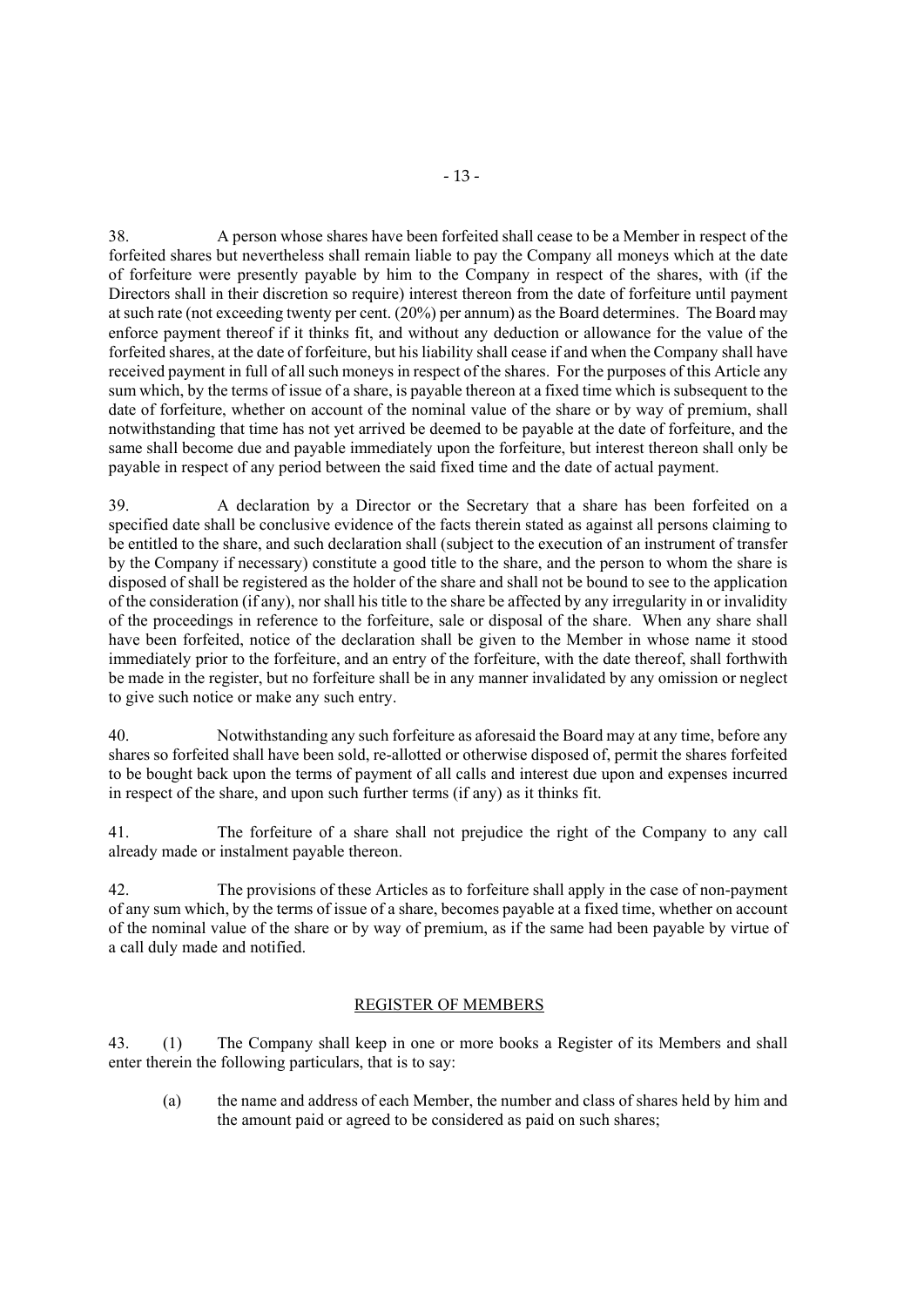(b) the date on which each person was entered in the Register; and

(c) the date on which any person ceased to be a Member.

(2) The Company may keep an overseas or local or other branch register of Members resident in any place, and the Board may make and vary such regulations as it determines in respect of the keeping of any such register and maintaining a Registration Office in connection therewith.

44. The Register and branch register of Members, as the case may be, shall be open to inspection for at least two (2) hours during business hours by Members without charge or by any other person, upon a maximum payment of \$2.50 or such lesser sum specified by the Board, at the Office or such other place at which the Register is kept in accordance with the Law or, if appropriate, upon a maximum payment of \$1.00 or such lesser sum specified by the Board at the Registration Office. The Register including any overseas or local or other branch register of Members may, after notice has been given by advertisement in newspapers in accordance with the requirements of any Designated Stock Exchange or by any electronic means in such manner as may be accepted by the Designated Stock Exchange to that effect, be closed for inspection at such times or for such periods not exceeding in the whole thirty (30) days in each year as the Board may determine and either generally or in respect of any class of shares. App. 13B 3(2)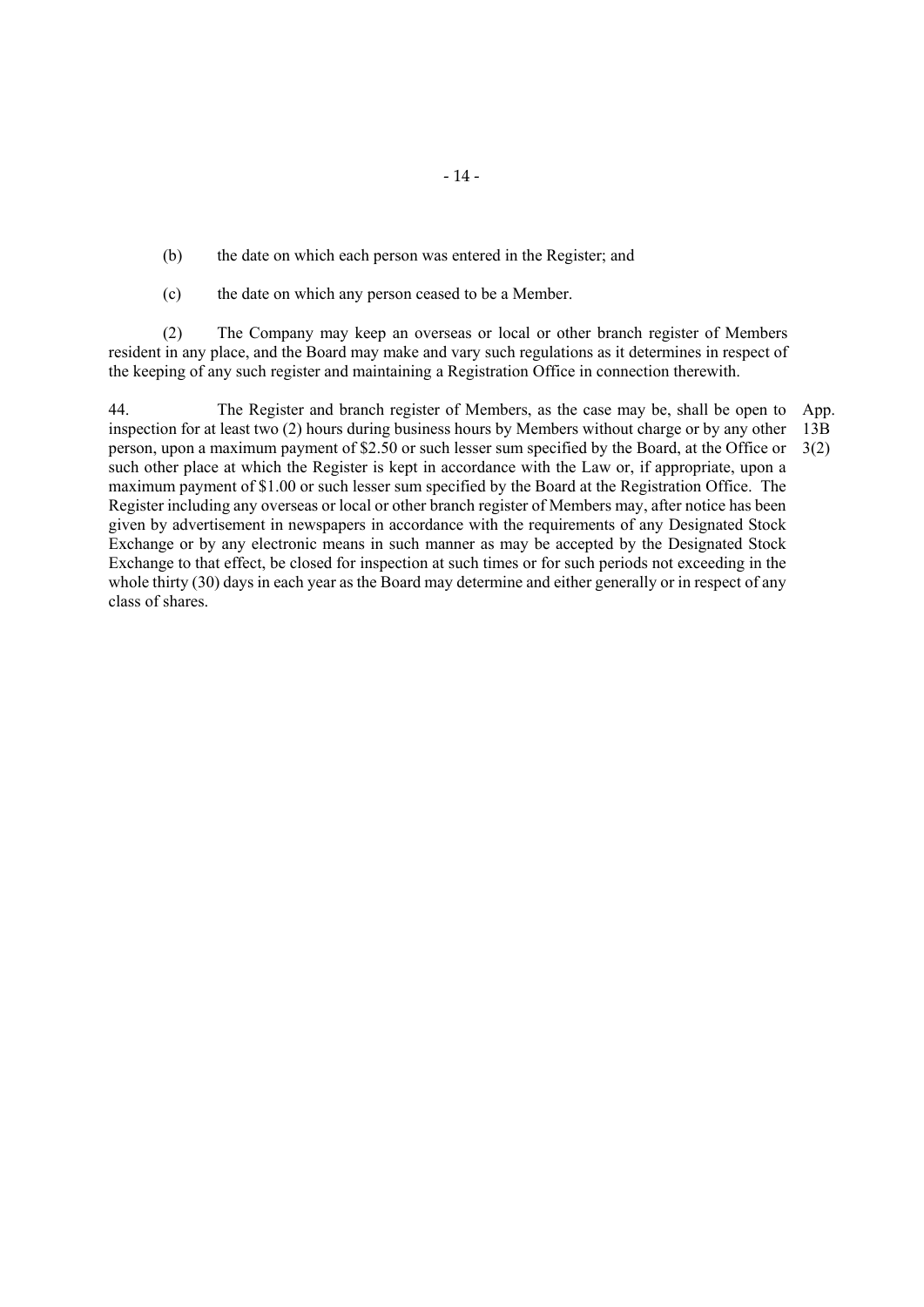#### RECORD DATES

45. Subject to the rules of any Designated Stock Exchange, notwithstanding any other provision of these Articles the Company or the Directors may fix any date as the record date for:

- (a) determining the Members entitled to receive any dividend, distribution, allotment or issue; and
- (b) determining the Members entitled to receive notice of and to vote at any general meeting of the Company.

#### TRANSFER OF SHARES

46. (1) Subject to these Articles, any Member may transfer all or any of his shares by an instrument of transfer in the usual or common form or in a form prescribed by the Designated Stock Exchange or in any other form approved by the Board and may be under hand or, if the transferor or transferee is a clearing house or its nominee(s), by hand or by machine imprinted signature or by such other manner of execution as the Board may approve from time to time.

 (2) Notwithstanding the provisions of subparagraph (1) above, for so long as any shares are listed on the Designated Stock Exchange, titles to such listed shares may be evidenced and transferred in accordance with the laws applicable to and the rules and regulations of the Designated Stock Exchange that are or shall be applicable to such listed shares. The register of members of the Company in respect of its listed shares (whether the Register or a branch register) may be kept by recording the particulars required by Section 40 of the Law in a form otherwise than legible if such recording otherwise complies with the laws applicable to and the rules and regulations of the Designated Stock Exchange that are or shall be applicable to such listed shares.

47. The instrument of transfer shall be executed by or on behalf of the transferor and the transferee provided that the Board may dispense with the execution of the instrument of transfer by the transferee in any case which it thinks fit in its discretion to do so. Without prejudice to the last preceding Article, the Board may also resolve, either generally or in any particular case, upon request by either the transferor or transferee, to accept mechanically executed transfers. The transferor shall be deemed to remain the holder of the share until the name of the transferee is entered in the Register in respect thereof. Nothing in these Articles shall preclude the Board from recognising a renunciation of the allotment or provisional allotment of any share by the allottee in favour of some other person.

48. (1) The Board may, in its absolute discretion, and without giving any reason therefor, refuse to register a transfer of any share (not being a fully paid up share) to a person of whom it does not approve, or any share issued under any share incentive scheme for employees upon which a restriction on transfer imposed thereby still subsists, and it may also, without prejudice to the foregoing generality, refuse to register a transfer of any share to more than four (4) joint holders or a transfer of any share (not being a fully paid up share) on which the Company has a lien. App. 3 1(2) 1(3)

(2) No transfer shall be made to an infant or to a person of unsound mind or under other legal disability.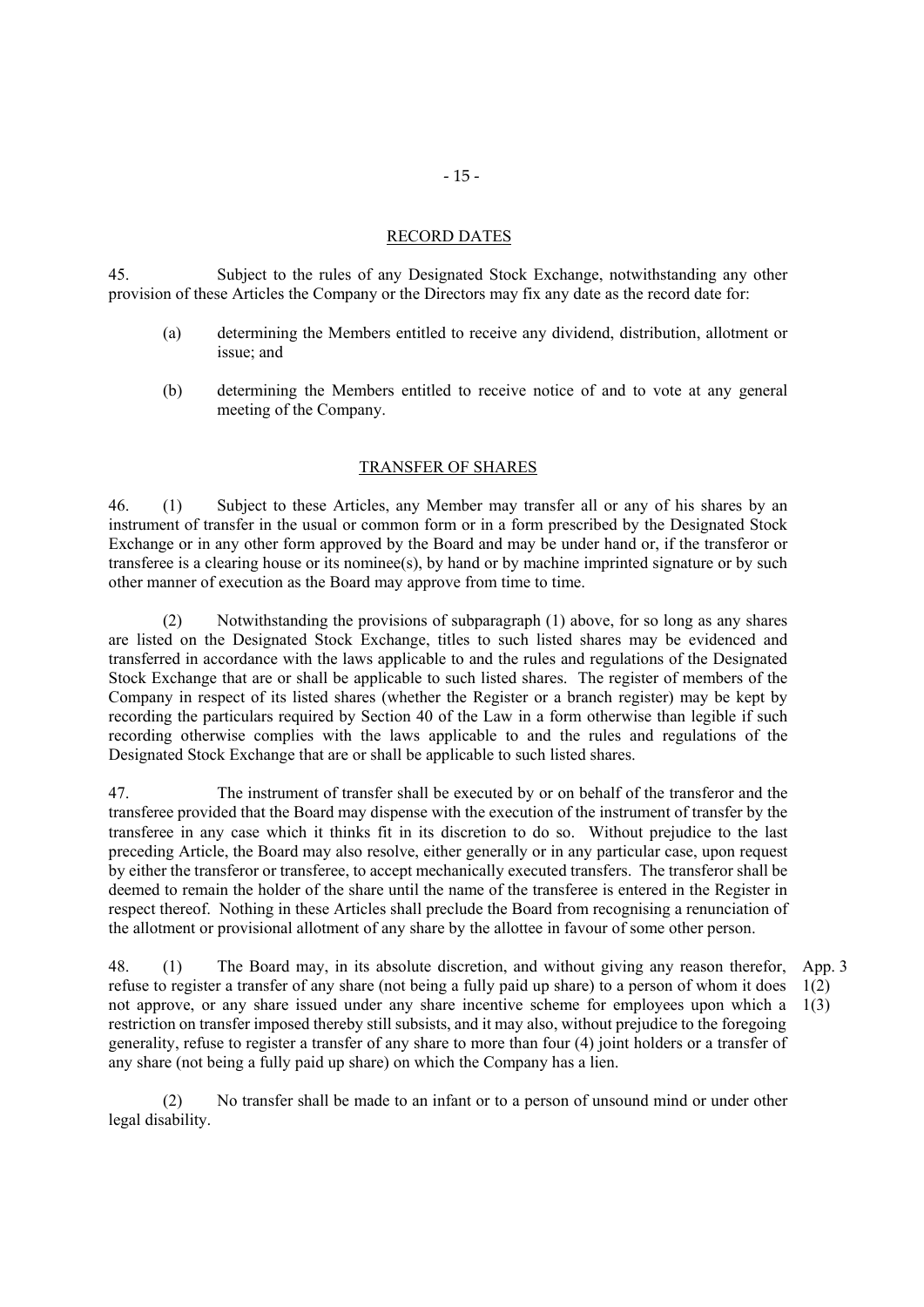(3) The Board in so far as permitted by any applicable law may, in its absolute discretion, at any time and from time to time transfer any share upon the Register to any branch register or any share on any branch register to the Register or any other branch register. In the event of any such transfer, the shareholder requesting such transfer shall bear the cost of effecting the transfer unless the Board otherwise determines.

(4) Unless the Board otherwise agrees (which agreement may be on such terms and subject App. 3 to such conditions as the Board in its absolute discretion may from time to time determine, and which agreement the Board shall, without giving any reason therefor, be entitled in its absolute discretion to give or withhold), no shares upon the Register shall be transferred to any branch register nor shall shares on any branch register be transferred to the Register or any other branch register and all transfers and other documents of title shall be lodged for registration, and registered, in the case of any shares on a branch register, at the relevant Registration Office, and, in the case of any shares on the Register, at the Office or such other place at which the Register is kept in accordance with the Law. 1(1)

49. Without limiting the generality of the last preceding Article, the Board may decline to recognise any instrument of transfer unless:-

- (a) a fee of such maximum sum as the Designated Stock Exchange may determine to be App. 3 payable or such lesser sum as the Board may from time to time require is paid to the 1(1) Company in respect thereof;
- (b) the instrument of transfer is in respect of only one class of share;
- (c) the instrument of transfer is lodged at the Office or such other place at which the Register is kept in accordance with the Law or the Registration Office (as the case may be) accompanied by the relevant share certificate(s) and such other evidence as the Board may reasonably require to show the right of the transferor to make the transfer (and, if the instrument of transfer is executed by some other person on his behalf, the authority of that person so to do); and
- (d) if applicable, the instrument of transfer is duly and properly stamped.

50. If the Board refuses to register a transfer of any share, it shall, within two (2) months after the date on which the transfer was lodged with the Company, send to each of the transferor and transferee notice of the refusal.

51. The registration of transfers of shares or of any class of shares may, after notice has been given by advertisement in any newspapers or by any other means in accordance with the requirements of any Designated Stock Exchange to that effect be suspended at such times and for such periods (not exceeding in the whole thirty (30) days in any year) as the Board may determine.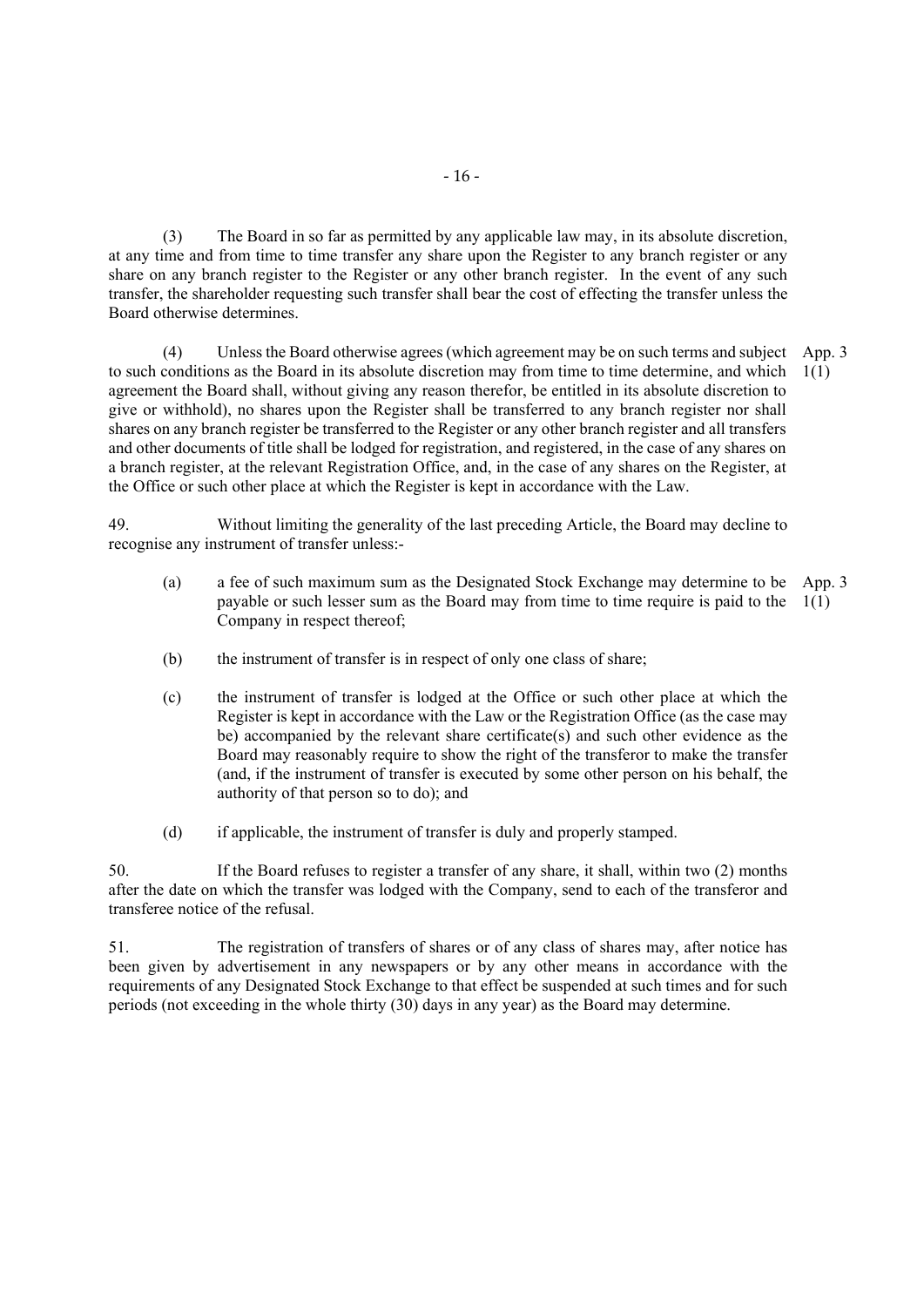# TRANSMISSION OF SHARES

52. If a Member dies, the survivor or survivors where the deceased was a joint holder, and his legal personal representatives where he was a sole or only surviving holder, will be the only persons recognised by the Company as having any title to his interest in the shares; but nothing in this Article will release the estate of a deceased Member (whether sole or joint) from any liability in respect of any share which had been solely or jointly held by him.

53. Any person becoming entitled to a share in consequence of the death or bankruptcy or winding-up of a Member may, upon such evidence as to his title being produced as may be required by the Board, elect either to become the holder of the share or to have some person nominated by him registered as the transferee thereof. If he elects to become the holder he shall notify the Company in writing either at the Registration Office or Office, as the case may be, to that effect. If he elects to have another person registered he shall execute a transfer of the share in favour of that person. The provisions of these Articles relating to the transfer and registration of transfers of shares shall apply to such notice or transfer as aforesaid as if the death or bankruptcy of the Member had not occurred and the notice or transfer were a transfer signed by such Member.

54. A person becoming entitled to a share by reason of the death or bankruptcy or winding-up of a Member shall be entitled to the same dividends and other advantages to which he would be entitled if he were the registered holder of the share. However, the Board may, if it thinks fit, withhold the payment of any dividend payable or other advantages in respect of such share until such person shall become the registered holder of the share or shall have effectually transferred such share, but, subject to the requirements of Article 72(2) being met, such a person may vote at meetings.

# UNTRACEABLE MEMBERS

55. (1) Without prejudice to the rights of the Company under paragraph (2) of this Article, the App. 3 Company may cease sending cheques for dividend entitlements or dividend warrants by post if such 13(1) cheques or warrants have been left uncashed on two consecutive occasions. However, the Company may exercise the power to cease sending cheques for dividend entitlements or dividend warrants after the first occasion on which such a cheque or warrant is returned undelivered.

(2) The Company shall have the power to sell, in such manner as the Board thinks fit, any shares of a Member who is untraceable, but no such sale shall be made unless: App. 3  $13(2)(a)$ 

- 13(2)(b)
- (a) all cheques or warrants in respect of dividends of the shares in question, being not less than three in total number, for any sum payable in cash to the holder of such shares in respect of them sent during the relevant period in the manner authorised by the Articles have remained uncashed;
- (b) so far as it is aware at the end of the relevant period, the Company has not at any time during the relevant period received any indication of the existence of the Member who is the holder of such shares or of a person entitled to such shares by death, bankruptcy or operation of law; and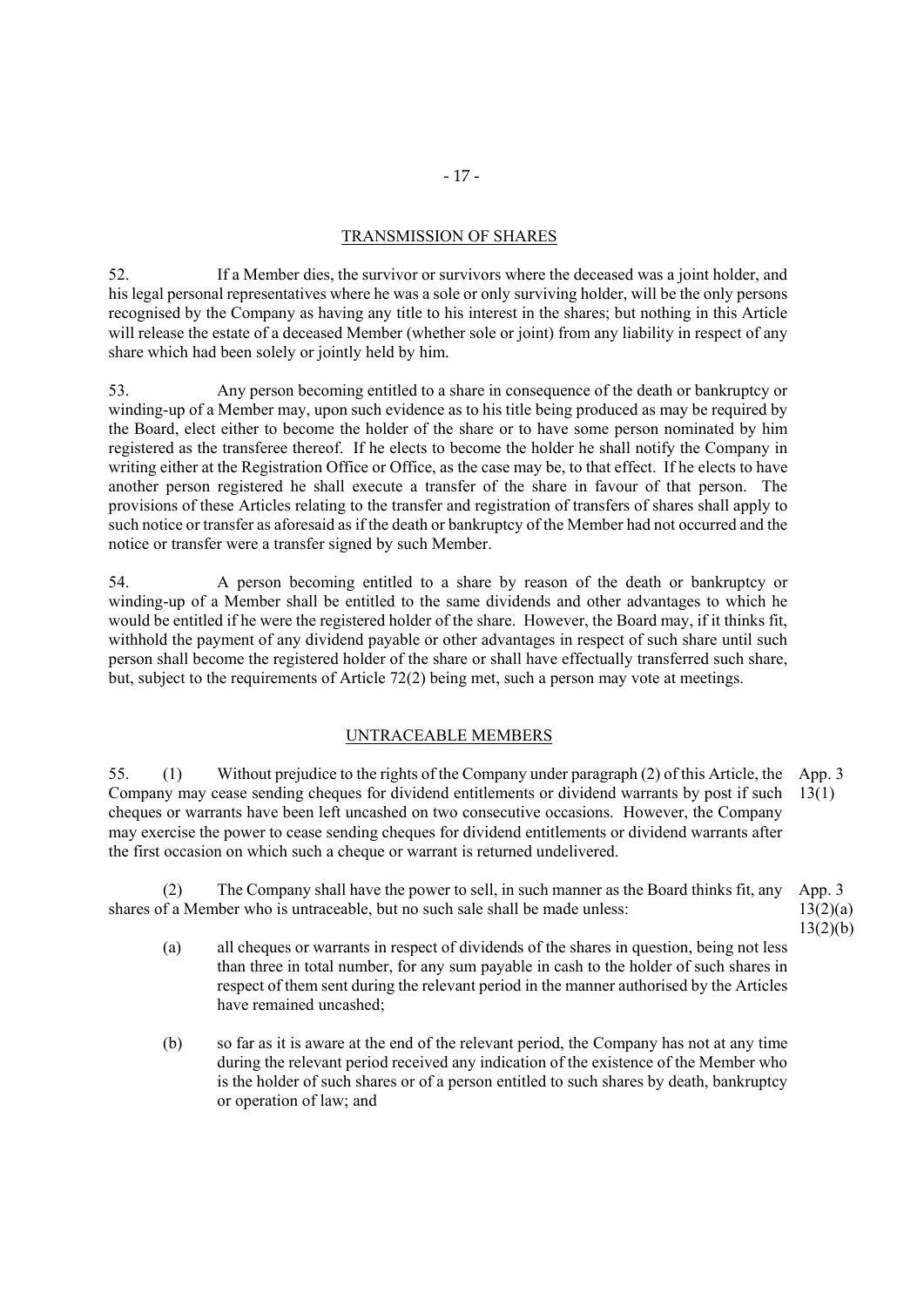(c) the Company, if so required by the rules governing the listing of shares on the Designated Stock Exchange, has given notice to, and caused advertisement in newspapers in accordance with the requirements of, the Designated Stock Exchange to be made of its intention to sell such shares in the manner required by the Designated Stock Exchange, and a period of three (3) months or such shorter period as may be allowed by the Designated Stock Exchange has elapsed since the date of such advertisement.

For the purpose of the foregoing, the "relevant period" means the period commencing twelve (12) years before the date of publication of the advertisement referred to in paragraph (c) of this Article and ending at the expiry of the period referred to in that paragraph.

(3) To give effect to any such sale the Board may authorise some person to transfer the said shares and an instrument of transfer signed or otherwise executed by or on behalf of such person shall be as effective as if it had been executed by the registered holder or the person entitled by transmission to such shares, and the purchaser shall not be bound to see to the application of the purchase money nor shall his title to the shares be affected by any irregularity or invalidity in the proceedings relating to the sale. The net proceeds of the sale will belong to the Company and upon receipt by the Company of such net proceeds it shall become indebted to the former Member for an amount equal to such net proceeds. No trust shall be created in respect of such debt and no interest shall be payable in respect of it and the Company shall not be required to account for any money earned from the net proceeds which may be employed in the business of the Company or as it thinks fit. Any sale under this Article shall be valid and effective notwithstanding that the Member holding the shares sold is dead, bankrupt or otherwise under any legal disability or incapacity.

#### GENERAL MEETINGS

56. An annual general meeting of the Company shall be held in each year other than the App. year of the Company's adoption of these Articles (within a period of not more than fifteen (15) months after the holding of the last preceding annual general meeting or not more than eighteen (18) months after the date of adoption of these Articles, unless a longer period would not infringe the rules of the Designated Stock Exchange, if any) at such time and place as may be determined by the Board. 13B 3(3) 4(2)

57. Each general meeting, other than an annual general meeting, shall be called an extraordinary general meeting. General meetings may be held in any part of the world as may be determined by the Board.

58. The Board may whenever it thinks fit call extraordinary general meetings. Any one or more Members holding at the date of deposit of the requisition not less than one-tenth of the paid up capital of the Company carrying the right of voting at general meetings of the Company shall at all times have the right, by written requisition to the Board or the Secretary of the Company, to require an extraordinary general meeting to be called by the Board for the transaction of any business specified in such requisition; and such meeting shall be held within two (2) months after the deposit of such requisition. If within twenty-one (21) days of such deposit the Board fails to proceed to convene such meeting the requisitionist(s) himself (themselves) may do so in the same manner, and all reasonable expenses incurred by the requisitionist(s) as a result of the failure of the Board shall be reimbursed to the requisitionist(s) by the Company.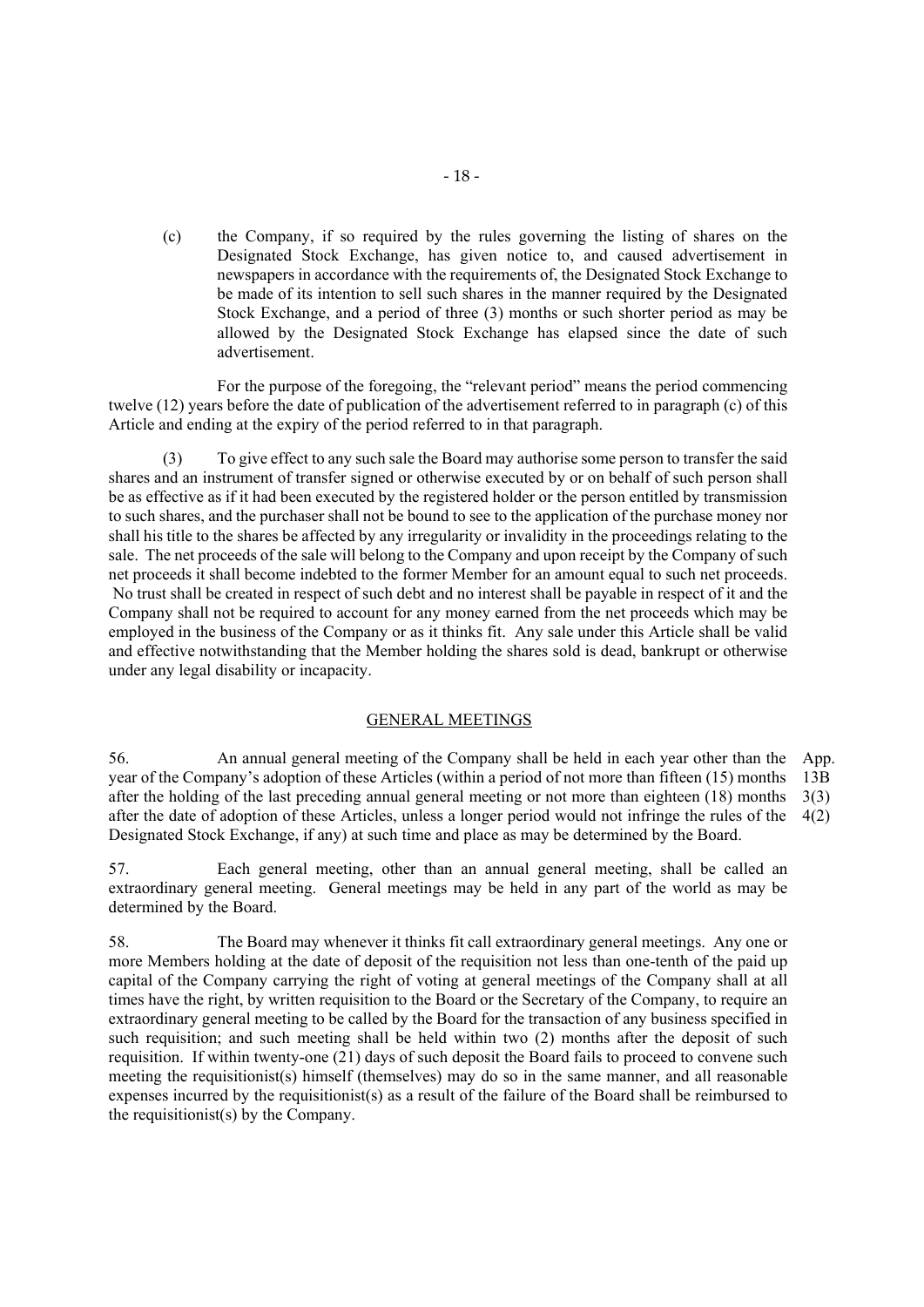# NOTICE OF GENERAL MEETINGS

59. (1) An annual general meeting must be called by Notice of not less than twenty-one (21) App. clear days and not less than twenty (20) clear business days. All other general meetings (including an extraordinary general meeting) must be called by Notice of not less than fourteen (14) clear days and not less than ten (10) clear business days but if permitted by the rules of the Designated Stock Exchange, a general meeting may be called by shorter notice, subject to the Law, if it is so agreed: 13B 3(1)

- (a) in the case of a meeting called as an annual general meeting, by all the Members entitled to attend and vote thereat; and
- (b) in the case of any other meeting, by a majority in number of the Members having the right to attend and vote at the meeting, being a majority together representing not less than ninety-five per cent. (95%) of the total voting rights at the meeting of all the Members.

(2) The notice shall specify the time and place of the meeting and particulars of resolutions to be considered at the meeting and, in case of special business, the general nature of the business. The notice convening an annual general meeting shall specify the meeting as such. Notice of every general meeting shall be given to all Members other than to such Members as, under the provisions of these Articles or the terms of issue of the shares they hold, are not entitled to receive such notices from the Company, to all persons entitled to a share in consequence of the death or bankruptcy or winding-up of a Member and to each of the Directors and the Auditors.

60. The accidental omission to give Notice of a meeting or (in cases where instruments of proxy are sent out with the Notice) to send such instrument of proxy to, or the non-receipt of such Notice or such instrument of proxy by, any person entitled to receive such Notice shall not invalidate any resolution passed or the proceedings at that meeting.

### PROCEEDINGS AT GENERAL MEETINGS

61. (1) All business shall be deemed special that is transacted at an extraordinary general meeting, and also all business that is transacted at an annual general meeting, with the exception of:

- (a) the declaration and sanctioning of dividends;
- (b) consideration and adoption of the accounts and balance sheet and the reports of the Directors and Auditors and other documents required to be annexed to the balance sheet;
- (c) the election of Directors whether by rotation or otherwise in the place of those retiring;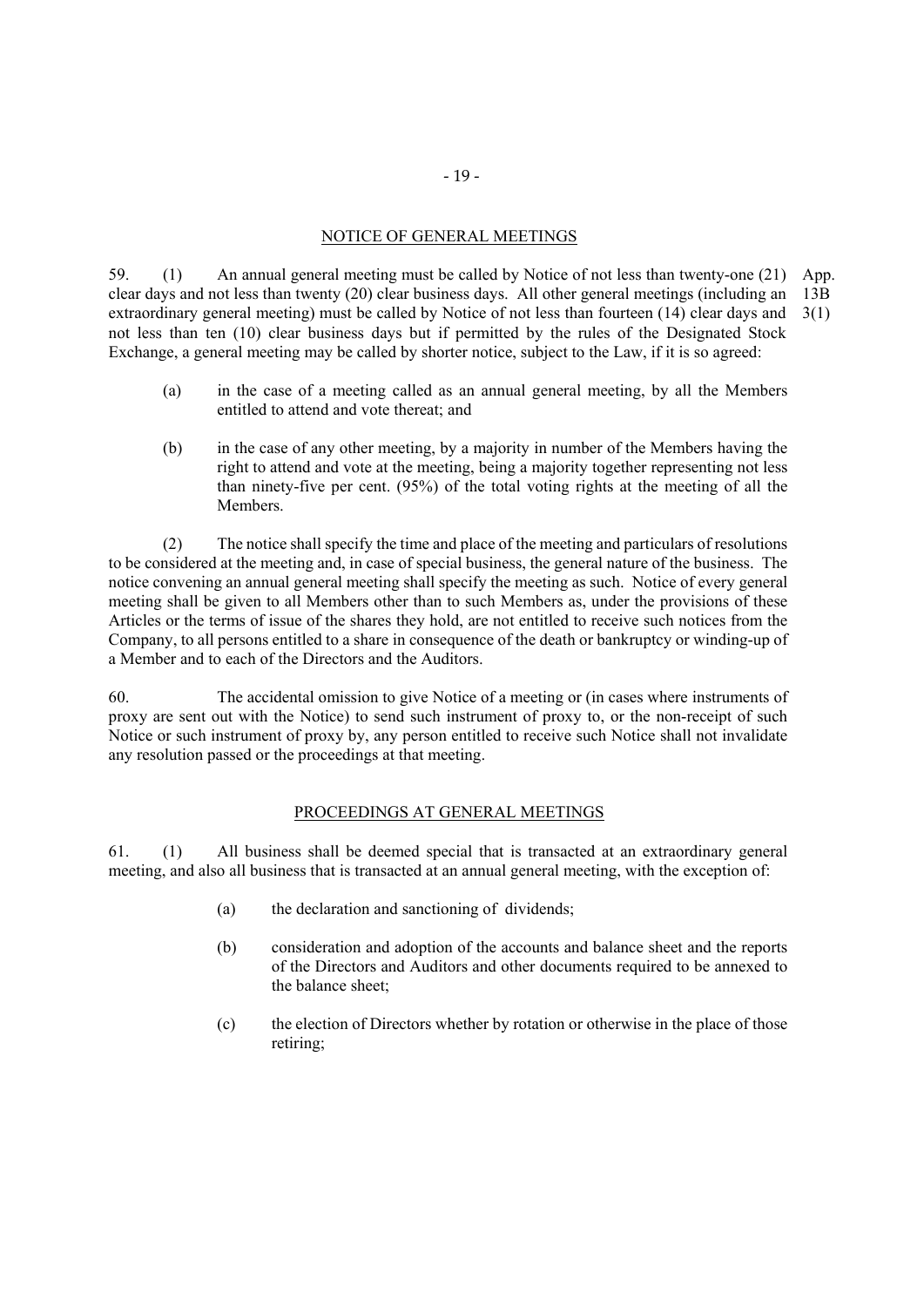- (d) appointment of Auditors (where special notice of the intention for such appointment is not required by the Law) and other officers; and
- (e) the fixing of the remuneration of the Auditors, and the voting of remuneration or extra remuneration to the Directors.

(2) No business other than the appointment of a chairman of a meeting shall be transacted at any general meeting unless a quorum is present at the commencement of the business. Two (2) Members entitled to vote and present in person (in the case of a Member being a corporation) by its duly authorised representative or by proxy shall form a quorum for all purposes.

62. If within thirty (30) minutes (or such longer time not exceeding one hour as the chairman of the meeting may determine to wait) after the time appointed for the meeting a quorum is not present, the meeting, if convened on the requisition of Members, shall be dissolved. In any other case it shall stand adjourned to the same day in the next week at the same time and place or to such time and place as the Board may determine. If at such adjourned meeting a quorum is not present within half an hour from the time appointed for holding the meeting, the meeting shall be dissolved.

63. The chairman of the Company or if there is more than one chairman, any one of them as may be agreed amongst themselves or failing such agreement, any one of them elected by all the Directors present shall preside as chairman at a general meeting. If at any meeting no chairman, is present within fifteen (15) minutes after the time appointed for holding the meeting, or is willing to act as chairman, the deputy chairman of the Company or if there is more than one deputy chairman, any one of them as may be agreed amongst themselves or failing such agreement, any one of them elected by all the Directors present shall preside as chairman. If no chairman or deputy chairman is present or is willing to act as chairman of the meeting, the Directors present shall choose one of their number to act, or if one Director only is present he shall preside as chairman if willing to act. If no Director is present, or if each of the Directors present declines to take the chair, or if the chairman chosen shall retire from the chair, the Members present in person or (in the case of a Member being a corporation) by its duly authorised representative or by proxy and entitled to vote shall elect one of their number to be chairman of the meeting.

64. The chairman may, with the consent of any meeting at which a quorum is present (and shall if so directed by the meeting), adjourn the meeting from time to time and from place to place as the meeting shall determine, but no business shall be transacted at any adjourned meeting other than the business which might lawfully have been transacted at the meeting had the adjournment not taken place. When a meeting is adjourned for fourteen (14) days or more, at least seven (7) clear days' notice of the adjourned meeting shall be given specifying the time and place of the adjourned meeting but it shall not be necessary to specify in such notice the nature of the business to be transacted at the adjourned meeting and the general nature of the business to be transacted. Save as aforesaid, it shall be unnecessary to give notice of an adjournment.

65. If an amendment is proposed to any resolution under consideration but is in good faith ruled out of order by the chairman of the meeting, the proceedings on the substantive resolution shall not be invalidated by any error in such ruling. In the case of a resolution duly proposed as a special resolution, no amendment thereto (other than a mere clerical amendment to correct a patent error) may in any event be considered or voted upon.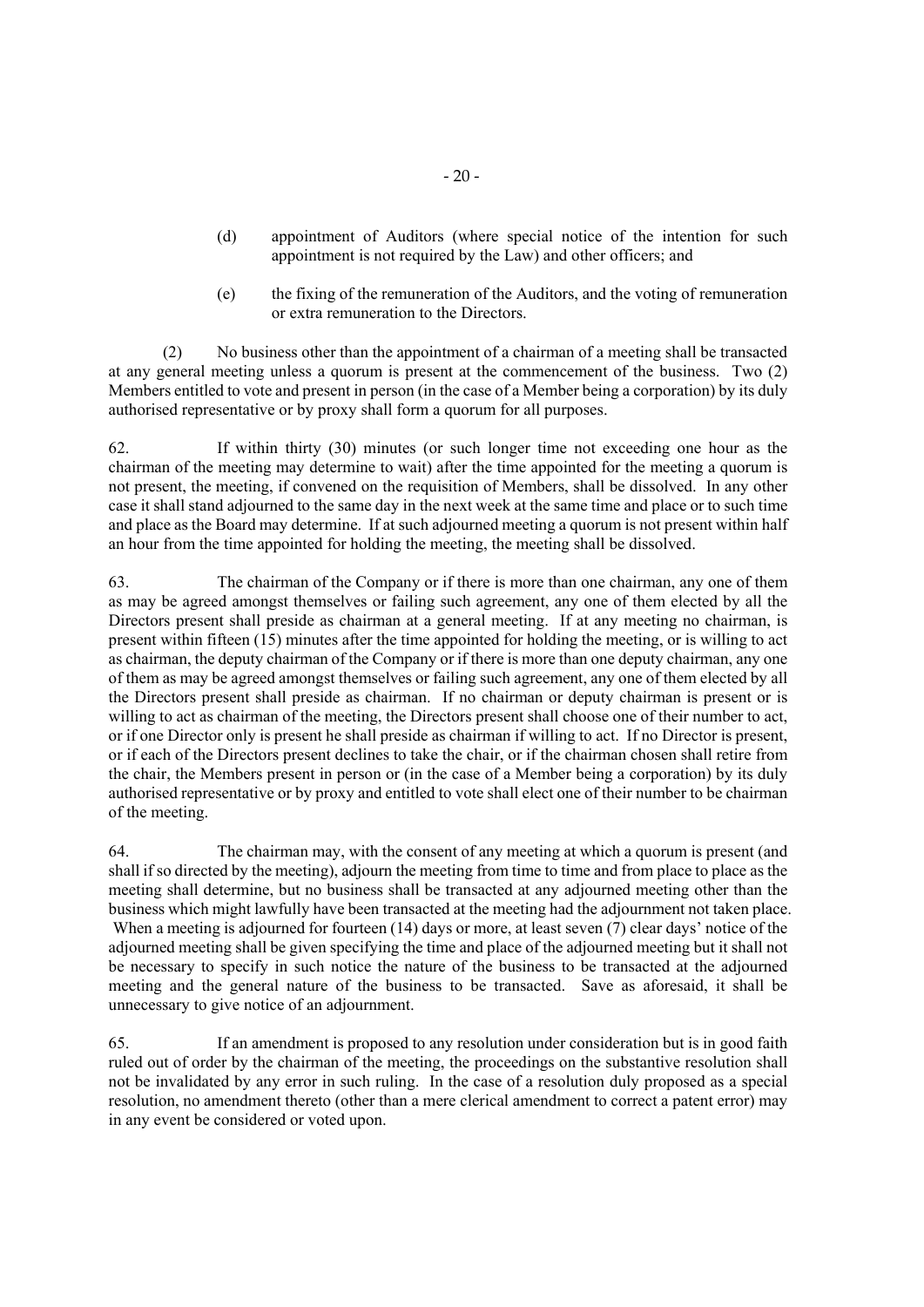#### VOTING

66. (1) Subject to any special rights or restrictions as to voting for the time being attached to any shares by or in accordance with these Articles, at any general meeting on a poll every Member present in person or by proxy or, in the case of a Member being a corporation, by its duly authorised representative shall have one vote for every fully paid share of which he is the holder but so that no amount paid up or credited as paid up on a share in advance of calls or instalments is treated for the foregoing purposes as paid up on the share. A resolution put to the vote of a meeting shall be decided by way of a poll save that the chairman of the meeting may in good faith, allow a resolution which relates purely to a procedural or administrative matter to be voted on by a show of hands in which case every Member present in person (or being a corporation, is present by a duly authorized representative), or by proxy(ies) shall have one vote provided that where more than one proxy is appointed by a Member which is a clearing house (or its nominee(s)), each such proxy shall have one vote on a show of hands. For purposes of this Article, procedural and administrative matters are those that (i) are not on the agenda of the general meeting or in any supplementary circular that may be issued by the Company to its Members; and (ii) relate to the chairman's duties to maintain the orderly conduct of the meeting and/or allow the business of the meeting to be properly and effectively dealt with, whilst allowing all Members a reasonable opportunity to express their views.

 (2) Where a show of hands is allowed, before or on the declaration of the result of the show of hands, a poll may be demanded:

- (a) by at least three Members present in person or in the case of a Member being a corporation by its duly authorised representative or by proxy for the time being entitled to vote at the meeting; or
- (b) by a Member or Members present in person or in the case of a Member being a corporation by its duly authorised representative or by proxy and representing not less than one-tenth of the total voting rights of all Members having the right to vote at the meeting; or
- (c) by a Member or Members present in person or in the case of a Member being a corporation by its duly authorised representative or by proxy and holding shares in the Company conferring a right to vote at the meeting being shares on which an aggregate sum has been paid up equal to not less than one-tenth of the total sum paid up on all shares conferring that right.

A demand by a person as proxy for a Member or in the case of a Member being a corporation by its duly authorised representative shall be deemed to be the same as a demand by the Member.

67. Where a resolution is voted on by a show of hands, a declaration by the chairman that a resolution has been carried, or carried unanimously, or by a particular majority, or not carried by a particular majority, or lost, and an entry to that effect made in the minute book of the Company, shall be conclusive evidence of the facts without proof of the number or proportion of the votes recorded for or against the resolution. The result of the poll shall be deemed to be the resolution of the meeting. The Company shall only be required to disclose the voting figures on a poll if such disclosure is required by the rules of the Designated Stock Exchange.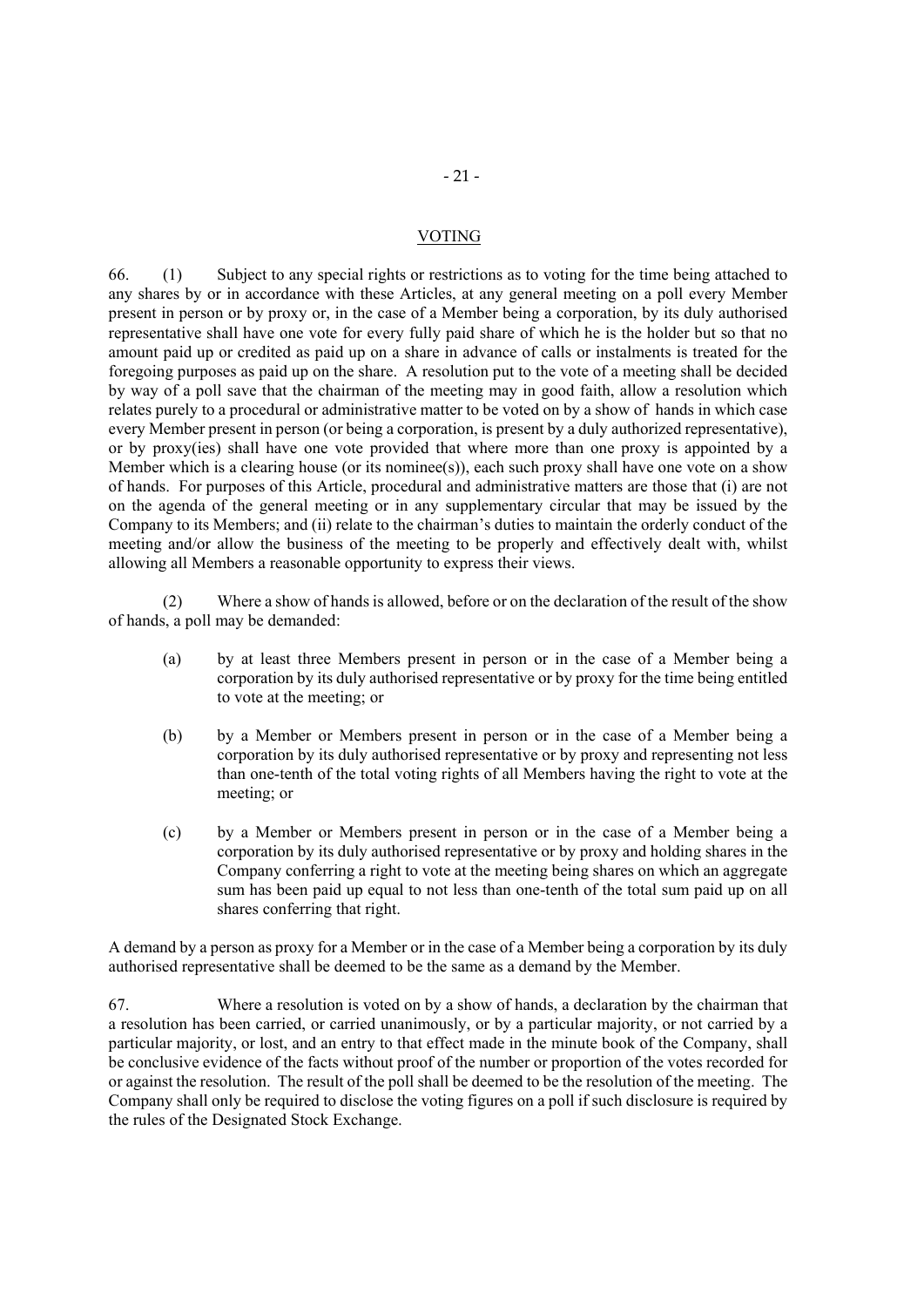68. On a poll votes may be given either personally or by proxy.

69. A person entitled to more than one vote on a poll need not use all his votes or cast all the votes he uses in the same way.

70. All questions submitted to a meeting shall be decided by a simple majority of votes except where a greater majority is required by these Articles or by the Law. In the case of an equality of votes, the chairman of such meeting shall be entitled to a second or casting vote in addition to any other vote he may have.

71. Where there are joint holders of any share any one of such joint holders may vote, either in person or by proxy, in respect of such share as if he were solely entitled thereto, but if more than one of such joint holders be present at any meeting the vote of the senior holder who tenders a vote, whether in person or by proxy, shall be accepted to the exclusion of the votes of the other joint holders, and for this purpose seniority shall be determined by the order in which the names stand in the Register in respect of the joint holding. Several executors or administrators of a deceased Member in whose name any share stands shall for the purposes of this Article be deemed joint holders thereof.

72. (1) A Member who is a patient for any purpose relating to mental health or in respect of whom an order has been made by any court having jurisdiction for the protection or management of the affairs of persons incapable of managing their own affairs may vote, by his receiver, committee, *curator bonis* or other person in the nature of a receiver, committee or *curator bonis* appointed by such court, and such receiver, committee, *curator bonis* or other person may vote by proxy, and may otherwise act and be treated as if he were the registered holder of such shares for the purposes of general meetings, provided that such evidence as the Board may require of the authority of the person claiming to vote shall have been deposited at the Office, head office or Registration Office, as appropriate, not less than forty-eight (48) hours before the time appointed for holding the meeting, or adjourned meeting, as the case may be.

(2) Any person entitled under Article 53 to be registered as the holder of any shares may vote at any general meeting in respect thereof in the same manner as if he were the registered holder of such shares, provided that forty-eight (48) hours at least before the time of the holding of the meeting or adjourned meeting, as the case may be, at which he proposes to vote, he shall satisfy the Board of his entitlement to such shares, or the Board shall have previously admitted his right to vote at such meeting in respect thereof.

73. (1) No Member shall, unless the Board otherwise determines, be entitled to attend and vote and to be reckoned in a quorum at any general meeting unless he is duly registered and all calls or other sums presently payable by him in respect of shares in the Company have been paid.

 (2) Where the Company has knowledge that any Member is, under the rules of the App. 3 Designated Stock Exchange, required to abstain from voting on any particular resolution of the 14 Company or restricted to voting only for or only against any particular resolution of the Company, any votes cast by or on behalf of such Member in contravention of such requirement or restriction shall not be counted.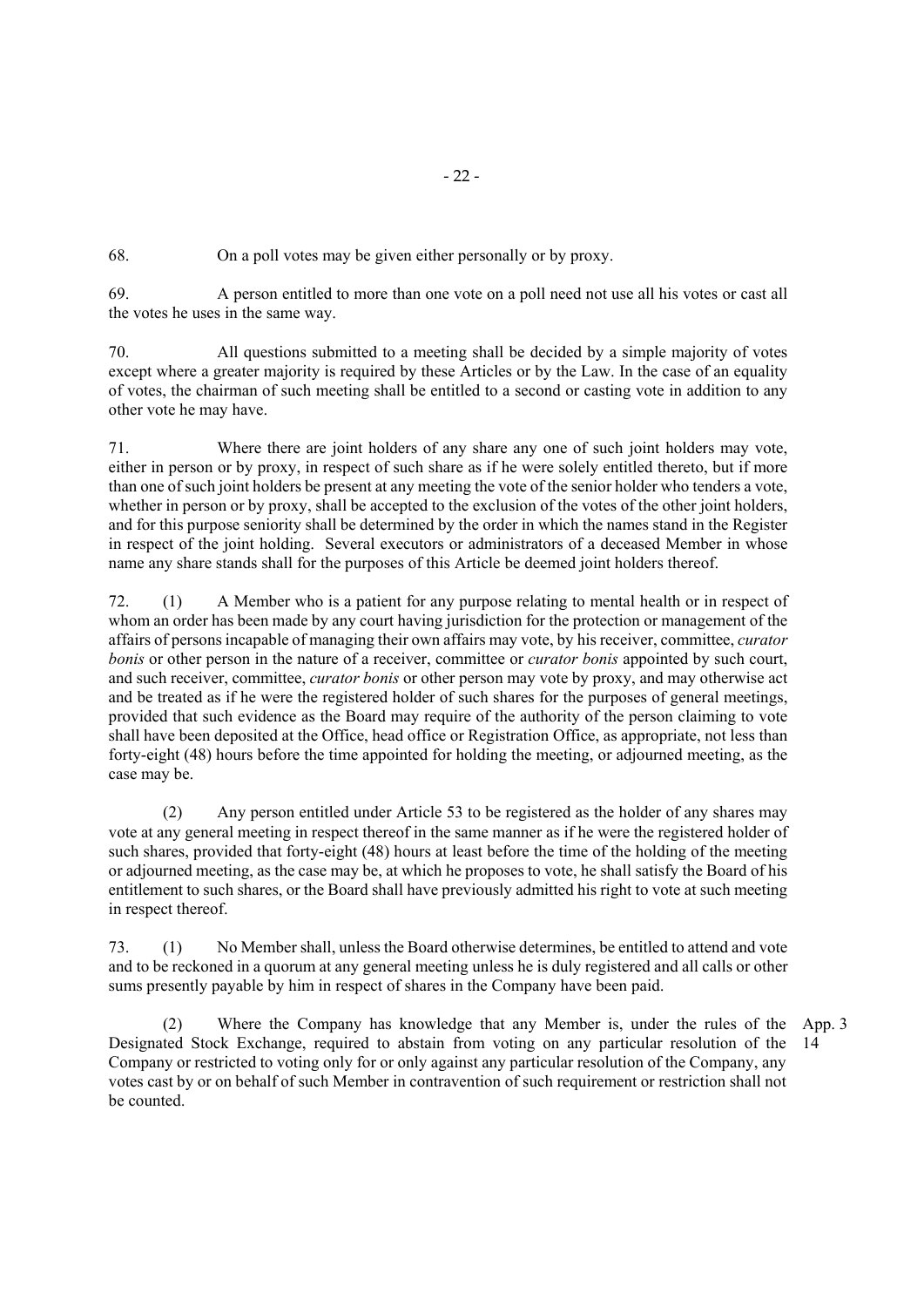74. If:

- (a) any objection shall be raised to the qualification of any voter; or
- (b) any votes have been counted which ought not to have been counted or which might have been rejected; or
- (c) any votes are not counted which ought to have been counted;

the objection or error shall not vitiate the decision of the meeting or adjourned meeting on any resolution unless the same is raised or pointed out at the meeting or, as the case may be, the adjourned meeting at which the vote objected to is given or tendered or at which the error occurs. Any objection or error shall be referred to the chairman of the meeting and shall only vitiate the decision of the meeting on any resolution if the chairman decides that the same may have affected the decision of the meeting. The decision of the chairman on such matters shall be final and conclusive.

#### PROXIES

75. Any Member entitled to attend and vote at a meeting of the Company shall be entitled to appoint another person as his proxy to attend and vote instead of him. A Member who is the holder of two or more shares may appoint more than one proxy to represent him and vote on his behalf at a general meeting of the Company or at a class meeting. A proxy need not be a Member. In addition, a proxy or proxies representing either a Member who is an individual or a Member which is a corporation shall be entitled to exercise the same powers on behalf of the Member which he or they represent as such Member could exercise. App. 13B 2(2)

76. The instrument appointing a proxy shall be in writing under the hand of the appointor or of his attorney duly authorised in writing or, if the appointor is a corporation, either under its seal or under the hand of an officer, attorney or other person authorised to sign the same. In the case of an instrument of proxy purporting to be signed on behalf of a corporation by an officer thereof it shall be assumed, unless the contrary appears, that such officer was duly authorised to sign such instrument of proxy on behalf of the corporation without further evidence of the facts. App. 3  $11(2)$ 

77. The instrument appointing a proxy and (if required by the Board) the power of attorney or other authority (if any) under which it is signed, or a certified copy of such power or authority, shall be delivered to such place or one of such places (if any) as may be specified for that purpose in or by way of note to or in any document accompanying the notice convening the meeting (or, if no place is so specified at the Registration Office or the Office, as may be appropriate) not less than forty-eight (48) hours before the time appointed for holding the meeting or adjourned meeting at which the person named in the instrument proposes to vote. No instrument appointing a proxy shall be valid after the expiration of twelve (12) months from the date named in it as the date of its execution, except at an adjourned meeting in cases where the meeting was originally held within twelve (12) months from such date. Delivery of an instrument appointing a proxy shall not preclude a Member from attending and voting in person at the meeting convened and in such event, the instrument appointing a proxy shall be deemed to be revoked.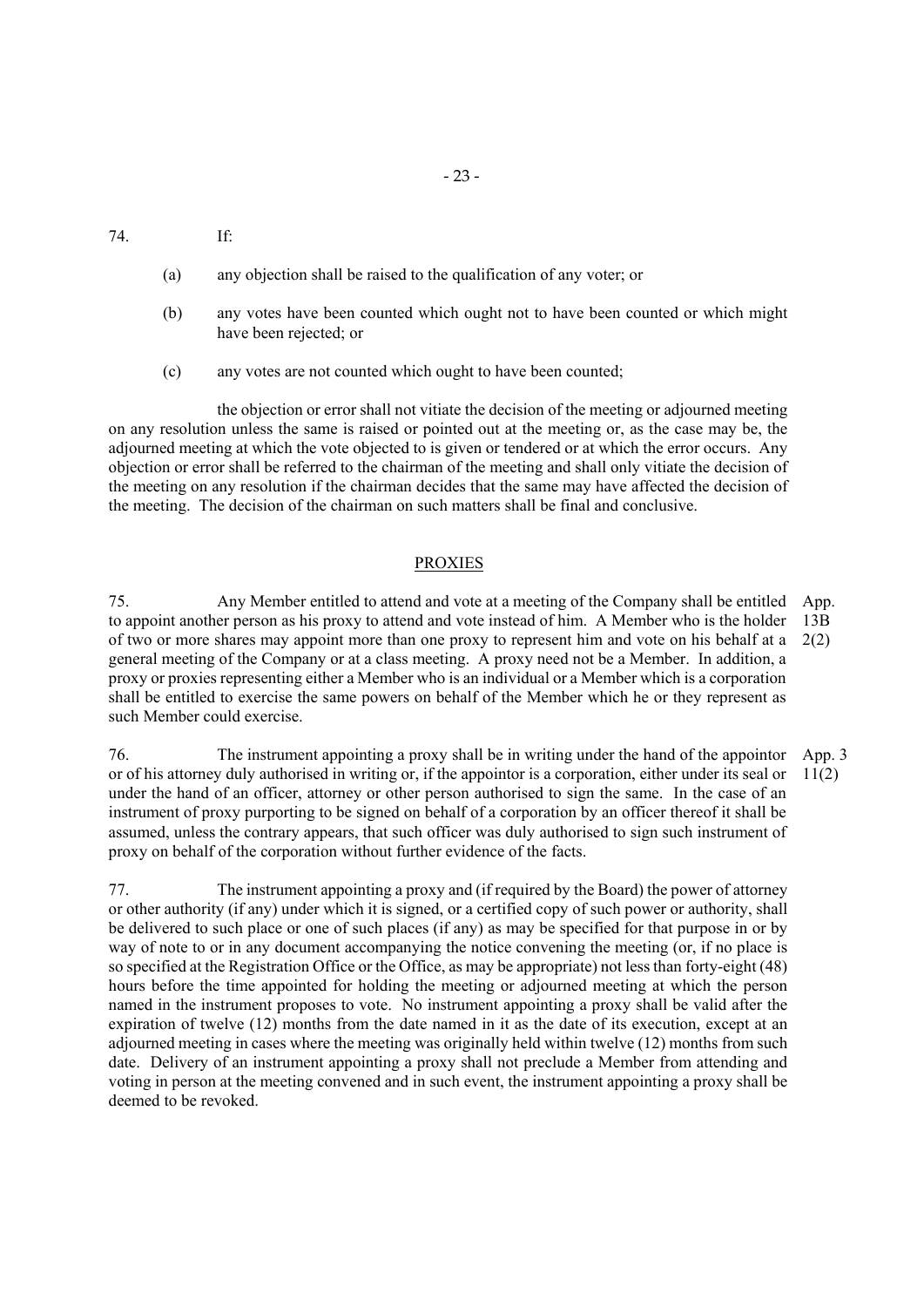78. Instruments of proxy shall be in any common form or in such other form as the Board App. 3 may approve (provided that this shall not preclude the use of the two-way form) and the Board may, if 11(1) it thinks fit, send out with the notice of any meeting forms of instrument of proxy for use at the meeting. The instrument of proxy shall be deemed to confer authority to vote on any amendment of a resolution put to the meeting for which it is given as the proxy thinks fit. The instrument of proxy shall, unless the contrary is stated therein, be valid as well for any adjournment of the meeting as for the meeting to which it relates.

79. A vote given in accordance with the terms of an instrument of proxy shall be valid notwithstanding the previous death or insanity of the principal, or revocation of the instrument of proxy or of the authority under which it was executed, provided that no intimation in writing of such death, insanity or revocation shall have been received by the Company at the Office or the Registration Office (or such other place as may be specified for the delivery of instruments of proxy in the notice convening the meeting or other document sent therewith) two (2) hours at least before the commencement of the meeting or adjourned meeting, at which the instrument of proxy is used.

80. Anything which under these Articles a Member may do by proxy he may likewise do by his duly appointed attorney and the provisions of these Articles relating to proxies and instruments appointing proxies shall apply *mutatis mutandis* in relation to any such attorney and the instrument under which such attorney is appointed.

#### CORPORATIONS ACTING BY REPRESENTATIVES

81. (1) Any corporation which is a Member may by resolution of its directors or other App. governing body authorise such person as it thinks fit to act as its representative at any meeting of the Company or at any meeting of any class of Members. The person so authorised shall be entitled to  $2(2)$ exercise the same powers on behalf of such corporation as the corporation could exercise if it were an individual Member and such corporation shall for the purposes of these Articles be deemed to be present in person at any such meeting if a person so authorised is present thereat. 13B

(2) If a clearing house (or its nominee(s)), being a corporation, is a Member, it may authorise such persons as it thinks fit to act as its representatives at any meeting of the Company or at any meeting of any class of Members provided that, if more than one person is so authorised, the authorisation shall specify the number and class of shares in respect of which each such representative is so authorised. Each person so authorised under the provisions of this Article shall be deemed to have been duly authorised without further evidence of the facts and be entitled to exercise the same rights and powers on behalf of the clearing house (or its nominee(s)) as if such person was the registered holder of the shares of the Company held by the clearing house (or its nominee(s)) including, where a show of hands is allowed, the right to vote individually on a show of hands. App. 13B 6

(3) Any reference in these Articles to a duly authorised representative of a Member being a corporation shall mean a representative authorised under the provisions of this Article.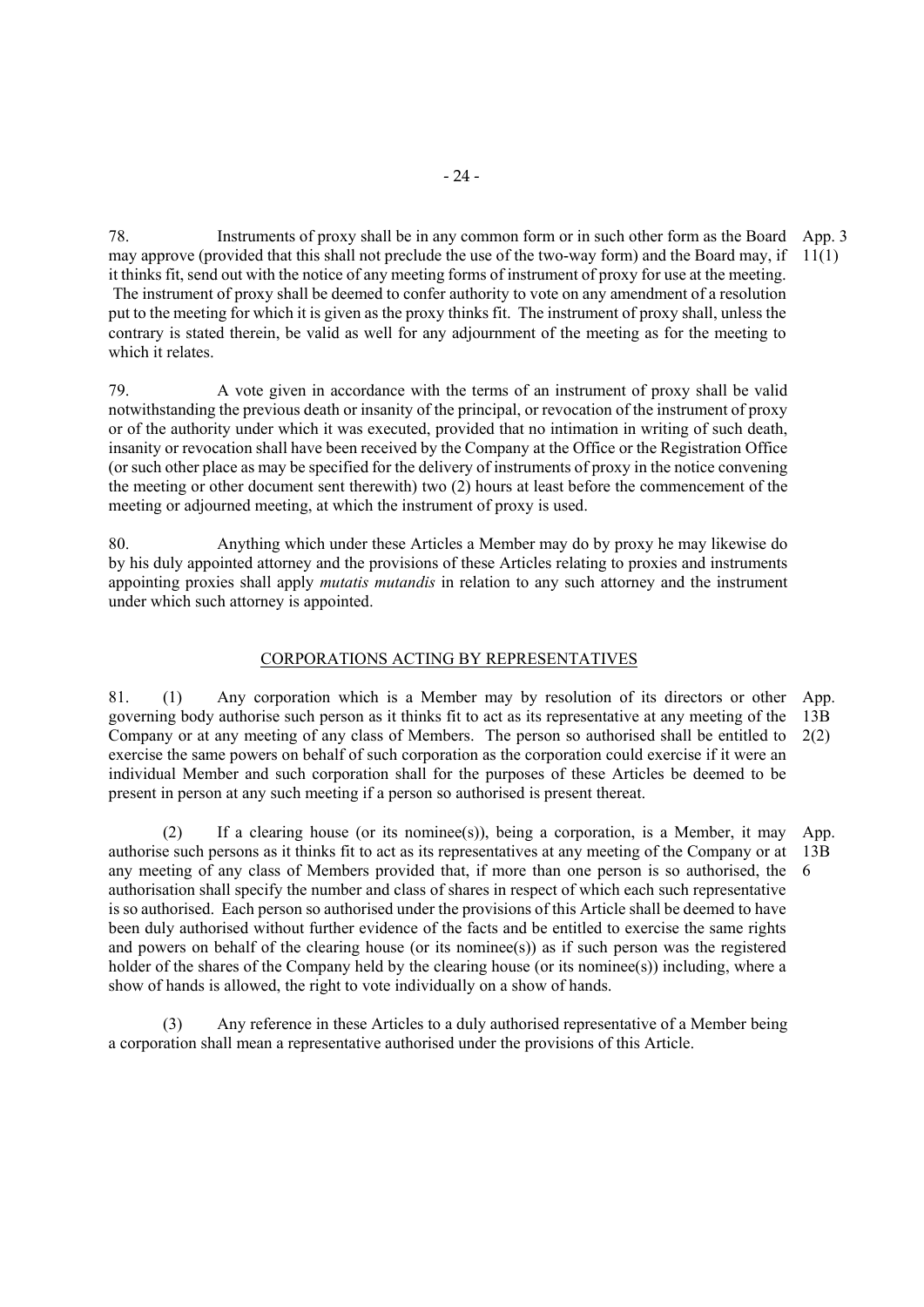#### WRITTEN RESOLUTIONS OF MEMBERS

82. A resolution in writing signed (in such manner as to indicate, expressly or impliedly, unconditional approval) by or on behalf of all persons for the time being entitled to receive notice of and to attend and vote at general meetings of the Company shall, for the purposes of these Articles, be treated as a resolution duly passed at a general meeting of the Company and, where relevant, as a special resolution so passed. Any such resolution shall be deemed to have been passed at a meeting held on the date on which it was signed by the last Member to sign, and where the resolution states a date as being the date of his signature thereof by any Member the statement shall be prima facie evidence that it was signed by him on that date. Such a resolution may consist of several documents in the like form, each signed by one or more relevant Members.

#### BOARD OF DIRECTORS

83. (1) Unless otherwise determined by the Company in general meeting, the number of Directors shall not be less than two (2). There shall be no maximum number of Directors unless otherwise determined from time to time by the Members in general meeting. The Directors shall be elected or appointed in the first place by the subscribers to the Memorandum of Association or by a majority of them and thereafter in accordance with Article 84 called for such purpose and who shall hold office for such term as the Members may determine or, in the absence of such determination, in accordance with Article 84 or until their successors are elected or appointed or their office is otherwise vacated.

 (2) Subject to the Articles and the Law, the Company may by ordinary resolution elect any person to be a Director either to fill a casual vacancy on the Board, or as an addition to the existing Board.

(3) The Directors shall have the power from time to time and at any time to appoint any person as a Director either to fill a casual vacancy on the Board or as an addition to the existing Board. Any Director appointed by the Board to fill a casual vacancy shall hold office until the first general meeting of Members after his appointment and be subject to re-election at such meeting and any Director appointed by the Board as an addition to the existing Board shall hold office only until the next following annual general meeting of the Company and shall then be eligible for re-election. App. 3 4(2)

(4) Neither a Director nor an alternate Director shall be required to hold any shares of the Company by way of qualification and a Director or alternate Director (as the case may be) who is not a Member shall be entitled to receive notice of and to attend and speak at any general meeting of the Company and of all classes of shares of the Company. Directors may participate in any meeting of the Members or any class thereof by means of a conference telephone, electronic or other communications equipment through which all persons participating in the meeting can communicate with each other simultaneously and instantaneously and, such participation shall constitute presence at a meeting as if those participating were present in person. Members shall not be permitted to participate in any meeting of the Members or any class thereof by means of a conference telephone, electronic or other communications equipment.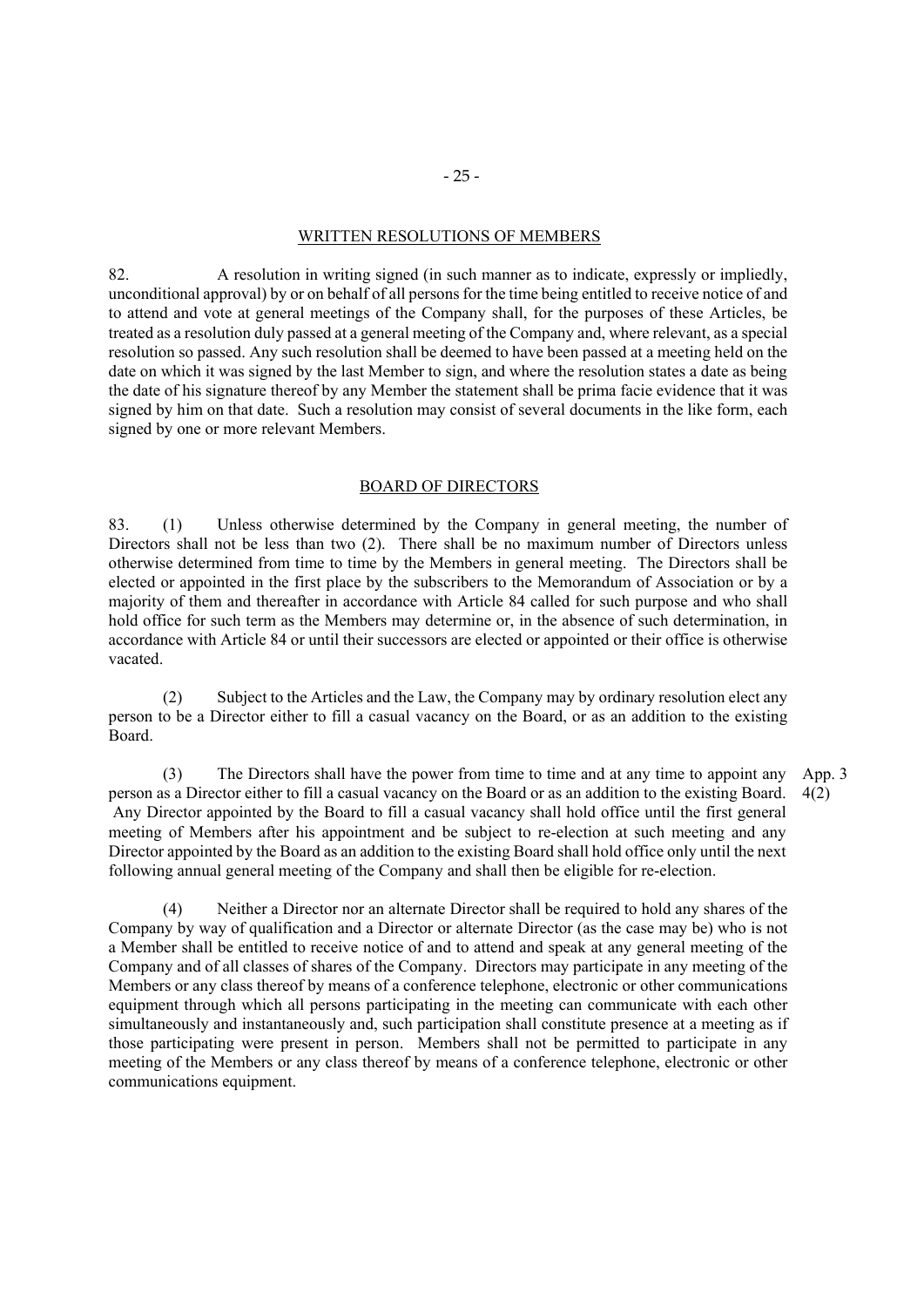(5) The Members may, at any general meeting convened and held in accordance with these App. 3 Articles, by ordinary resolution remove a Director at any time before the expiration of his period of office notwithstanding anything to the contrary in these Articles or in any agreement between the Company and such Director (but without prejudice to any claim for damages under any such App. agreement). 4(3) 13B 5(1)

(6) A vacancy on the Board created by the removal of a Director under the provisions of subparagraph (5) above may be filled by the election or appointment by ordinary resolution the Members at the meeting at which such Director is removed.

(7) The Company may from time to time in general meeting by ordinary resolution increase or reduce the number of Directors but so that the number of Directors shall never be less than two (2).

# RETIREMENT OF DIRECTORS

84. (1) Notwithstanding any other provisions in the Articles, at each annual general meeting one-third of the Directors for the time being (or, if their number is not a multiple of three (3), the number nearest to but not less than one-third) shall retire from office by rotation provided that every Director shall be subject to retirement at an annual general meeting at least once every three years.

(2) A retiring Director shall be eligible for re-election and shall continue to act as a Director throughout the meeting at which he retires. The Directors to retire by rotation shall include (so far as necessary to ascertain the number of directors to retire by rotation) any Director who wishes to retire and not to offer himself for re-election. Any further Directors so to retire shall be those of the other Directors subject to retirement by rotation who have been longest in office since their last re-election or appointment and so that as between persons who became or were last re-elected Directors on the same day those to retire shall (unless they otherwise agree among themselves) be determined by lot. Any Director appointed by the Board pursuant to Article 83(3) shall not be taken into account in determining which particular Directors or the number of Directors who are to retire by rotation.

85. No person other than a Director retiring at the meeting shall, unless recommended by the Directors for election, be eligible for election as a Director at any general meeting unless a Notice signed by a Member (other than the person to be proposed) duly qualified to attend and vote at the meeting for which such notice is given of his intention to propose such person for election and also a Notice signed by the person to be proposed of his willingness to be elected shall have been lodged at the head office or at the Registration Office provided that the minimum length of the period, during which such Notice(s) are given, shall be at least seven (7) days and that (if the Notices are submitted after the despatch of the notice of the general meeting appointed for such election) the period for lodgment of such Notice(s) shall commence on the day after the despatch of the notice of the general meeting appointed for such election and end no later than seven (7) days prior to the date of such general meeting. App. 3 4(4) 4(5)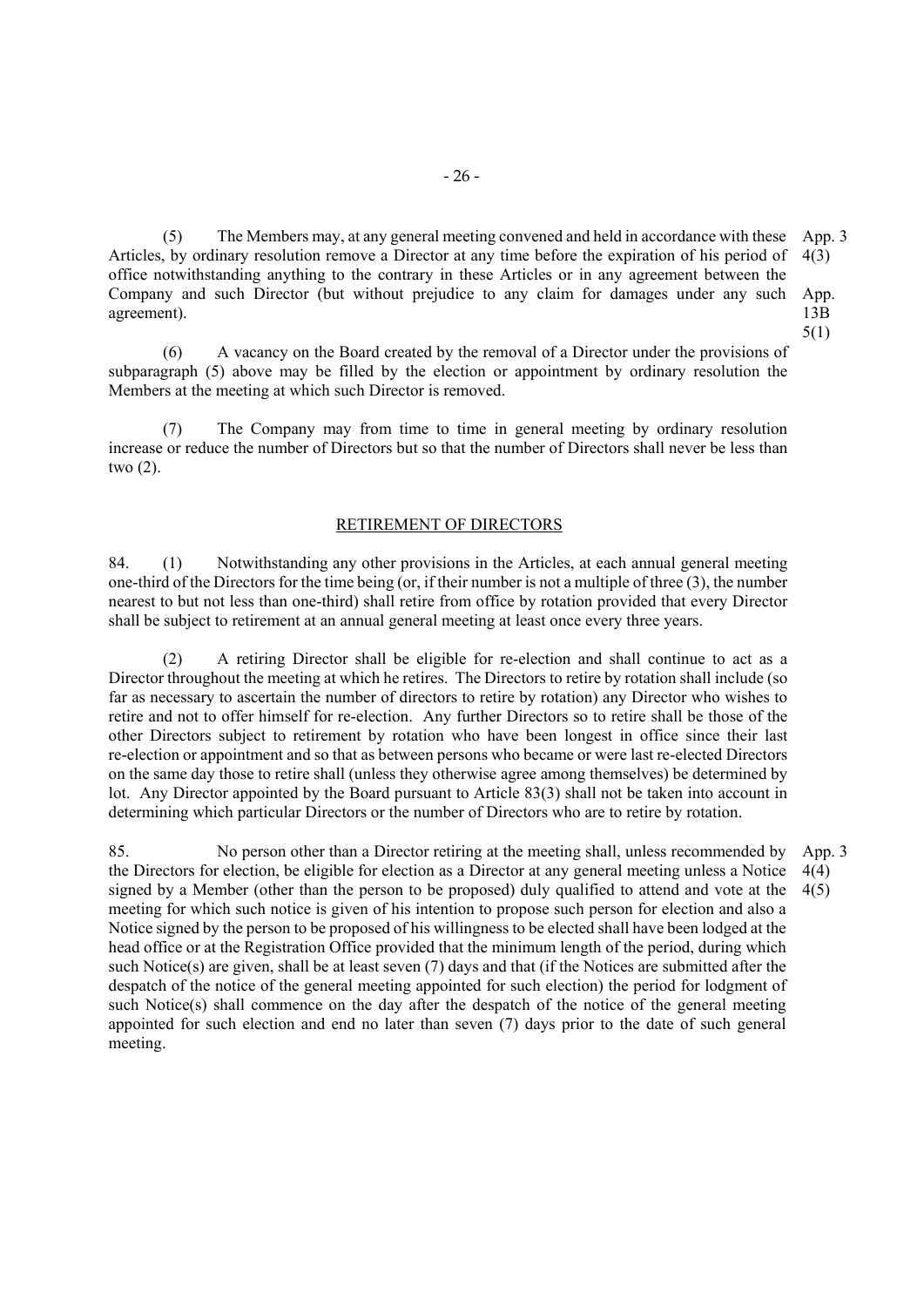#### DISQUALIFICATION OF DIRECTORS

86. The office of a Director shall be vacated if the Director:

(1) resigns his office by notice in writing delivered to the Company at the Office or tendered at a meeting of the Board;

(2) becomes of unsound mind or dies;

(3) without special leave of absence from the Board, is absent from meetings of the Board for six consecutive months, and his alternate Director, if any, shall not during such period have attended in his stead and the Board resolves that his office be vacated;

(4) becomes bankrupt or has a receiving order made against him or suspends payment or compounds with his creditors;

(5) is prohibited by law from being a Director; or

(6) ceases to be a Director by virtue of any provision of the Statutes or is removed from office pursuant to these Articles.

#### EXECUTIVE DIRECTORS

87. The Board may from time to time appoint any one or more of its body to be a managing director, joint managing director or deputy managing director or to hold any other employment or executive office with the Company for such period (subject to their continuance as Directors) and upon such terms as the Board may determine and the Board may revoke or terminate any of such appointments. Any such revocation or termination as aforesaid shall be without prejudice to any claim for damages that such Director may have against the Company or the Company may have against such Director. A Director appointed to an office under this Article shall be subject to the same provisions as to removal as the other Directors of the Company, and he shall (subject to the provisions of any contract between him and the Company) ipso facto and immediately cease to hold such office if he shall cease to hold the office of Director for any cause.

88. Notwithstanding Articles 93, 94, 95 and 96, an executive director appointed to an office under Article 87 hereof shall receive such remuneration (whether by way of salary, commission, participation in profits or otherwise or by all or any of those modes) and such other benefits (including pension and/or gratuity and/or other benefits on retirement) and allowances as the Board may from time to time determine, and either in addition to or in lieu of his remuneration as a Director.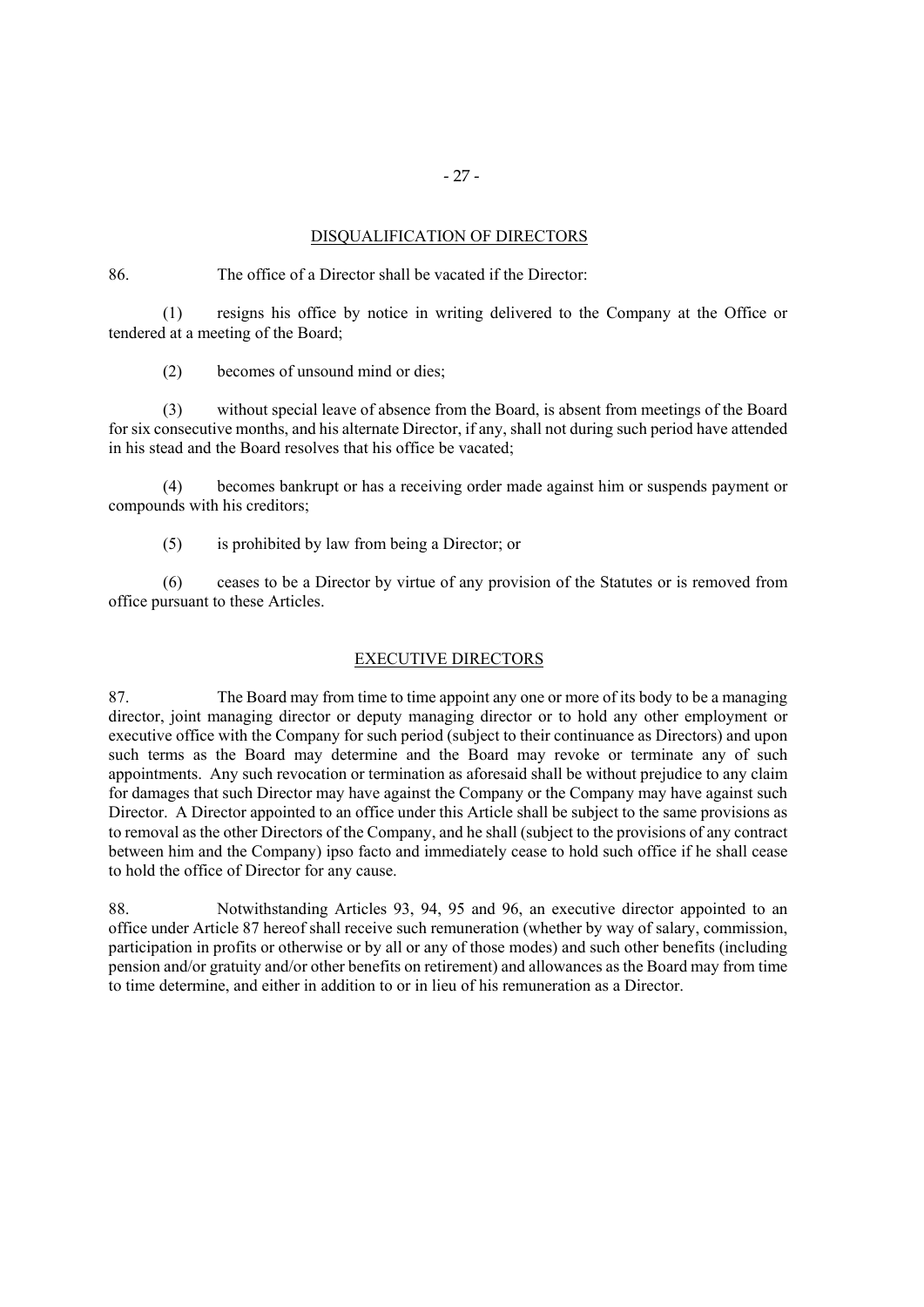# ALTERNATE DIRECTORS

89. Any Director may at any time by Notice delivered to the Office or head office or at a meeting of the Directors appoint any person (including another Director) to be his alternate Director. Any person so appointed shall have all the rights and powers of the Director or Directors for whom such person is appointed in the alternative provided that such person shall not be counted more than once in determining whether or not a quorum is present. An alternate Director may be removed at any time by the body which appointed him and, subject thereto, the office of alternate Director shall continue until the happening of any event which, if he were a Director, would cause him to vacate such office or if his appointer ceases for any reason to be a Director. Any appointment or removal of an alternate Director shall be effected by Notice signed by the appointor and delivered to the Office or head office or tendered at a meeting of the Board. An alternate Director may also be a Director in his own right and may act as alternate to more than one Director. An alternate Director shall, if his appointor so requests, be entitled to receive notices of meetings of the Board or of committees of the Board to the same extent as, but in lieu of, the Director appointing him and shall be entitled to such extent to attend and vote as a Director at any such meeting at which the Director appointing him is not personally present and generally at such meeting to exercise and discharge all the functions, powers and duties of his appointor as a Director and for the purposes of the proceedings at such meeting the provisions of these Articles shall apply as if he were a Director save that as an alternate for more than one Director his voting rights shall be cumulative.

90. An alternate Director shall only be a Director for the purposes of the Law and shall only be subject to the provisions of the Law insofar as they relate to the duties and obligations of a Director when performing the functions of the Director for whom he is appointed in the alternative and shall alone be responsible to the Company for his acts and defaults and shall not be deemed to be the agent of or for the Director appointing him. An alternate Director shall be entitled to contract and be interested in and benefit from contracts or arrangements or transactions and to be repaid expenses and to be indemnified by the Company to the same extent *mutatis mutandis* as if he were a Director but he shall not be entitled to receive from the Company any fee in his capacity as an alternate Director except only such part, if any, of the remuneration otherwise payable to his appointor as such appointor may by Notice to the Company from time to time direct.

91. Every person acting as an alternate Director shall have one vote for each Director for whom he acts as alternate (in addition to his own vote if he is also a Director). If his appointor is for the time being absent from Hong Kong or otherwise not available or unable to act, the signature of an alternate Director to any resolution in writing of the Board or a committee of the Board of which his appointor is a member shall, unless the notice of his appointment provides to the contrary, be as effective as the signature of his appointor.

92. An alternate Director shall ipso facto cease to be an alternate Director if his appointor ceases for any reason to be a Director, however, such alternate Director or any other person may be re-appointed by the Directors to serve as an alternate Director PROVIDED always that, if at any meeting any Director retires but is re-elected at the same meeting, any appointment of such alternate Director pursuant to these Articles which was in force immediately before his retirement shall remain in force as though he had not retired.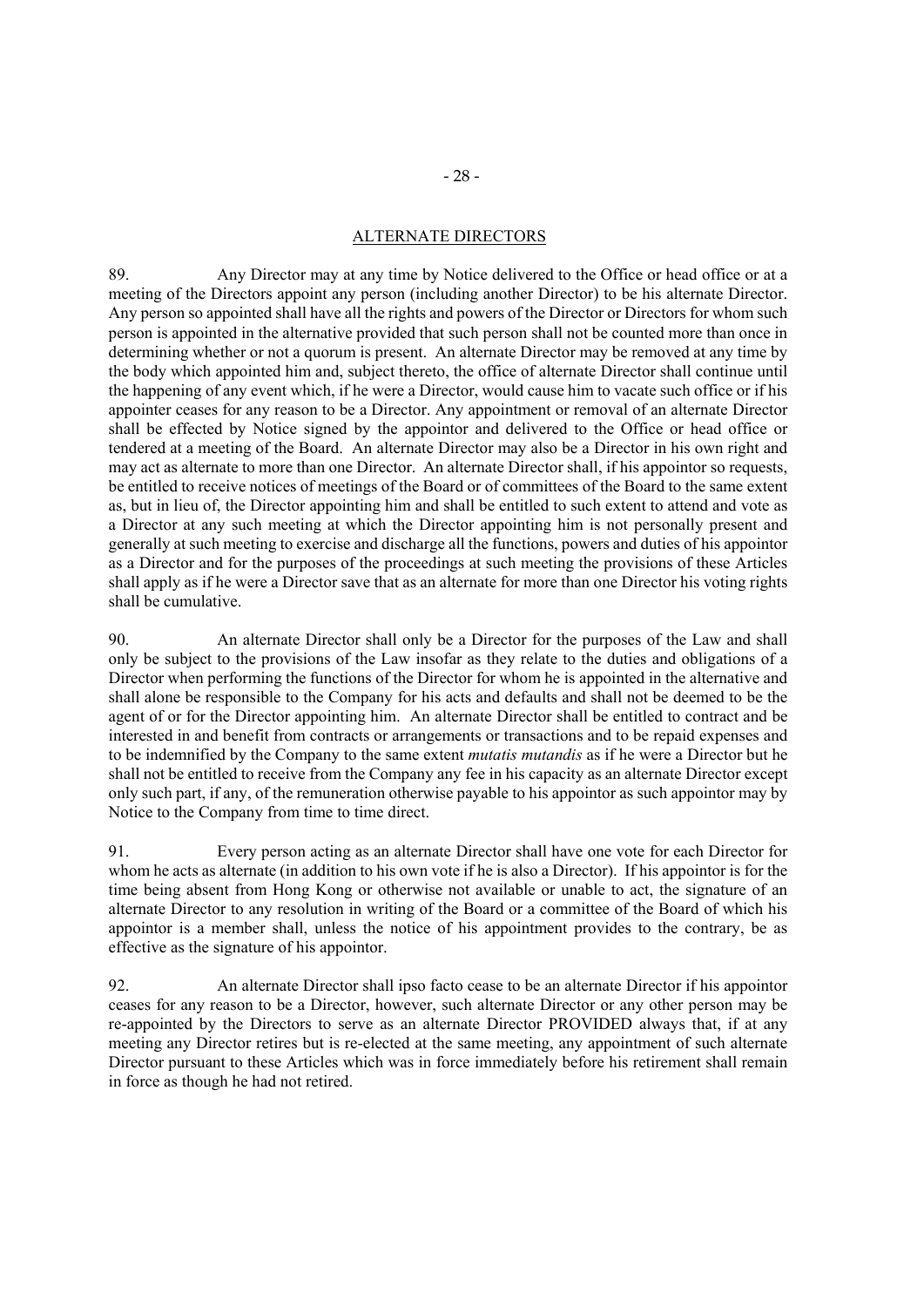# DIRECTORS' FEES AND EXPENSES

93. The ordinary remuneration of the Directors shall from time to time be determined by the Company in general meeting and shall (unless otherwise directed by the resolution by which it is voted) be divided amongst the Board in such proportions and in such manner as the Board may agree or, failing agreement, equally, except that any Director who shall hold office for part only of the period in respect of which such remuneration is payable shall be entitled only to rank in such division for a proportion of remuneration related to the period during which he has held office. Such remuneration shall be deemed to accrue from day to day.

94. Each Director shall be entitled to be repaid or prepaid all travelling, hotel and incidental expenses reasonably incurred or expected to be incurred by him in attending meetings of the Board or committees of the Board or general meetings or separate meetings of any class of shares or of debentures of the Company or otherwise in connection with the discharge of his duties as a Director.

95. Any Director who, by request, goes or resides abroad for any purpose of the Company or who performs services which in the opinion of the Board go beyond the ordinary duties of a Director may be paid such extra remuneration (whether by way of salary, commission, participation in profits or otherwise) as the Board may determine and such extra remuneration shall be in addition to or in substitution for any ordinary remuneration provided for by or pursuant to any other Article.

96. The Board shall obtain the approval of the Company in general meeting before making any payment to any Director or past Director of the Company by way of compensation for loss of office, or as consideration for or in connection with his retirement from office (not being payment to 5(4) which the Director is contractually entitled). App. 13B

#### DIRECTORS' INTERESTS

- 97. A Director may:
	- (a) hold any other office or place of profit with the Company (except that of Auditor) in conjunction with his office of Director for such period and upon such terms as the Board may determine. Any remuneration (whether by way of salary, commission, participation in profits or otherwise) paid to any Director in respect of any such other office or place of profit shall be in addition to any remuneration provided for by or pursuant to any other Article;
	- (b) act by himself or his firm in a professional capacity for the Company (otherwise than as Auditor) and he or his firm may be remunerated for professional services as if he were not a Director; and
	- (c) continue to be or become a director, managing director, joint managing director, deputy managing director, executive director, manager or other officer or member of any other company promoted by the Company or in which the Company may be interested as a vendor, shareholder or otherwise and (unless otherwise agreed) no such Director shall be accountable for any remuneration, profits or other benefits received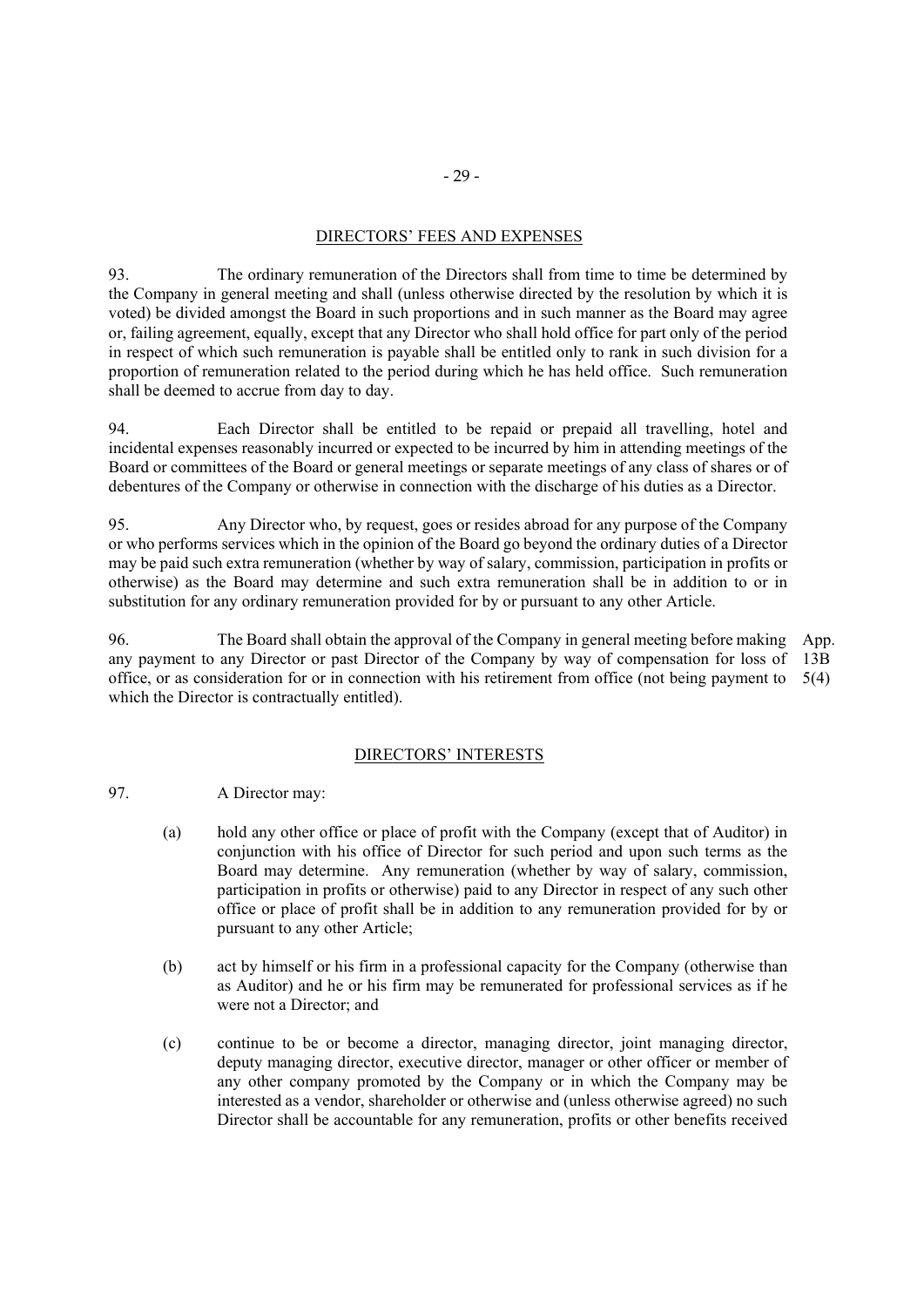by him as a director, managing director, joint managing director, deputy managing director, executive director, manager or other officer or member of or from his interests in any such other company. Subject as otherwise provided by these Articles the Directors may exercise or cause to be exercised the voting powers conferred by the shares in any other company held or owned by the Company, or exercisable by them as Directors of such other company in such manner in all respects as they think fit (including the exercise thereof in favour of any resolution appointing themselves or any of them directors, managing directors, joint managing directors, deputy managing directors, executive directors, managers or other officers of such company) or voting or providing for the payment of remuneration to the director, managing director, joint managing director, deputy managing director, executive director, manager or other officers of such other company and any Director may vote in favour of the exercise of such voting rights in manner aforesaid notwithstanding that he may be, or about to be, appointed a director, managing director, joint managing director, deputy managing director, executive director, manager or other officer of such a company, and that as such he is or may become interested in the exercise of such voting rights in manner aforesaid.

98. Subject to the Law and to these Articles, no Director or proposed or intending Director shall be disqualified by his office from contracting with the Company, either with regard to his tenure of any office or place of profit or as vendor, purchaser or in any other manner whatsoever, nor shall any such contract or any other contract or arrangement in which any Director is in any way interested be liable to be avoided, nor shall any Director so contracting or being so interested be liable to account to the Company or the Members for any remuneration, profit or other benefits realised by any such contract or arrangement by reason of such Director holding that office or of the fiduciary relationship thereby established provided that such Director shall disclose the nature of his interest in any contract or arrangement in which he is interested in accordance with Article 99 herein.

99. A Director who to his knowledge is in any way, whether directly or indirectly, interested in a contract or arrangement or proposed contract or arrangement with the Company shall declare the nature of his interest at the meeting of the Board at which the question of entering into the contract or arrangement is first considered, if he knows his interest then exists, or in any other case at the first meeting of the Board after he knows that he is or has become so interested. For the purposes of this Article, a general Notice to the Board by a Director to the effect that: App. 13B 5(3)

- (a) he is a member or officer of a specified company or firm and is to be regarded as interested in any contract or arrangement which may after the date of the Notice be made with that company or firm; or
- (b) he is to be regarded as interested in any contract or arrangement which may after the date of the Notice be made with a specified person who is connected with him;

shall be deemed to be a sufficient declaration of interest under this Article in relation to any such contract or arrangement, provided that no such Notice shall be effective unless either it is given at a meeting of the Board or the Director takes reasonable steps to secure that it is brought up and read at the next Board meeting after it is given.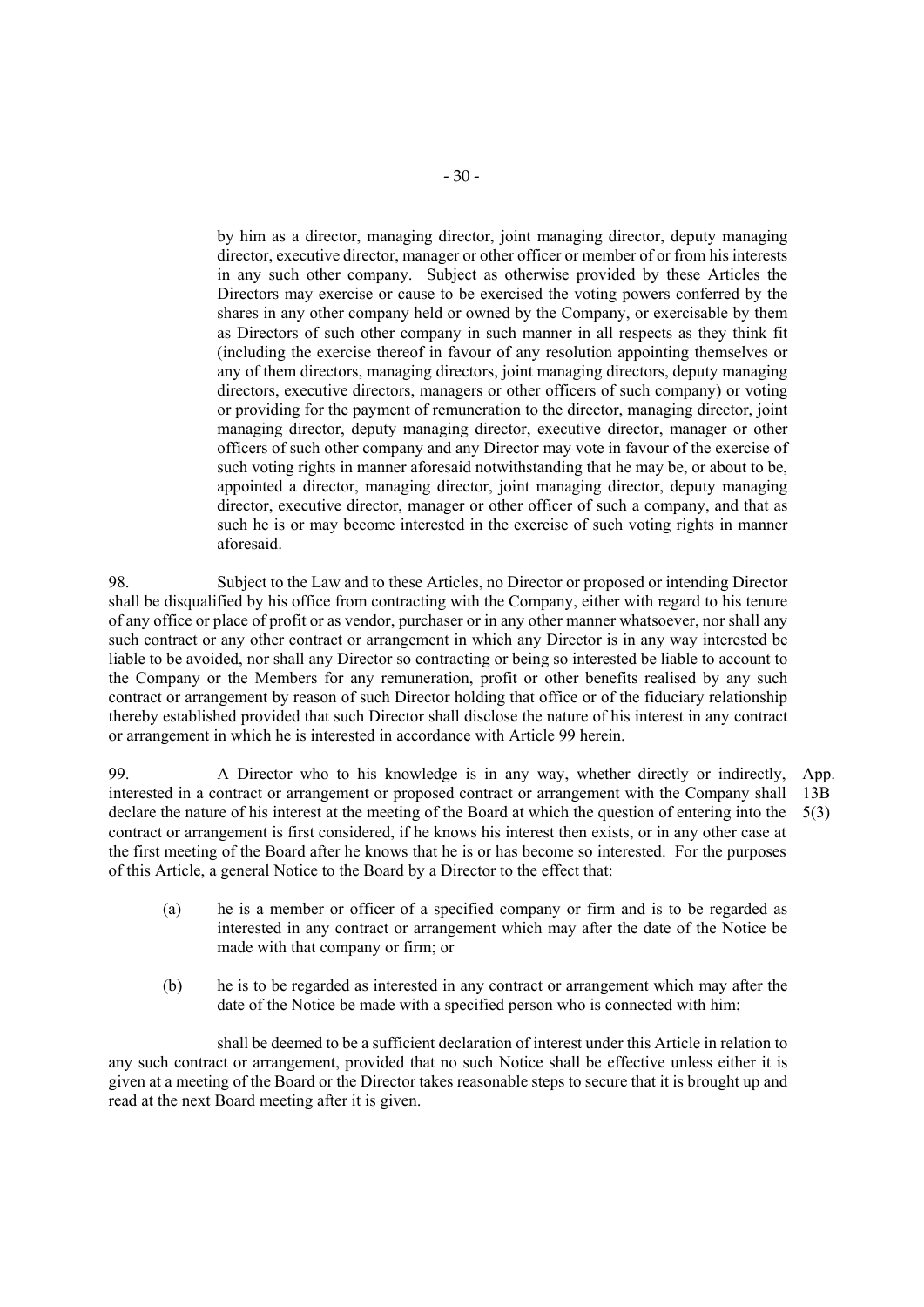100. (1) A Director shall not vote (nor be counted in the quorum) on any resolution of the Board App. 3 approving any contract or arrangement or any other proposal in which he or any of his close associates 4(1) is materially interested, but this prohibition shall not apply to any of the following matters namely:

- $(i)$  any contract or arrangement for the giving to such Director or his close associate(s) any security or indemnity in respect of money lent by him or any of his close associate(s) or obligations incurred or undertaken by him or any of his close associate(s) at the request of or for the benefit of the Company or any of its subsidiaries;
- (ii) any contract or arrangement for the giving of any security or indemnity to a third party in respect of a debt or obligation of the Company or any of its subsidiaries for which the Director or his close associate(s) has himself/themselves assumed responsibility in whole or in part whether alone or jointly under a guarantee or indemnity or by the giving of security;
- (iii) any contract or arrangement concerning an offer of shares or debentures or other securities of or by the Company or any other company which the Company may promote or be interested in for subscription or purchase, where the Director or his close associate(s) is/are or is/are to be interested as a participant in the underwriting or sub-underwriting of the offer;
- (iv) any contract or arrangement in which the Director or his close associate(s) is/are interested in the same manner as other holders of shares or debentures or other securities of the Company by virtue only of his/their interest in shares or debentures or other securities of the Company; or
- (v) any proposal or arrangement concerning the adoption, modification or operation of a share option scheme, a pension fund or retirement, death or disability benefits scheme or other arrangement which relates both to Directors or their close associate(s) and to employees of the Company or of any of its subsidiaries and does not provide in respect of any Director, or his close associate(s), as such any privilege or advantage not accorded generally to the class of persons to which such scheme or fund relates.

(2) If any question shall arise at any meeting of the Board as to the materiality of the interest of a Director (other than the chairman of the meeting) or as to the entitlement of any Director (other than such chairman) to vote and such question is not resolved by his voluntarily agreeing to abstain from voting, such question shall be referred to the chairman of the meeting and his ruling in relation to such other Director shall be final and conclusive except in a case where the nature or extent of the interest of the Director concerned as known to such Director has not been fairly disclosed to the Board. If any question as aforesaid shall arise in respect of the chairman of the meeting such question shall be decided by a resolution of the Board (for which purpose such chairman shall not vote thereon) and such resolution shall be final and conclusive except in a case where the nature or extent of the interest of such chairman as known to such chairman has not been fairly disclosed to the Board.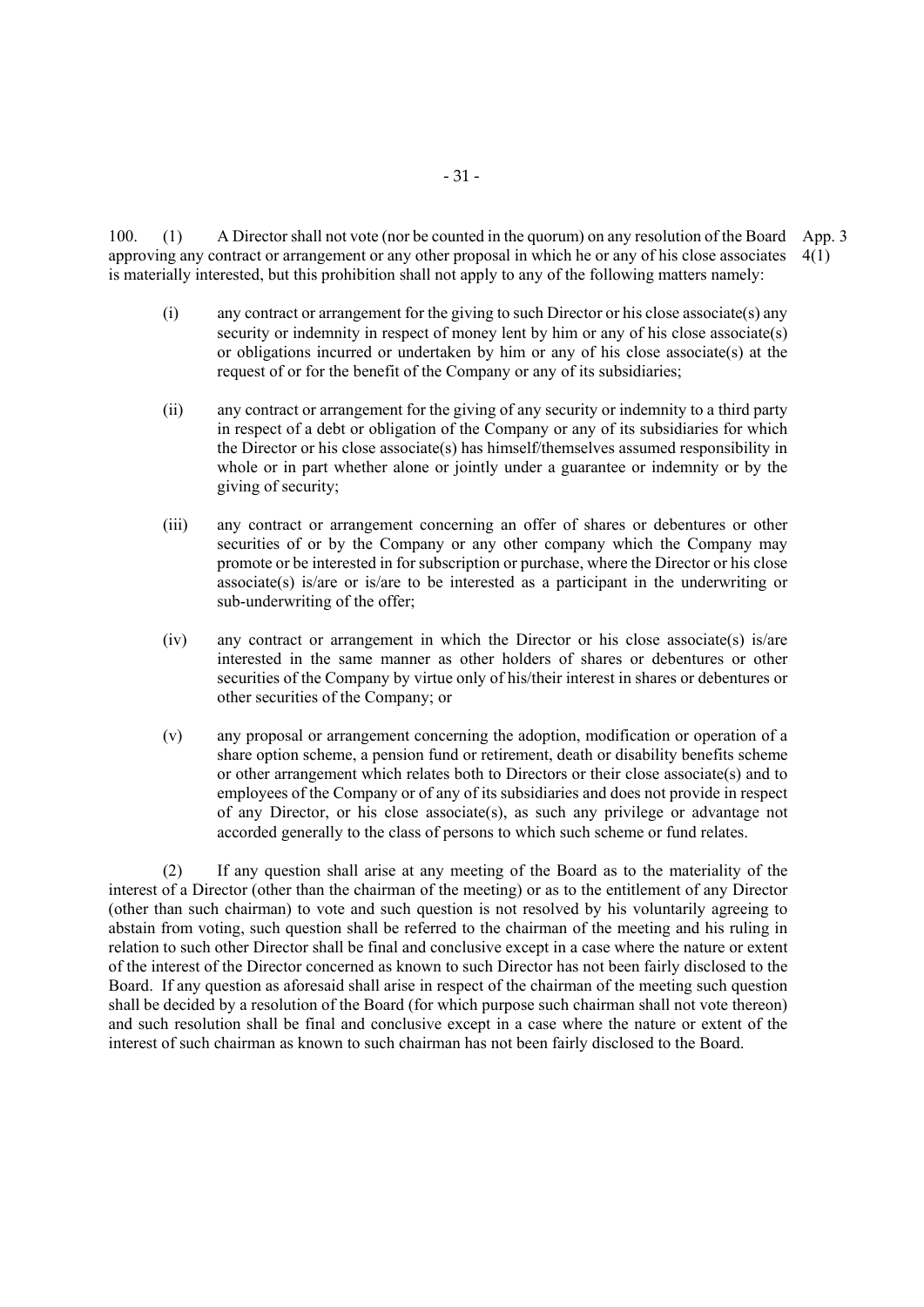# GENERAL POWERS OF THE DIRECTORS

101. (1) The business of the Company shall be managed and conducted by the Board, which may pay all expenses incurred in forming and registering the Company and may exercise all powers of the Company (whether relating to the management of the business of the Company or otherwise) which are not by the Statutes or by these Articles required to be exercised by the Company in general meeting, subject nevertheless to the provisions of the Statutes and of these Articles and to such regulations being not inconsistent with such provisions, as may be prescribed by the Company in general meeting, but no regulations made by the Company in general meeting shall invalidate any prior act of the Board which would have been valid if such regulations had not been made. The general powers given by this Article shall not be limited or restricted by any special authority or power given to the Board by any other Article.

(2) Any person contracting or dealing with the Company in the ordinary course of business shall be entitled to rely on any written or oral contract or agreement or deed, document or instrument entered into or executed as the case may be by any two of the Directors acting jointly on behalf of the Company and the same shall be deemed to be validly entered into or executed by the Company as the case may be and shall, subject to any rule of law, be binding on the Company.

(3) Without prejudice to the general powers conferred by these Articles it is hereby expressly declared that the Board shall have the following powers:

- (a) to give to any person the right or option of requiring at a future date that an allotment shall be made to him of any share at par or at such premium as may be agreed;
- (b) to give to any Directors, officers or servants of the Company an interest in any particular business or transaction or participation in the profits thereof or in the general profits of the Company either in addition to or in substitution for a salary or other remuneration; and
- (c) to resolve that the Company be deregistered in the Cayman Islands and continued in a named jurisdiction outside the Cayman Islands subject to the provisions of the Law.

 (4) The Company shall not make any loan, directly or indirectly, to a Director or his close App. associate(s) if and to the extent it would be prohibited by the Companies Ordinance (Chapter 622 of the 13B laws of Hong Kong) as if the Company were a company incorporated in Hong Kong. 5(2)

Article 101(4) shall only have effect for so long as the shares of the Company are listed on The Stock Exchange of Hong Kong Limited.

102. The Board may establish any regional or local boards or agencies for managing any of the affairs of the Company in any place, and may appoint any persons to be members of such local boards, or any managers or agents, and may fix their remuneration (either by way of salary or by commission or by conferring the right to participation in the profits of the Company or by a combination of two or more of these modes) and pay the working expenses of any staff employed by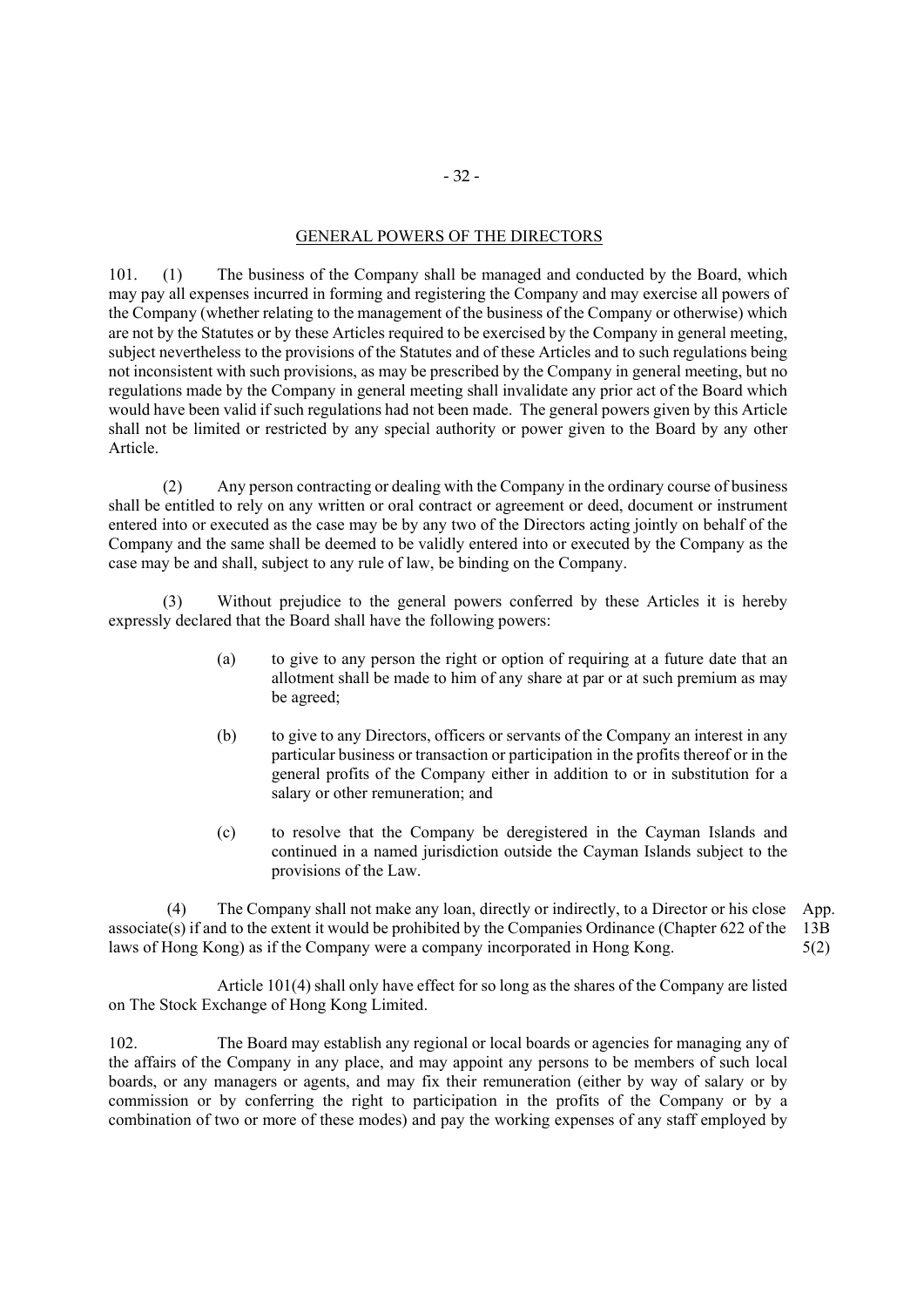them upon the business of the Company. The Board may delegate to any regional or local board, manager or agent any of the powers, authorities and discretions vested in or exercisable by the Board (other than its powers to make calls and forfeit shares), with power to sub-delegate, and may authorise the members of any of them to fill any vacancies therein and to act notwithstanding vacancies. Any such appointment or delegation may be made upon such terms and subject to such conditions as the Board may think fit, and the Board may remove any person appointed as aforesaid, and may revoke or vary such delegation, but no person dealing in good faith and without notice of any such revocation or variation shall be affected thereby.

103. The Board may by power of attorney appoint under the Seal any company, firm or person or any fluctuating body of persons, whether nominated directly or indirectly by the Board, to be the attorney or attorneys of the Company for such purposes and with such powers, authorities and discretions (not exceeding those vested in or exercisable by the Board under these Articles) and for such period and subject to such conditions as it may think fit, and any such power of attorney may contain such provisions for the protection and convenience of persons dealing with any such attorney as the Board may think fit, and may also authorise any such attorney to sub-delegate all or any of the powers, authorities and discretions vested in him. Such attorney or attorneys may, if so authorised under the Seal of the Company, execute any deed or instrument under their personal seal with the same effect as the affixation of the Company's Seal.

104. The Board may entrust to and confer upon a managing director, joint managing director, deputy managing director, an executive director or any Director any of the powers exercisable by it upon such terms and conditions and with such restrictions as it thinks fit, and either collaterally with, or to the exclusion of, its own powers, and may from time to time revoke or vary all or any of such powers but no person dealing in good faith and without notice of such revocation or variation shall be affected thereby.

105. All cheques, promissory notes, drafts, bills of exchange and other instruments, whether negotiable or transferable or not, and all receipts for moneys paid to the Company shall be signed, drawn, accepted, endorsed or otherwise executed, as the case may be, in such manner as the Board shall from time to time by resolution determine. The Company's banking accounts shall be kept with such banker or bankers as the Board shall from time to time determine.

106. (1) The Board may establish or concur or join with other companies (being subsidiary companies of the Company or companies with which it is associated in business) in establishing and making contributions out of the Company's moneys to any schemes or funds for providing pensions, sickness or compassionate allowances, life assurance or other benefits for employees (which expression as used in this and the following paragraph shall include any Director or ex-Director who may hold or have held any executive office or any office of profit under the Company or any of its subsidiary companies) and ex-employees of the Company and their dependants or any class or classes of such person.

(2) The Board may pay, enter into agreements to pay or make grants of revocable or irrevocable, and either subject or not subject to any terms or conditions, pensions or other benefits to employees and ex-employees and their dependants, or to any of such persons, including pensions or benefits additional to those, if any, to which such employees or ex-employees or their dependants are or may become entitled under any such scheme or fund as mentioned in the last preceding paragraph.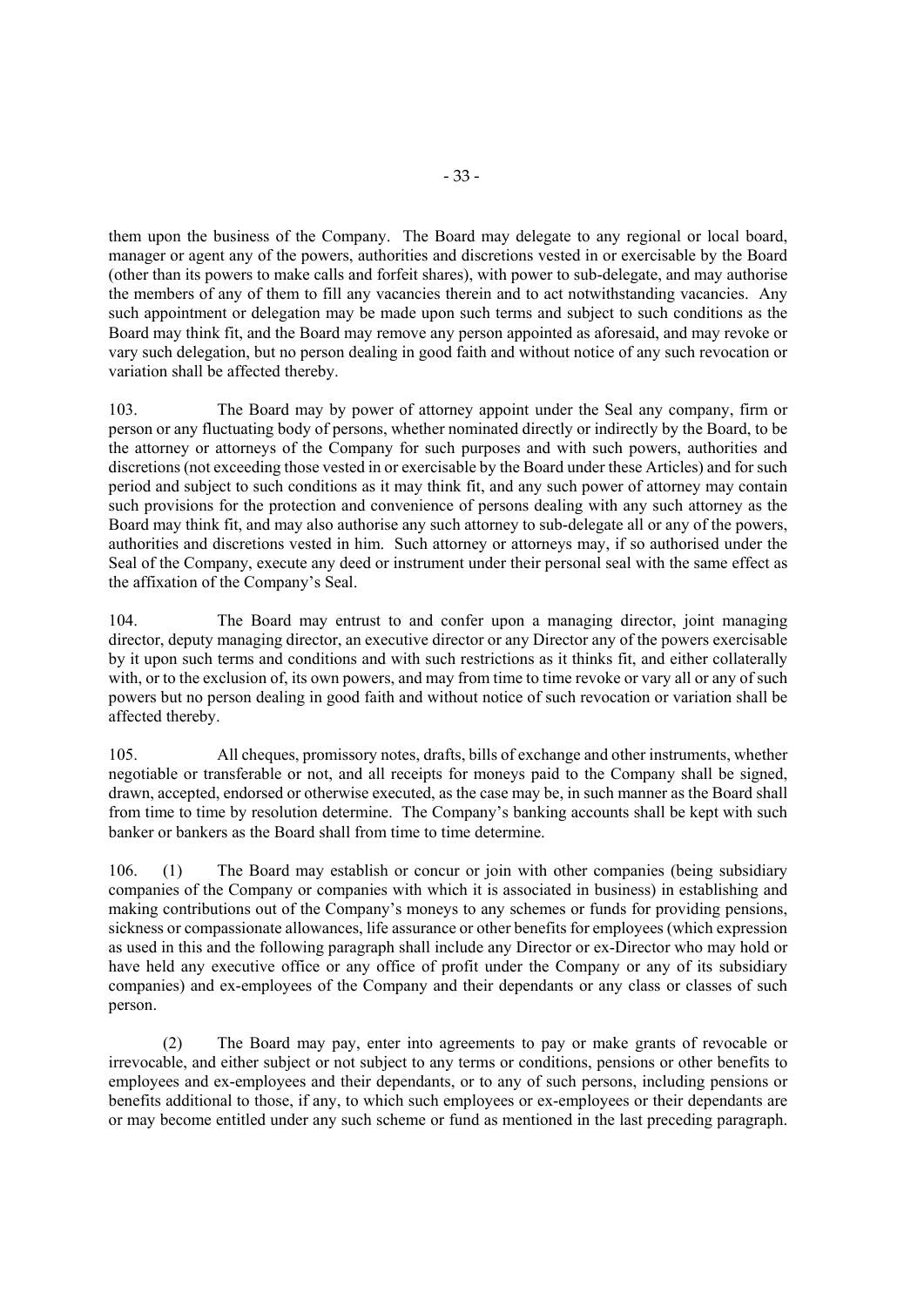Any such pension or benefit may, as the Board considers desirable, be granted to an employee either before and in anticipation of or upon or at any time after his actual retirement. BORROWING POWERS

107. The Board may exercise all the powers of the Company to raise or borrow money and to mortgage or charge all or any part of the undertaking, property and assets (present and future) and uncalled capital of the Company and, subject to the Law, to issue debentures, bonds and other securities, whether outright or as collateral security for any debt, liability or obligation of the Company or of any third party.

108. Debentures, bonds and other securities may be made assignable free from any equities between the Company and the person to whom the same may be issued.

109. Any debentures, bonds or other securities may be issued at a discount (other than shares), premium or otherwise and with any special privileges as to redemption, surrender, drawings, allotment of shares, attending and voting at general meetings of the Company, appointment of Directors and otherwise.

110. (1) Where any uncalled capital of the Company is charged, all persons taking any subsequent charge thereon shall take the same subject to such prior charge, and shall not be entitled, by notice to the Members or otherwise, to obtain priority over such prior charge.

(2) The Board shall cause a proper register to be kept, in accordance with the provisions of the Law, of all charges specifically affecting the property of the Company and of any series of debentures issued by the Company and shall duly comply with the requirements of the Law in regard to the registration of charges and debentures therein specified and otherwise.

# PROCEEDINGS OF THE DIRECTORS

111. The Board may meet for the despatch of business, adjourn and otherwise regulate its meetings as it considers appropriate. Questions arising at any meeting shall be determined by a majority of votes. In the case of any equality of votes the chairman of the meeting shall have an additional or casting vote.

112. A meeting of the Board may be convened by the Secretary on request of a Director or by any Director. The Secretary shall convene a meeting of the Board whenever he shall be required so to do by any Director. Notice of a meeting of the Board shall be deemed to be duly given to a Director if it is given to such Director in writing or verbally (including in person or by telephone) or via electronic mail or by telephone or in such other manner as the Board may from time to time determine.

113. (1) The quorum necessary for the transaction of the business of the Board may be fixed by the Board and, unless so fixed at any other number, shall be two (2). An alternate Director shall be counted in a quorum in the case of the absence of a Director for whom he is the alternate provided that he shall not be counted more than once for the purpose of determining whether or not a quorum is present.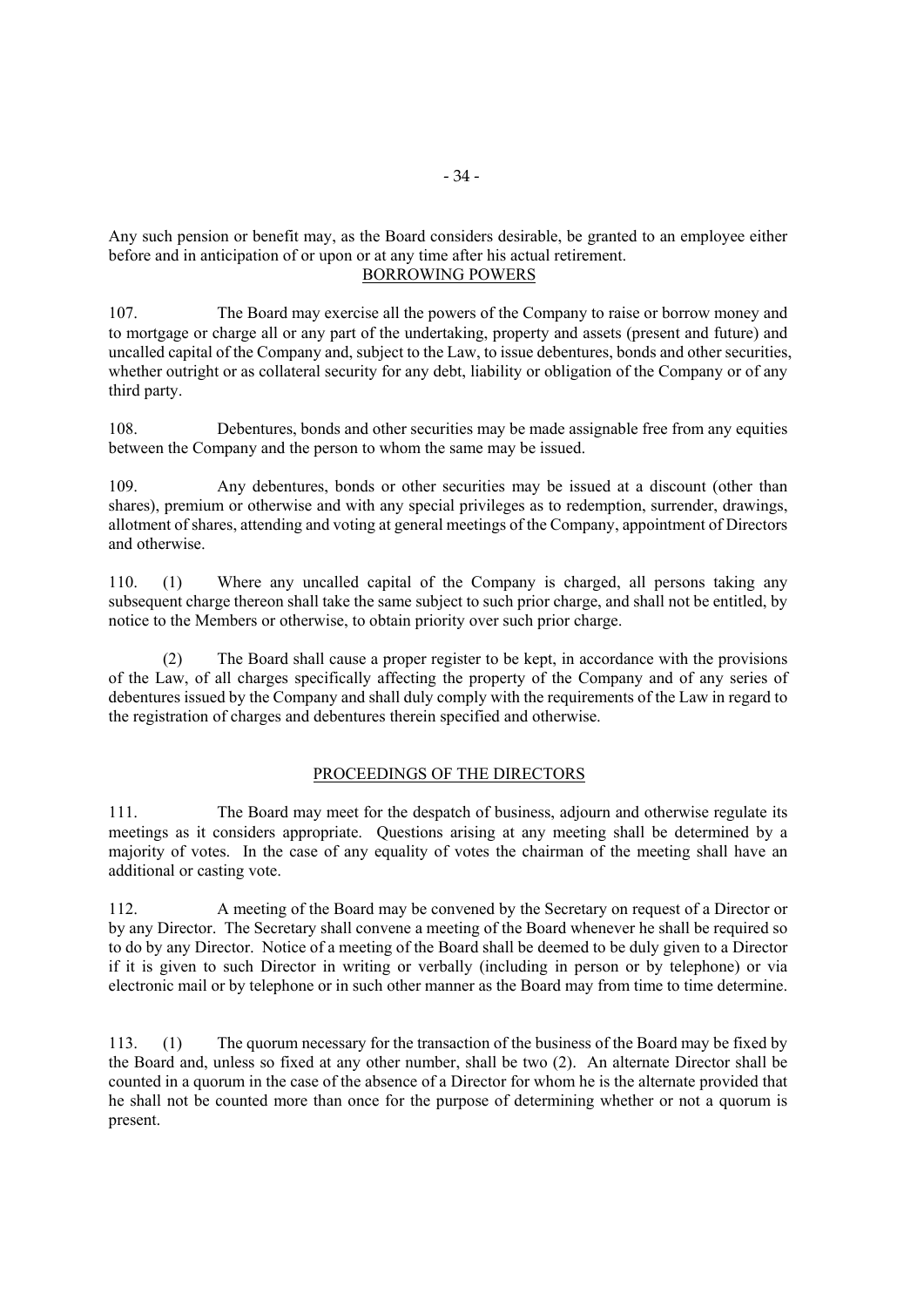(2) Directors may participate in any meeting of the Board by means of a conference telephone, electronic or other communications equipment through which all persons participating in the meeting can communicate with each other simultaneously and instantaneously and, for the purpose of counting a quorum, such participation shall constitute presence at a meeting as if those participating were present in person.

(3) Any Director who ceases to be a Director at a Board meeting may continue to be present and to act as a Director and be counted in the quorum until the termination of such Board meeting if no other Director objects and if otherwise a quorum of Directors would not be present.

114. The continuing Directors or a sole continuing Director may act notwithstanding any vacancy in the Board but, if and so long as the number of Directors is reduced below the minimum number fixed by or in accordance with these Articles, the continuing Directors or Director, notwithstanding that the number of Directors is below the number fixed by or in accordance with these Articles as the quorum or that there is only one continuing Director, may act for the purpose of filling vacancies in the Board or of summoning general meetings of the Company but not for any other purpose.

115. The Board may elect one or more chairman and one or more deputy chairman of its meetings and determine the period for which they are respectively to hold such office. If no chairman or deputy chairman is elected, or if at any meeting no chairman or deputy chairman is present within five (5) minutes after the time appointed for holding the same, the Directors present may choose one of their number to be chairman of the meeting.

116. A meeting of the Board at which a quorum is present shall be competent to exercise all the powers, authorities and discretions for the time being vested in or exercisable by the Board.

117. (1) The Board may delegate any of its powers, authorities and discretions to committees, consisting of such Director or Directors and other persons as it thinks fit, and they may, from time to time, revoke such delegation or revoke the appointment of and discharge any such committees either wholly or in part, and either as to persons or purposes. Any committee so formed shall, in the exercise of the powers, authorities and discretions so delegated, conform to any regulations which may be imposed on it by the Board.

(2) All acts done by any such committee in conformity with such regulations, and in fulfilment of the purposes for which it was appointed, but not otherwise, shall have like force and effect as if done by the Board, and the Board shall have power, with the consent of the Company in general meeting, to remunerate the members of any such committee, and charge such remuneration to the current expenses of the Company.

118. The meetings and proceedings of any committee consisting of two or more members shall be governed by the provisions contained in these Articles for regulating the meetings and proceedings of the Board so far as the same are applicable and are not superseded by any regulations imposed by the Board under the last preceding Article.

119. A resolution in writing signed by all the Directors except such as are temporarily unable to act through ill-health or disability, and all the alternate Directors, if appropriate, whose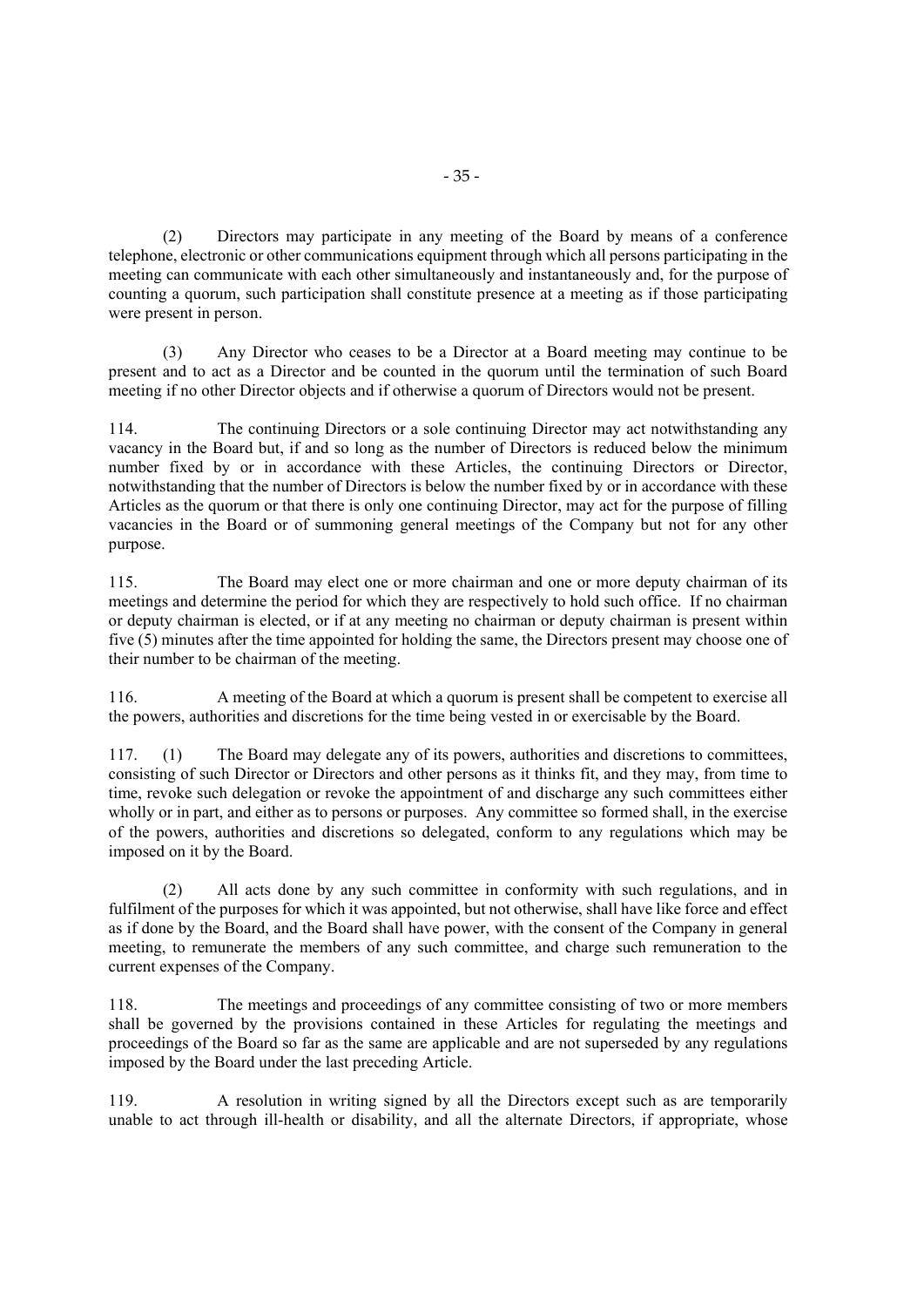appointors are temporarily unable to act as aforesaid shall (provided that such number is sufficient to constitute a quorum and further provided that a copy of such resolution has been given or the contents thereof communicated to all the Directors for the time being entitled to receive notices of Board meetings in the same manner as notices of meetings are required to be given by these Articles) be as valid and effectual as if a resolution had been passed at a meeting of the Board duly convened and held. Such resolution may be contained in one document or in several documents in like form each signed by one or more of the Directors or alternate Directors and for this purpose a facsimile signature of a Director or an alternate Director shall be treated as valid. Notwithstanding the foregoing, a resolution in writing shall not be passed in lieu of a meeting of the Board for the purposes of considering any matter or business in which a substantial shareholder of the Company or a Director has a conflict of interest and the Board has determined that such conflict of interest to be material.

120. All acts bona fide done by the Board or by any committee or by any person acting as a Director or members of a committee, shall, notwithstanding that it is afterwards discovered that there was some defect in the appointment of any member of the Board or such committee or person acting as aforesaid or that they or any of them were disqualified or had vacated office, be as valid as if every such person had been duly appointed and was qualified and had continued to be a Director or member of such committee.

# MANAGERS

121. The Board may from time to time appoint a general manager, a manager or managers of the Company and may fix his or their remuneration either by way of salary or commission or by conferring the right to participation in the profits of the Company or by a combination of two or more of these modes and pay the working expenses of any of the staff of the general manager, manager or managers who may be employed by him or them upon the business of the Company.

122. The appointment of such general manager, manager or managers may be for such period as the Board may decide, and the Board may confer upon him or them all or any of the powers of the Board as they may think fit.

123. The Board may enter into such agreement or agreements with any such general manager, manager or managers upon such terms and conditions in all respects as the Board may in their absolute discretion think fit, including a power for such general manager, manager or managers to appoint an assistant manager or managers or other employees whatsoever under them for the purpose of carrying on the business of the Company.

### **OFFICERS**

124. (1) The officers of the Company shall consist of at least one chairman, the Directors and Secretary and such additional officers (who may or may not be Directors) as the Board may from time to time determine, all of whom shall be deemed to be officers for the purposes of the Law and these Articles.

(2) The Directors shall, as soon as may be after each appointment or election of Directors, elect amongst the Directors a chairman and if more than one (1) Director is proposed for this office, the Directors may elect more than one chairman in such manner as the Directors may determine.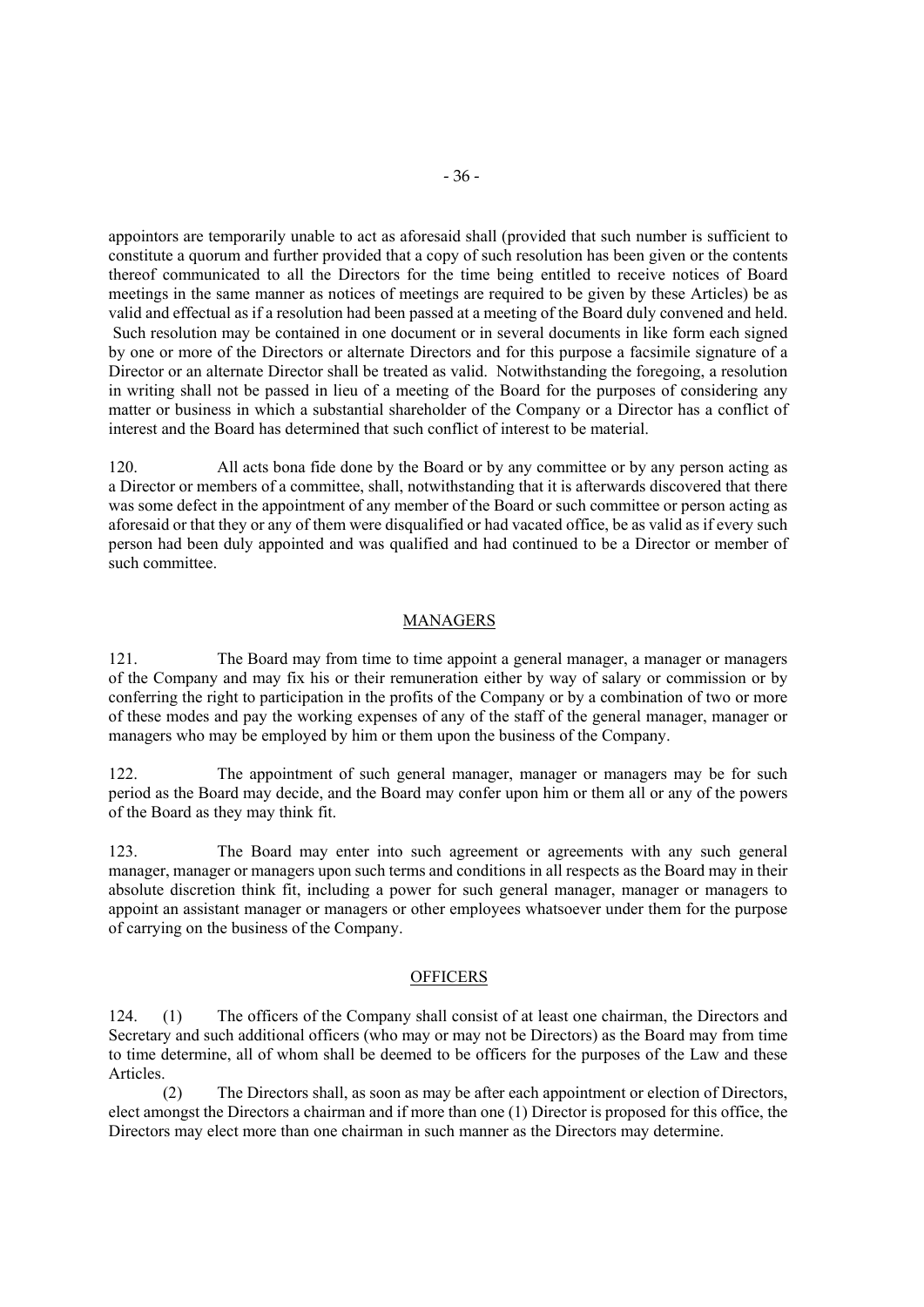(3) The officers shall receive such remuneration as the Directors may from time to time determine.

125. (1) The Secretary and additional officers, if any, shall be appointed by the Board and shall hold office on such terms and for such period as the Board may determine. If thought fit, two (2) or more persons may be appointed as joint Secretaries. The Board may also appoint from time to time on such terms as it thinks fit one or more assistant or deputy Secretaries.

(2) The Secretary shall attend all meetings of the Members and shall keep correct minutes of such meetings and enter the same in the proper books provided for the purpose. He shall perform such other duties as are prescribed by the Law or these Articles or as may be prescribed by the Board.

126. The officers of the Company shall have such powers and perform such duties in the management, business and affairs of the Company as may be delegated to them by the Directors from time to time.

127. A provision of the Law or of these Articles requiring or authorising a thing to be done by or to a Director and the Secretary shall not be satisfied by its being done by or to the same person acting both as Director and as or in place of the Secretary.

#### REGISTER OF DIRECTORS AND OFFICERS

128. The Company shall cause to be kept in one or more books at its Office a Register of Directors and Officers in which there shall be entered the full names and addresses of the Directors and Officers and such other particulars as required by the Law or as the Directors may determine. The Company shall send to the Registrar of Companies in the Cayman Islands a copy of such register, and shall from time to time notify to the said Registrar of any change that takes place in relation to such Directors and Officers as required by the Law.

#### MINUTES

- 129. (1) The Board shall cause minutes to be duly entered in books provided for the purpose:
	- (a) of all elections and appointments of officers;
	- (b) of the names of the Directors present at each meeting of the Directors and of any committee of the Directors; and
	- (c) of all resolutions and proceedings of each general meeting of the Members, meetings of the Board and meetings of committees of the Board and where there are managers, of all proceedings of meetings of the managers.
	- (2) Minutes shall be kept by the Secretary at the head office.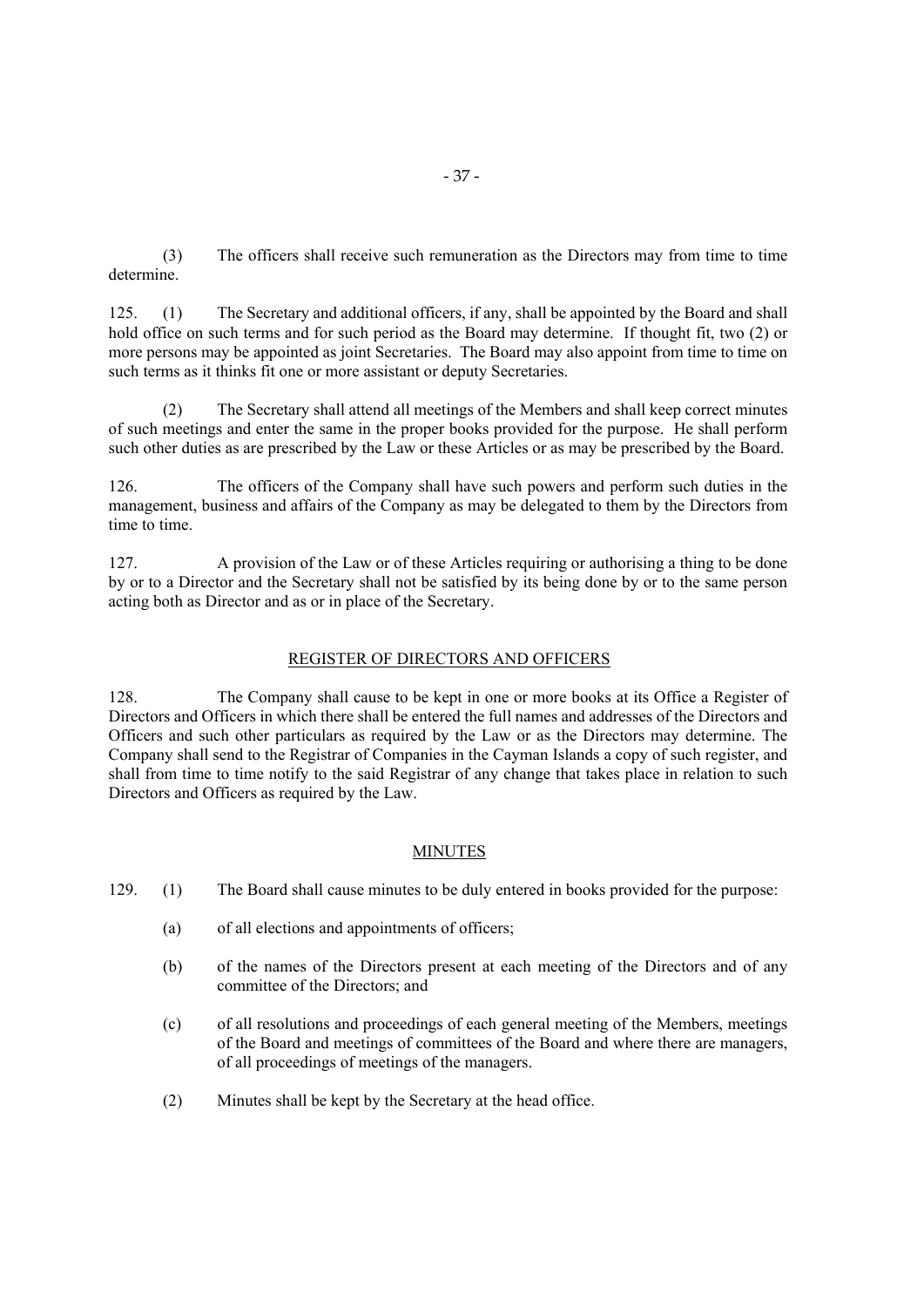#### SEAL

130. (1) The Company shall have one or more Seals, as the Board may determine. For the purpose of sealing documents creating or evidencing securities issued by the Company, the Company may have a securities seal which is a facsimile of the Seal of the Company with the addition of the word "Securities" on its face or in such other form as the Board may approve. The Board shall provide for the custody of each Seal and no Seal shall be used without the authority of the Board or of a committee of the Board authorised by the Board in that behalf. Subject as otherwise provided in these Articles, any instrument to which a Seal is affixed shall be signed autographically by one Director and the Secretary or by two Directors or by such other person (including a Director) or persons as the Board may appoint, either generally or in any particular case, save that as regards any certificates for shares or debentures or other securities of the Company the Board may by resolution determine that such signatures or either of them shall be dispensed with or affixed by some method or system of mechanical signature. Every instrument executed in manner provided by this Article shall be deemed to be sealed and executed with the authority of the Board previously given. App. 3 2(1)

(2) Where the Company has a Seal for use abroad, the Board may by writing under the Seal appoint any agent or committee abroad to be the duly authorised agent of the Company for the purpose of affixing and using such Seal and the Board may impose restrictions on the use thereof as may be thought fit. Wherever in these Articles reference is made to the Seal, the reference shall, when and so far as may be applicable, be deemed to include any such other Seal as aforesaid.

#### AUTHENTICATION OF DOCUMENTS

131. Any Director or the Secretary or any person appointed by the Board for the purpose may authenticate any documents affecting the constitution of the Company and any resolution passed by the Company or the Board or any committee, and any books, records, documents and accounts relating to the business of the Company, and to certify copies thereof or extracts therefrom as true copies or extracts, and if any books, records, documents or accounts are elsewhere than at the Office or the head office the local manager or other officer of the Company having the custody thereof shall be deemed to be a person so appointed by the Board. A document purporting to be a copy of a resolution, or an extract from the minutes of a meeting, of the Company or of the Board or any committee which is so certified shall be conclusive evidence in favour of all persons dealing with the Company upon the faith thereof that such resolution has been duly passed or, as the case may be, that such minutes or extract is a true and accurate record of proceedings at a duly constituted meeting.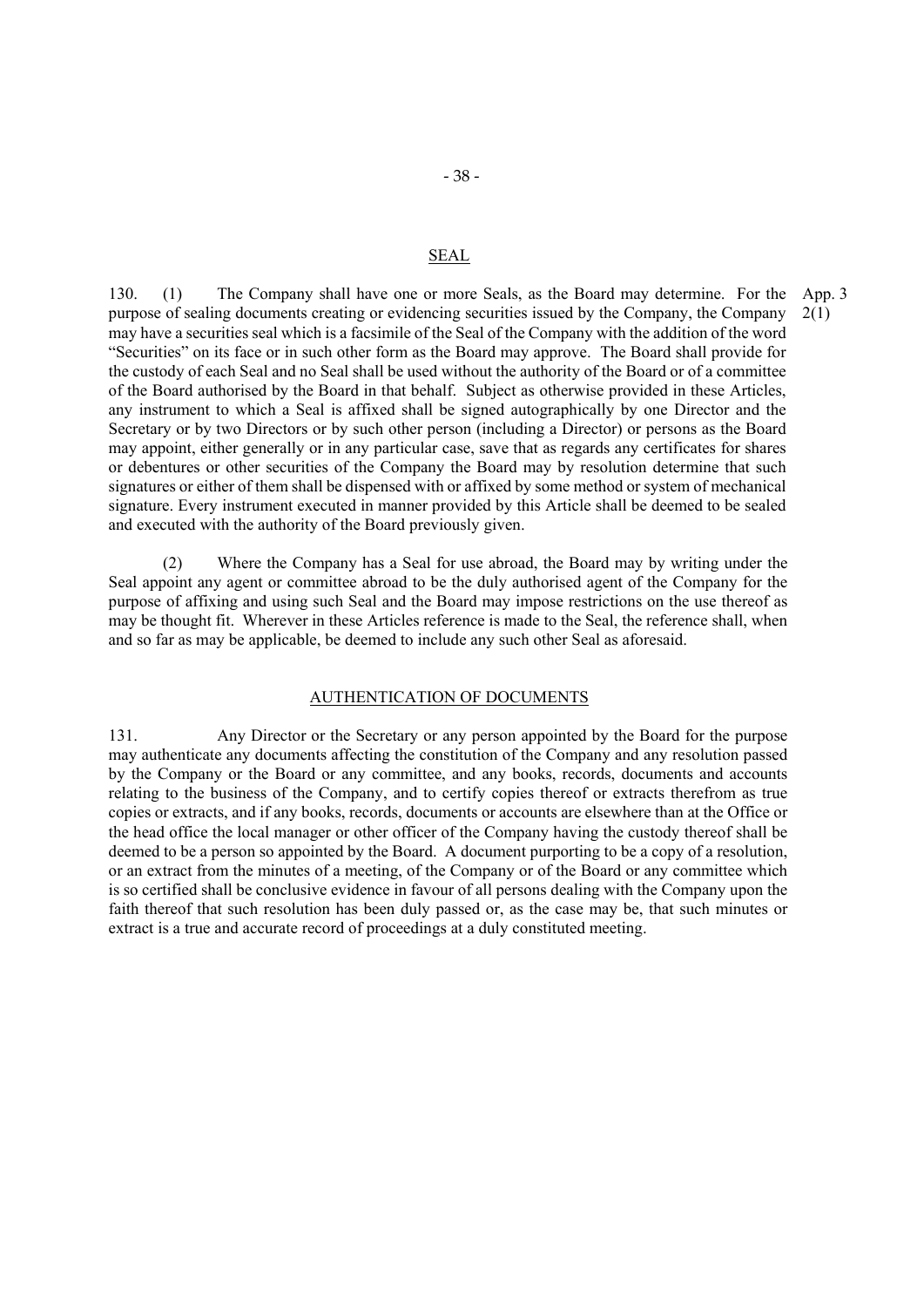# DESTRUCTION OF DOCUMENTS

132. (1) The Company shall be entitled to destroy the following documents at the following times:

- (a) any share certificate which has been cancelled at any time after the expiry of one (1) year from the date of such cancellation;
- (b) any dividend mandate or any variation or cancellation thereof or any notification of change of name or address at any time after the expiry of two (2) years from the date such mandate variation cancellation or notification was recorded by the Company;
- (c) any instrument of transfer of shares which has been registered at any time after the expiry of seven (7) years from the date of registration;
- (d) any allotment letters after the expiry of seven (7) years from the date of issue thereof; and
- (e) any copies of powers of attorney, grants of probate and letters of administration at any time after the expiry of seven (7) years after the account to which the relevant powers of attorney, grants of probate or letters of administration related has been closed;

and it shall conclusively be presumed in favour of the Company that every entry in the Register purporting to be made on the basis of any such documents so destroyed was duly and properly made and every share certificate so destroyed was a valid certificate duly and properly cancelled and that every instrument of transfer so destroyed was a valid and effective instrument duly and properly registered and that every other document destroyed hereunder was a valid and effective document in accordance with the recorded particulars thereof in the books or records of the Company. Provided always that: (1) the foregoing provisions of this Article shall apply only to the destruction of a document in good faith and without express notice to the Company that the preservation of such document was relevant to a claim; (2) nothing contained in this Article shall be construed as imposing upon the Company any liability in respect of the destruction of any such document earlier than as aforesaid or in any case where the conditions of proviso (1) above are not fulfilled; and (3) references in this Article to the destruction of any document include references to its disposal in any manner.

(2) Notwithstanding any provision contained in these Articles, the Directors may, if permitted by applicable law, authorise the destruction of documents set out in sub-paragraphs (a) to (e) of paragraph (1) of this Article and any other documents in relation to share registration which have been microfilmed or electronically stored by the Company or by the share registrar on its behalf provided always that this Article shall apply only to the destruction of a document in good faith and without express notice to the Company and its share registrar that the preservation of such document was relevant to a claim.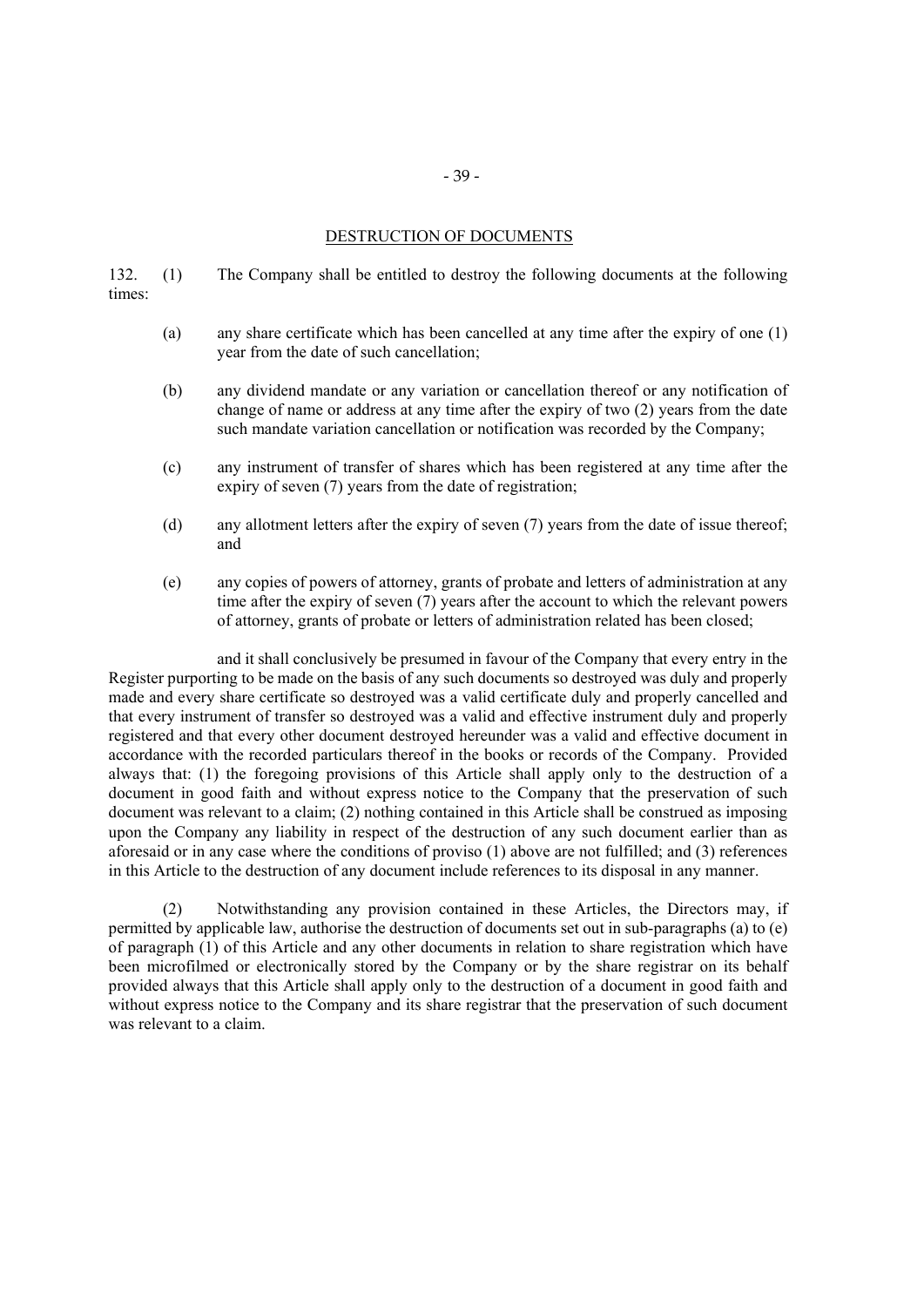# DIVIDENDS AND OTHER PAYMENTS

133. Subject to the Law, the Company in general meeting may from time to time declare dividends in any currency to be paid to the Members but no dividend shall be declared in excess of the amount recommended by the Board.

134. Dividends may be declared and paid out of the profits of the Company, realised or unrealised, or from any reserve set aside from profits which the Directors determine is no longer needed. With the sanction of an ordinary resolution dividends may also be declared and paid out of share premium account or any other fund or account which can be authorised for this purpose in accordance with the Law.

135. Except in so far as the rights attaching to, or the terms of issue of, any share otherwise provide:

- (a) all dividends shall be declared and paid according to the amounts paid up on the shares App. 3 in respect of which the dividend is paid, but no amount paid up on a share in advance  $3(1)$ of calls shall be treated for the purposes of this Article as paid up on the share; and
- (b) all dividends shall be apportioned and paid pro rata according to the amounts paid up on the shares during any portion or portions of the period in respect of which the dividend is paid.

136. The Board may from time to time pay to the Members such interim dividends as appear to the Board to be justified by the profits of the Company and in particular (but without prejudice to the generality of the foregoing) if at any time the share capital of the Company is divided into different classes, the Board may pay such interim dividends in respect of those shares in the capital of the Company which confer on the holders thereof deferred or non-preferential rights as well as in respect of those shares which confer on the holders thereof preferential rights with regard to dividend and provided that the Board acts bona fide the Board shall not incur any responsibility to the holders of shares conferring any preference for any damage that they may suffer by reason of the payment of an interim dividend on any shares having deferred or non-preferential rights and may also pay any fixed dividend which is payable on any shares of the Company half-yearly or on any other dates, whenever such profits, in the opinion of the Board, justify such payment.

137. The Board may deduct from any dividend or other moneys payable to a Member by the Company on or in respect of any shares all sums of money (if any) presently payable by him to the Company on account of calls or otherwise.

138. No dividend or other moneys payable by the Company on or in respect of any share shall bear interest against the Company.

139. Any dividend, interest or other sum payable in cash to the holder of shares may be paid by cheque or warrant sent through the post addressed to the holder at his registered address or, in the case of joint holders, addressed to the holder whose name stands first in the Register in respect of the shares at his address as appearing in the Register or addressed to such person and at such address as the holder or joint holders may in writing direct. Every such cheque or warrant shall, unless the holder or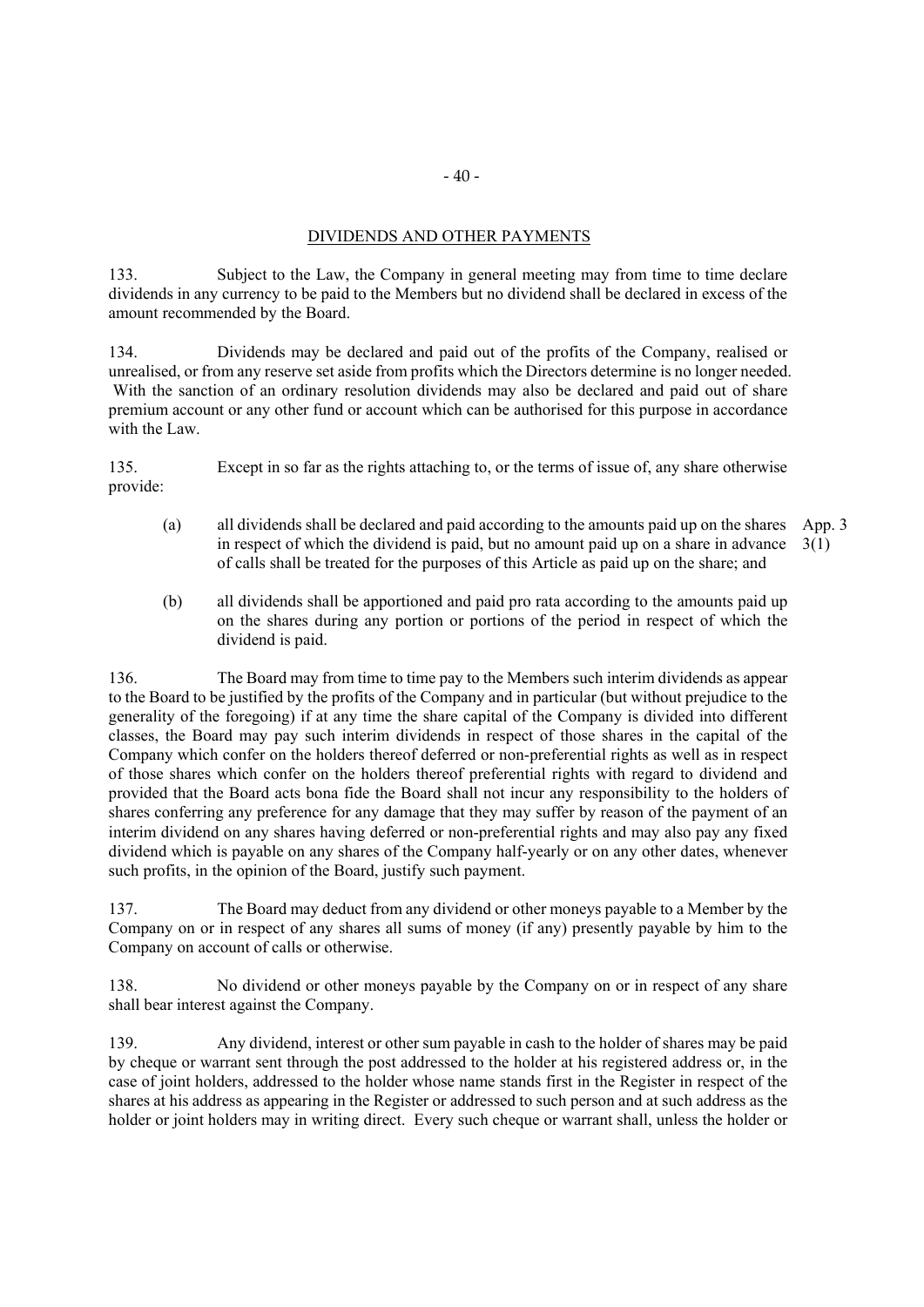joint holders otherwise direct, be made payable to the order of the holder or, in the case of joint holders, to the order of the holder whose name stands first on the Register in respect of such shares, and shall be sent at his or their risk and payment of the cheque or warrant by the bank on which it is drawn shall constitute a good discharge to the Company notwithstanding that it may subsequently appear that the same has been stolen or that any endorsement thereon has been forged. Any one of two or more joint holders may give effectual receipts for any dividends or other moneys payable or property distributable in respect of the shares held by such joint holders.

140. All dividends or bonuses unclaimed for one (1) year after having been declared may be invested or otherwise made use of by the Board for the benefit of the Company until claimed. Any dividends or bonuses unclaimed after a period of six (6) years from the date of declaration shall be forfeited and shall revert to the Company. The payment by the Board of any unclaimed dividend or other sums payable on or in respect of a share into a separate account shall not constitute the Company a trustee in respect thereof. App. 3 3(2)

141. Whenever the Board or the Company in general meeting has resolved that a dividend be paid or declared, the Board may further resolve that such dividend be satisfied wholly or in part by the distribution of specific assets of any kind and in particular of paid up shares, debentures or warrants to subscribe securities of the Company or any other company, or in any one or more of such ways, and where any difficulty arises in regard to the distribution the Board may settle the same as it thinks expedient, and in particular may issue certificates in respect of fractions of shares, disregard fractional entitlements or round the same up or down, and may fix the value for distribution of such specific assets, or any part thereof, and may determine that cash payments shall be made to any Members upon the footing of the value so fixed in order to adjust the rights of all parties, and may vest any such specific assets in trustees as may seem expedient to the Board and may appoint any person to sign any requisite instruments of transfer and other documents on behalf of the persons entitled to the dividend, and such appointment shall be effective and binding on the Members. The Board may resolve that no such assets shall be made available to Members with registered addresses in any particular territory or territories where, in the absence of a registration statement or other special formalities, such distribution of assets would or might, in the opinion of the Board, be unlawful or impracticable and in such event the only entitlement of the Members aforesaid shall be to receive cash payments as aforesaid. Members affected as a result of the foregoing sentence shall not be or be deemed to be a separate class of Members for any purpose whatsoever.

142. (1) Whenever the Board or the Company in general meeting has resolved that a dividend be paid or declared on any class of the share capital of the Company, the Board may further resolve either:

- (a) that such dividend be satisfied wholly or in part in the form of an allotment of shares credited as fully paid up, provided that the Members entitled thereto will be entitled to elect to receive such dividend (or part thereof if the Board so determines) in cash in lieu of such allotment. In such case, the following provisions shall apply:
	- (i) the basis of any such allotment shall be determined by the Board;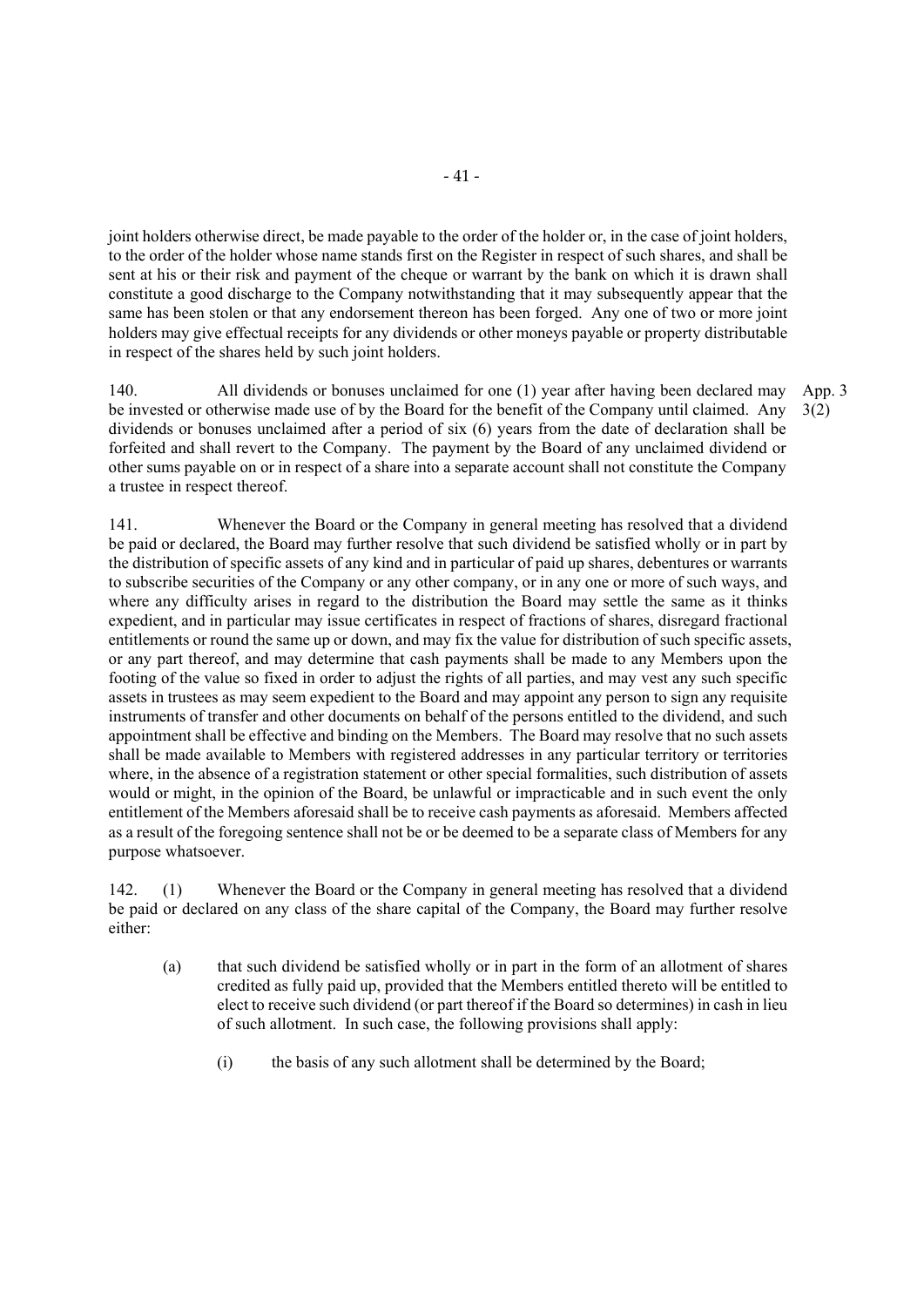- (ii) the Board, after determining the basis of allotment, shall give not less than two (2) weeks' Notice to the holders of the relevant shares of the right of election accorded to them and shall send with such notice forms of election and specify the procedure to be followed and the place at which and the latest date and time by which duly completed forms of election must be lodged in order to be effective;
- (iii) the right of election may be exercised in respect of the whole or part of that portion of the dividend in respect of which the right of election has been accorded; and
- (iv) the dividend (or that part of the dividend to be satisfied by the allotment of shares as aforesaid) shall not be payable in cash on shares in respect whereof the cash election has not been duly exercised ("the non-elected shares") and in satisfaction thereof shares of the relevant class shall be allotted credited as fully paid up to the holders of the non-elected shares on the basis of allotment determined as aforesaid and for such purpose the Board shall capitalise and apply out of any part of the undivided profits of the Company (including profits carried and standing to the credit of any reserves or other special account, share premium account, capital redemption reserve other than the Subscription Rights Reserve (as defined below)) as the Board may determine, such sum as may be required to pay up in full the appropriate number of shares of the relevant class for allotment and distribution to and amongst the holders of the non-elected shares on such basis; or
- (b) that the Members entitled to such dividend shall be entitled to elect to receive an allotment of shares credited as fully paid up in lieu of the whole or such part of the dividend as the Board may think fit. In such case, the following provisions shall apply:
	- (i) the basis of any such allotment shall be determined by the Board;
	- (ii) the Board, after determining the basis of allotment, shall give not less than two (2) weeks' Notice to the holders of the relevant shares of the right of election accorded to them and shall send with such notice forms of election and specify the procedure to be followed and the place at which and the latest date and time by which duly completed forms of election must be lodged in order to be effective;
	- (iii) the right of election may be exercised in respect of the whole or part of that portion of the dividend in respect of which the right of election has been accorded; and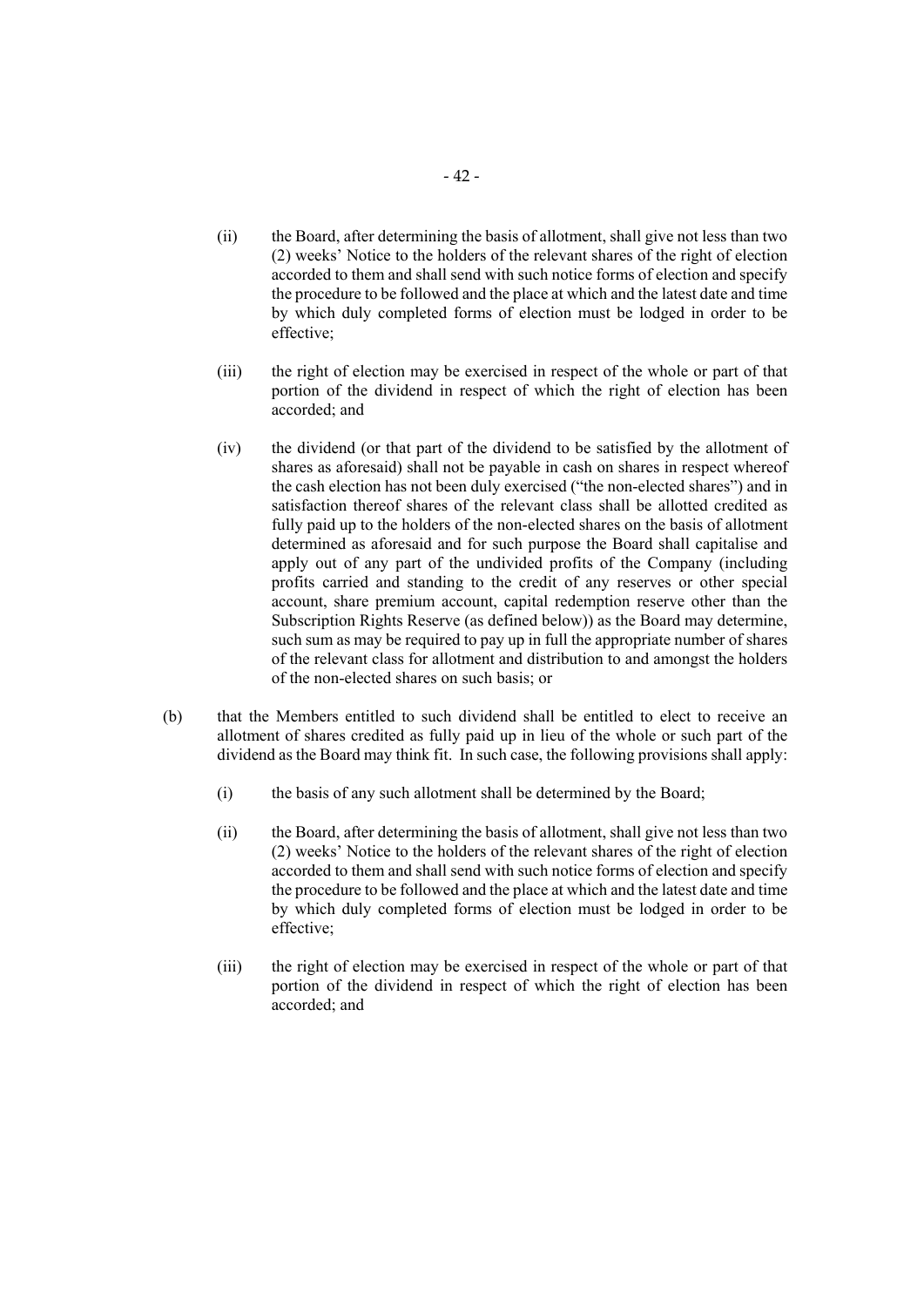- (iv) the dividend (or that part of the dividend in respect of which a right of election has been accorded) shall not be payable in cash on shares in respect whereof the share election has been duly exercised ("the elected shares") and in lieu thereof shares of the relevant class shall be allotted credited as fully paid up to the holders of the elected shares on the basis of allotment determined as aforesaid and for such purpose the Board shall capitalise and apply out of any part of the undivided profits of the Company (including profits carried and standing to the credit of any reserves or other special account, share premium account, capital redemption reserve other than the Subscription Rights Reserve (as defined below)) as the Board may determine, such sum as may be required to pay up in full the appropriate number of shares of the relevant class for allotment and distribution to and amongst the holders of the elected shares on such basis.
- (2) (a) The shares allotted pursuant to the provisions of paragraph (1) of this Article shall rank *pari passu* in all respects with shares of the same class (if any) then in issue save only as regards participation in the relevant dividend or in any other distributions, bonuses or rights paid, made, declared or announced prior to or contemporaneously with the payment or declaration of the relevant dividend unless, contemporaneously with the announcement by the Board of their proposal to apply the provisions of sub-paragraph (a) or (b) of paragraph (1) of this Article in relation to the relevant dividend or contemporaneously with their announcement of the distribution, bonus or rights in question, the Board shall specify that the shares to be allotted pursuant to the provisions of paragraph (1) of this Article shall rank for participation in such distribution, bonus or rights.
	- (b) The Board may do all acts and things considered necessary or expedient to give effect to any capitalisation pursuant to the provisions of paragraph (1) of this Article, with full power to the Board to make such provisions as it thinks fit in the case of shares becoming distributable in fractions (including provisions whereby, in whole or in part, fractional entitlements are aggregated and sold and the net proceeds distributed to those entitled, or are disregarded or rounded up or down or whereby the benefit of fractional entitlements accrues to the Company rather than to the Members concerned). The Board may authorise any person to enter into, on behalf of all Members interested, an agreement with the Company providing for such capitalisation and matters incidental thereto and any agreement made pursuant to such authority shall be effective and binding on all concerned.

(3) The Company may upon the recommendation of the Board by ordinary resolution resolve in respect of any one particular dividend of the Company that notwithstanding the provisions of paragraph (1) of this Article a dividend may be satisfied wholly in the form of an allotment of shares credited as fully paid up without offering any right to shareholders to elect to receive such dividend in cash in lieu of such allotment.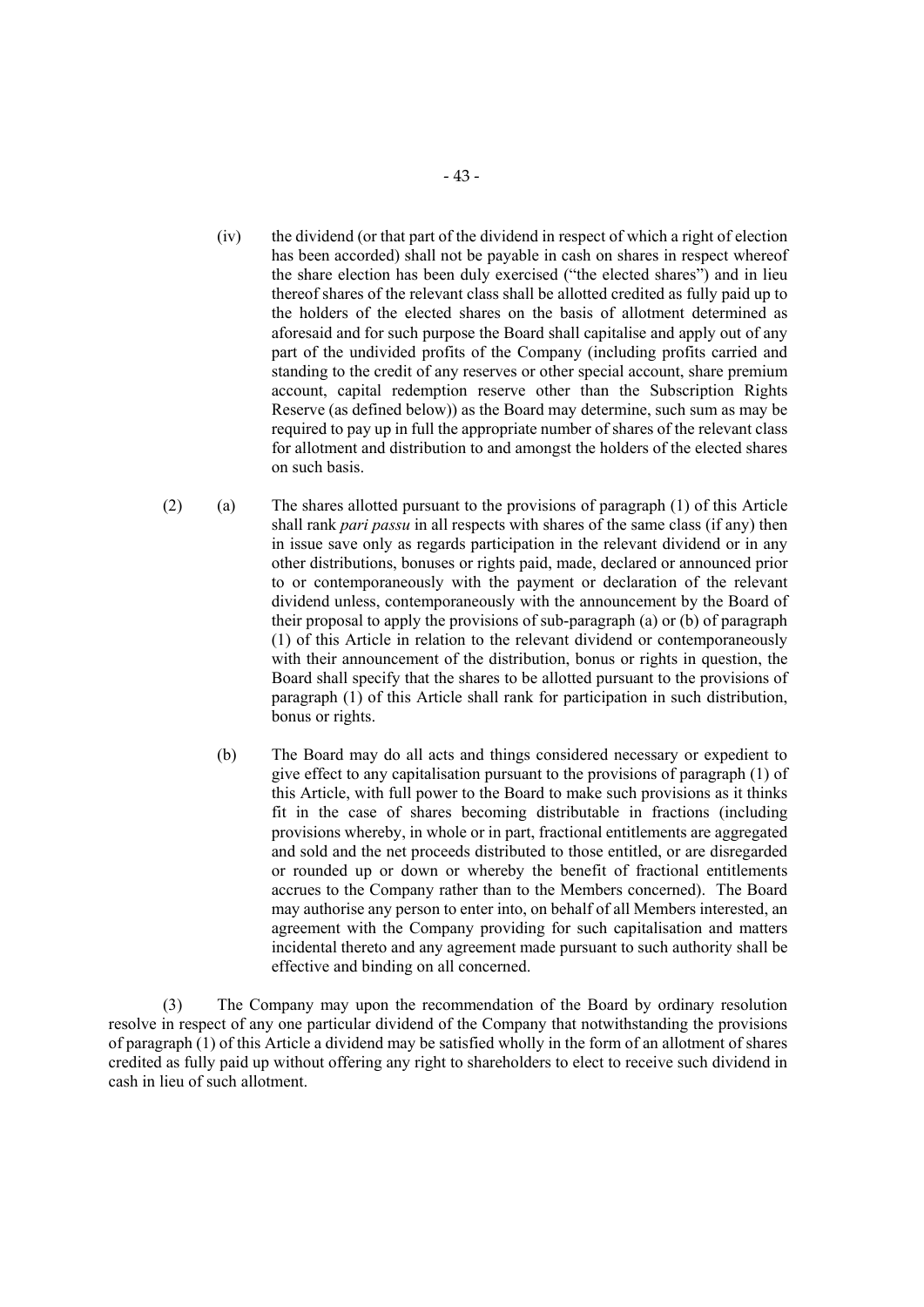(4) The Board may on any occasion determine that rights of election and the allotment of shares under paragraph (1) of this Article shall not be made available or made to any shareholders with registered addresses in any territory where, in the absence of a registration statement or other special formalities, the circulation of an offer of such rights of election or the allotment of shares would or might, in the opinion of the Board, be unlawful or impracticable, and in such event the provisions aforesaid shall be read and construed subject to such determination. Members affected as a result of the foregoing sentence shall not be or be deemed to be a separate class of Members for any purpose whatsoever.

(5) Any resolution declaring a dividend on shares of any class, whether a resolution of the Company in general meeting or a resolution of the Board, may specify that the same shall be payable or distributable to the persons registered as the holders of such shares at the close of business on a particular date, notwithstanding that it may be a date prior to that on which the resolution is passed, and thereupon the dividend shall be payable or distributable to them in accordance with their respective holdings so registered, but without prejudice to the rights *inter se* in respect of such dividend of transferors and transferees of any such shares. The provisions of this Article shall *mutatis mutandis* apply to bonuses, capitalisation issues, distributions of realised capital profits or offers or grants made by the Company to the Members.

### RESERVES

143. (1) The Board shall establish an account to be called the share premium account and shall carry to the credit of such account from time to time a sum equal to the amount or value of the premium paid on the issue of any share in the Company. Unless otherwise provided by the provisions of these Articles, the Board may apply the share premium account in any manner permitted by the Law. The Company shall at all times comply with the provisions of the Law in relation to the share premium account.

(2) Before recommending any dividend, the Board may set aside out of the profits of the Company such sums as it determines as reserves which shall, at the discretion of the Board, be applicable for any purpose to which the profits of the Company may be properly applied and pending such application may, also at such discretion, either be employed in the business of the Company or be invested in such investments as the Board may from time to time think fit and so that it shall not be necessary to keep any investments constituting the reserve or reserves separate or distinct from any other investments of the Company. The Board may also without placing the same to reserve carry forward any profits which it may think prudent not to distribute.

#### CAPITALISATION

144. (1) The Company may, upon the recommendation of the Board, at any time and from time to time pass an ordinary resolution to the effect that it is desirable to capitalise all or any part of any amount for the time being standing to the credit of any reserve or fund (including a share premium account and capital redemption reserve and the profit and loss account) whether or not the same is available for distribution and accordingly that such amount be set free for distribution among the Members or any class of Members who would be entitled thereto if it were distributed by way of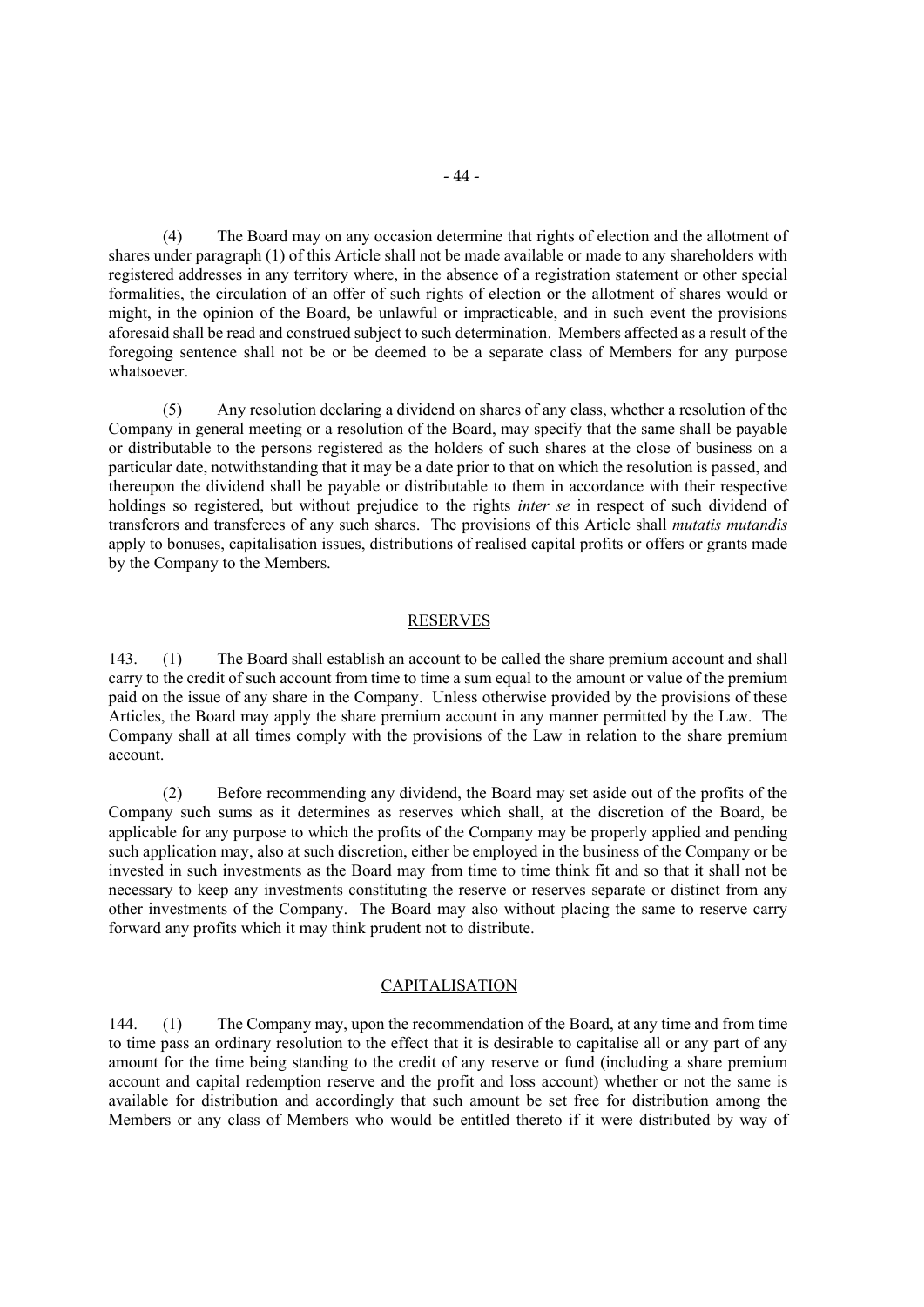dividend and in the same proportions or such other proportions as may be determined by ordinary resolution of Members, on the footing that the same is not paid in cash but is applied either in or towards paying up the amounts for the time being unpaid on any shares in the Company held by such Members respectively or in paying up in full unissued shares, debentures or other obligations of the Company, to be allotted and distributed credited as fully paid up among such Members, or partly in one way and partly in the other, and the Board shall give effect to such resolution provided that, for the purposes of this Article, a share premium account and any capital redemption reserve or fund representing unrealised profits, may be applied only in paying up in full unissued shares of the Company to be allotted to such Members credited as fully paid.

 (2) Notwithstanding any provisions in these Articles, the Board may resolve to capitalise all or any part of any amount for the time being standing to the credit of any reserve or fund (including a share premium account and the profit and loss account) whether or not the same is available for distribution by applying such sum in paying up unissued shares to be allotted to (i) employees (including directors) of the Company and/or its affiliates (meaning any individual, corporation, partnership, association, joint-stock company, trust, unincorporated association or other entity (other than the Company) that directly, or indirectly through one or more intermediaries, controls, is controlled by or is under common control with, the Company) upon exercise or vesting of any options or awards granted under any share incentive scheme or employee benefit scheme or other arrangement which relates to such persons that has been adopted or approved by the Members at a general meeting, or (ii) any trustee of any trust to whom shares are to be allotted and issued by the Company in connection with the operation of any share incentive scheme or employee benefit scheme or other arrangement which relates to such persons that has been adopted or approved by the Members at a general meeting.

145. The Board may settle, as it considers appropriate, any difficulty arising in regard to any distribution under the last preceding Article and in particular may issue certificates in respect of fractions of shares or authorise any person to sell and transfer any fractions or may resolve that the distribution should be as nearly as may be practicable in the correct proportion but not exactly so or may ignore fractions altogether, and may determine that cash payments shall be made to any Members in order to adjust the rights of all parties, as may seem expedient to the Board. The Board may appoint any person to sign on behalf of the persons entitled to participate in the distribution any contract necessary or desirable for giving effect thereto and such appointment shall be effective and binding upon the Members.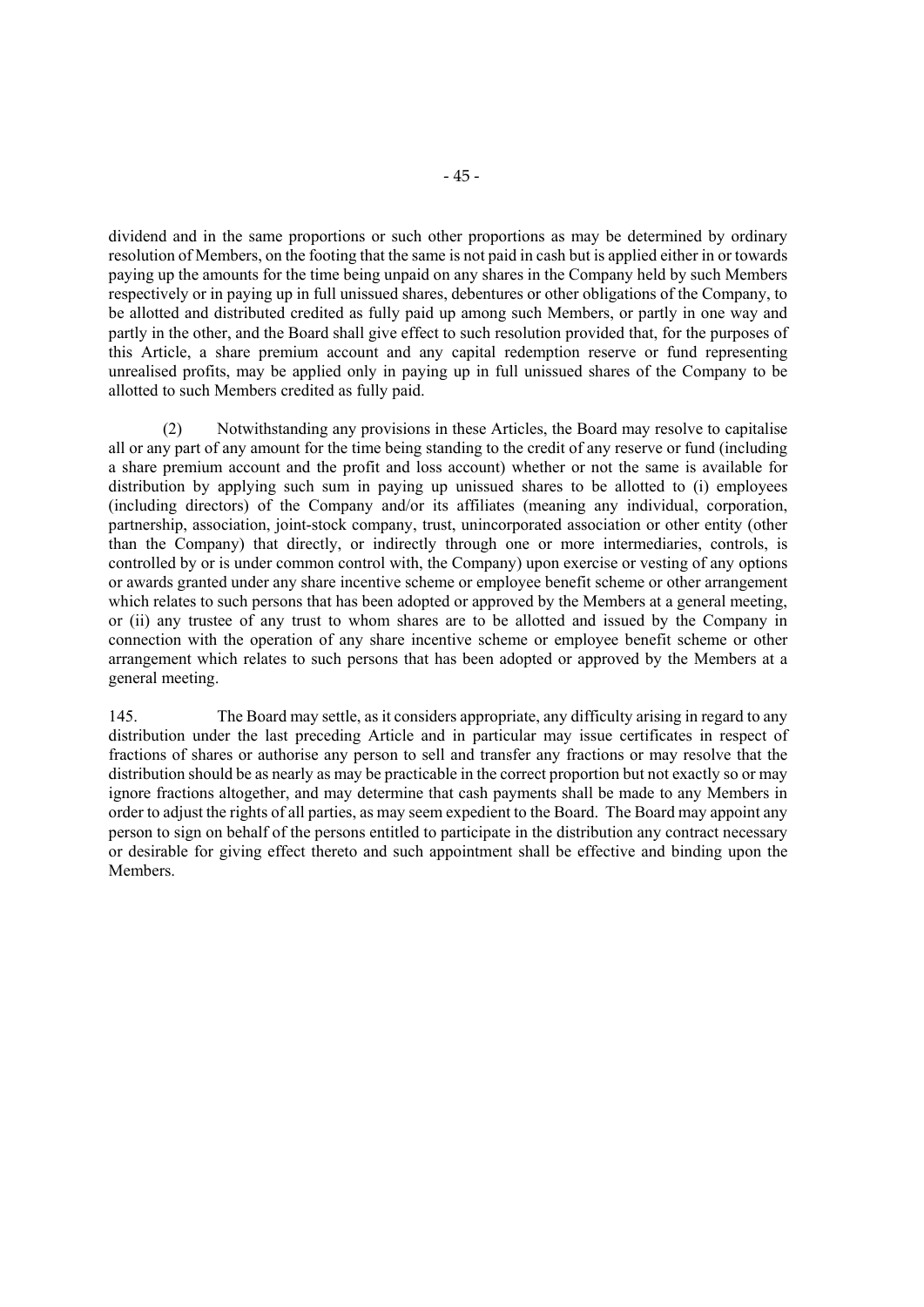#### SUBSCRIPTION RIGHTS RESERVE

146. The following provisions shall have effect to the extent that they are not prohibited by and are in compliance with the Law:

(1) If, so long as any of the rights attached to any warrants issued by the Company to subscribe for shares of the Company shall remain exercisable, the Company does any act or engages in any transaction which, as a result of any adjustments to the subscription price in accordance with the provisions of the conditions of the warrants, would reduce the subscription price to below the par value of a share, then the following provisions shall apply:

- (a) as from the date of such act or transaction the Company shall establish and thereafter (subject as provided in this Article) maintain in accordance with the provisions of this Article a reserve (the "Subscription Rights Reserve") the amount of which shall at no time be less than the sum which for the time being would be required to be capitalised and applied in paying up in full the nominal amount of the additional shares required to be issued and allotted credited as fully paid pursuant to sub- paragraph (c) below on the exercise in full of all the subscription rights outstanding and shall apply the Subscription Rights Reserve in paying up such additional shares in full as and when the same are allotted;
- (b) the Subscription Rights Reserve shall not be used for any purpose other than that specified above unless all other reserves of the Company (other than share premium account) have been extinguished and will then only be used to make good losses of the Company if and so far as is required by law;
- (c) upon the exercise of all or any of the subscription rights represented by any warrant, the relevant subscription rights shall be exercisable in respect of a nominal amount of shares equal to the amount in cash which the holder of such warrant is required to pay on exercise of the subscription rights represented thereby (or, as the case may be the relevant portion thereof in the event of a partial exercise of the subscription rights) and, in addition, there shall be allotted in respect of such subscription rights to the exercising warrantholder, credited as fully paid, such additional nominal amount of shares as is equal to the difference between:
	- (i) the said amount in cash which the holder of such warrant is required to pay on exercise of the subscription rights represented thereby (or, as the case may be, the relevant portion thereof in the event of a partial exercise of the subscription rights); and
	- (ii) the nominal amount of shares in respect of which such subscription rights would have been exercisable having regard to the provisions of the conditions of the warrants, had it been possible for such subscription rights to represent the right to subscribe for shares at less than par and immediately upon such exercise so much of the sum standing to the credit of the Subscription Rights Reserve as is required to pay up in full such additional nominal amount of shares shall be capitalised and applied in paying up in full such additional nominal amount of shares which shall forthwith be allotted credited as fully paid to the exercising warrantholders; and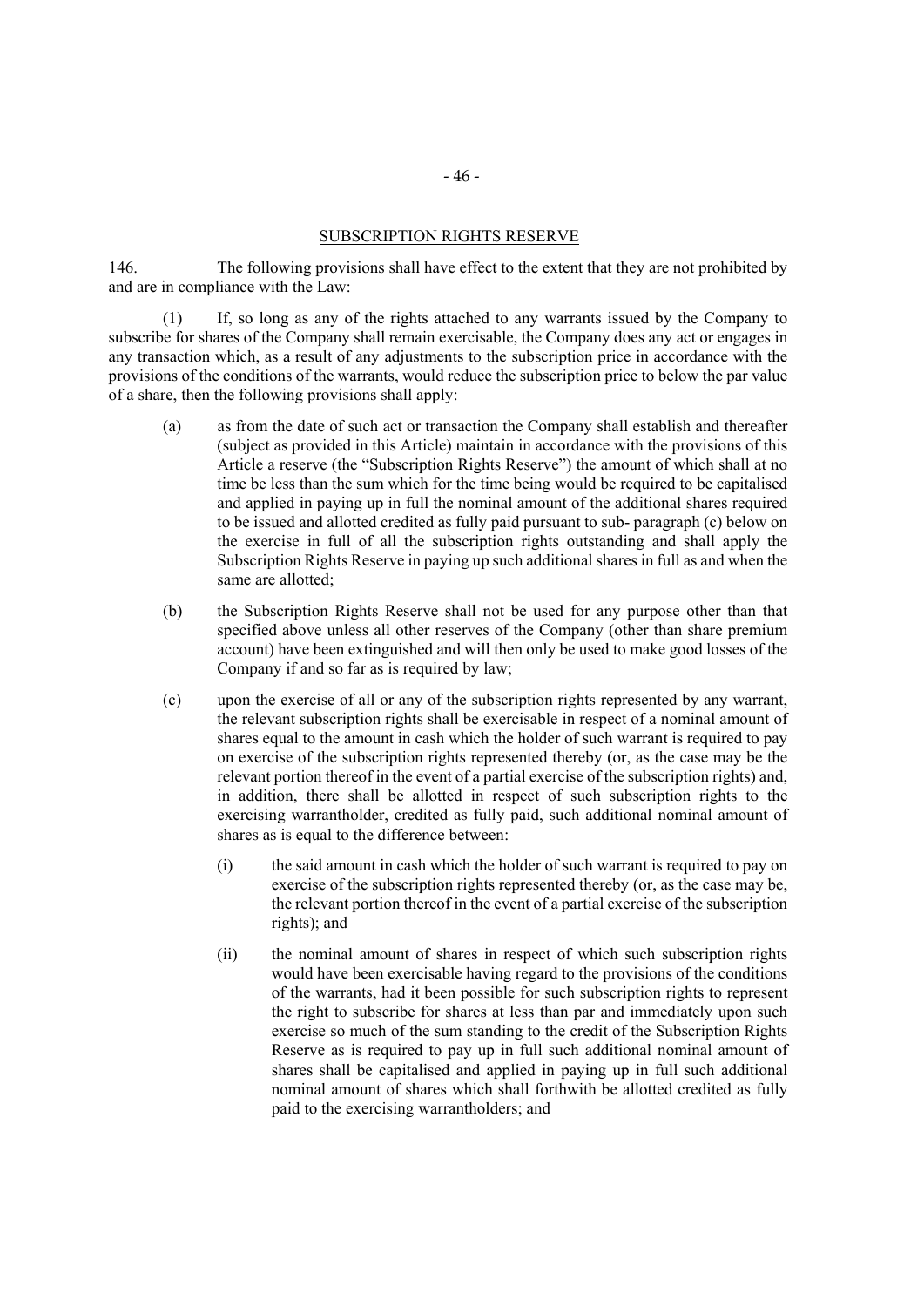(d) if, upon the exercise of the subscription rights represented by any warrant, the amount standing to the credit of the Subscription Rights Reserve is not sufficient to pay up in full such additional nominal amount of shares equal to such difference as aforesaid to which the exercising warrantholder is entitled, the Board shall apply any profits or reserves then or thereafter becoming available (including, to the extent permitted by law, share premium account) for such purpose until such additional nominal amount of shares is paid up and allotted as aforesaid and until then no dividend or other distribution shall be paid or made on the fully paid shares of the Company then in issue. Pending such payment and allotment, the exercising warrantholder shall be issued by the Company with a certificate evidencing his right to the allotment of such additional nominal amount of shares. The rights represented by any such certificate shall be in registered form and shall be transferable in whole or in part in units of one share in the like manner as the shares for the time being are transferable, and the Company shall make such arrangements in relation to the maintenance of a register therefor and other matters in relation thereto as the Board may think fit and adequate particulars thereof shall be made known to each relevant exercising warrantholder upon the issue of such certificate.

(2) Shares allotted pursuant to the provisions of this Article shall rank *pari passu* in all respects with the other shares allotted on the relevant exercise of the subscription rights represented by the warrant concerned. Notwithstanding anything contained in paragraph (1) of this Article, no fraction of any share shall be allotted on exercise of the subscription rights.

(3) The provision of this Article as to the establishment and maintenance of the Subscription Rights Reserve shall not be altered or added to in any way which would vary or abrogate, or which would have the effect of varying or abrogating the provisions for the benefit of any warrantholder or class of warrantholders under this Article without the sanction of a special resolution of such warrantholders or class of warrantholders.

(4) A certificate or report by the auditors for the time being of the Company as to whether or not the Subscription Rights Reserve is required to be established and maintained and if so the amount thereof so required to be established and maintained, as to the purposes for which the Subscription Rights Reserve has been used, as to the extent to which it has been used to make good losses of the Company, as to the additional nominal amount of shares required to be allotted to exercising warrantholders credited as fully paid, and as to any other matter concerning the Subscription Rights Reserve shall (in the absence of manifest error) be conclusive and binding upon the Company and all warrantholders and shareholders.

#### ACCOUNTING RECORDS

147. The Board shall cause true accounts to be kept of the sums of money received and expended by the Company, and the matters in respect of which such receipt and expenditure take place, and of the property, assets, credits and liabilities of the Company and of all other matters required by the Law or necessary to give a true and fair view of the Company's affairs and to explain its transactions. App. 13B 4(1)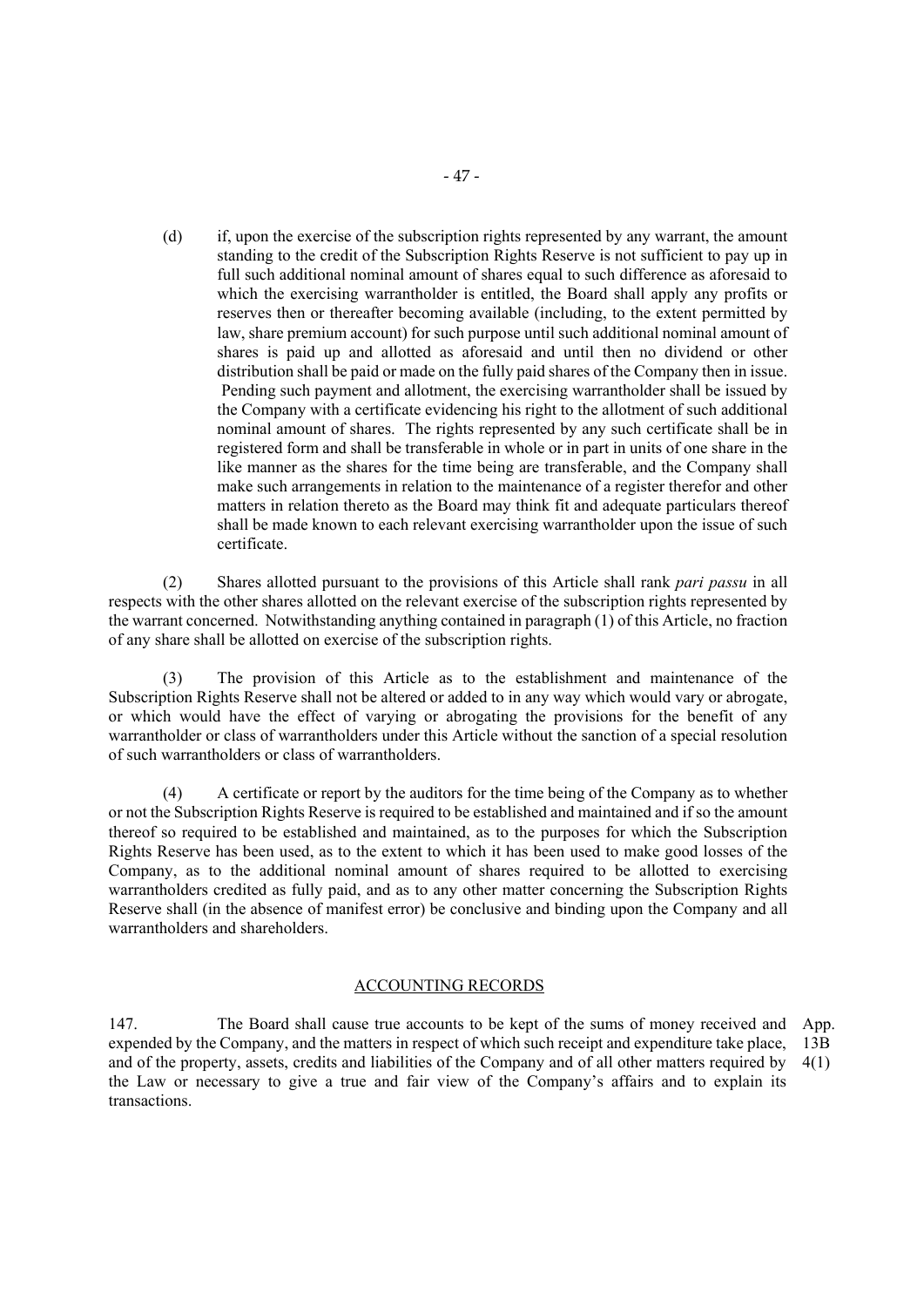148. The accounting records shall be kept at the Office or, at such other place or places as the Board decides and shall always be open to inspection by the Directors. No Member (other than a Director) shall have any right of inspecting any accounting record or book or document of the Company except as conferred by law or authorised by the Board or the Company in general meeting.

149. Subject to Article 150, a printed copy of the Directors' report, accompanied by the balance sheet and profit and loss account, including every document required by law to be annexed thereto, made up to the end of the applicable financial year and containing a summary of the assets and liabilities of the Company under convenient heads and a statement of income and expenditure, together with a copy of the Auditors' report, shall be sent to each person entitled thereto at least twenty-one (21) days before the date of the general meeting and at the same time as the notice of annual general meeting and laid before the Members at the annual general meeting held in accordance with Article 56 provided that this Article shall not require a copy of those documents to be sent to any person whose address the Company is not aware or to more than one of the joint holders of any shares or debentures. App. 3 5 App. 13B 3(3) 4(2)

150. Subject to due compliance with all applicable Statutes, rules and regulations, including, without limitation, the rules of the Designated Stock Exchange, and to obtaining all necessary consents, if any, required thereunder, the requirements of Article 149 shall be deemed satisfied in relation to any person by sending to the person in any manner not prohibited by the Statutes, summarised financial statements derived from the Company's annual accounts and the Directors' report which shall be in the form and containing the information required by applicable laws and regulations, provided that any person who is otherwise entitled to the annual financial statements of the Company and the Directors' report thereon may, if he so requires by notice in writing served on the Company, demand that the Company sends to him, in addition to summarised financial statements, a complete printed copy of the Company's annual financial statements and the Directors' report thereon.

151. The requirement to send to a person referred to in Article 149 the documents referred to in that article or a summary financial report in accordance with Article 150 shall be deemed satisfied where, in accordance with all applicable Statutes, rules and regulations, including, without limitation, the rules of the Designated Stock Exchange, the Company publishes copies of the documents referred to in Article 149 and, if applicable, a summary financial report complying with Article 150, on the Company's computer network or in any other permitted manner (including by sending any form of electronic communication), and that person has agreed or is deemed to have agreed to treat the publication or receipt of such documents in such manner as discharging the Company's obligation to send to him a copy of such documents.

# AUDIT

152. (1) At the annual general meeting or at a subsequent extraordinary general meeting in each year, the Members shall appoint an auditor to audit the accounts of the Company and such auditor shall hold office until the next annual general meeting. Such auditor may be a Member but no Director or officer or employee of the Company shall, during his continuance in office, be eligible to act as an auditor of the Company. App. 13B 4(2)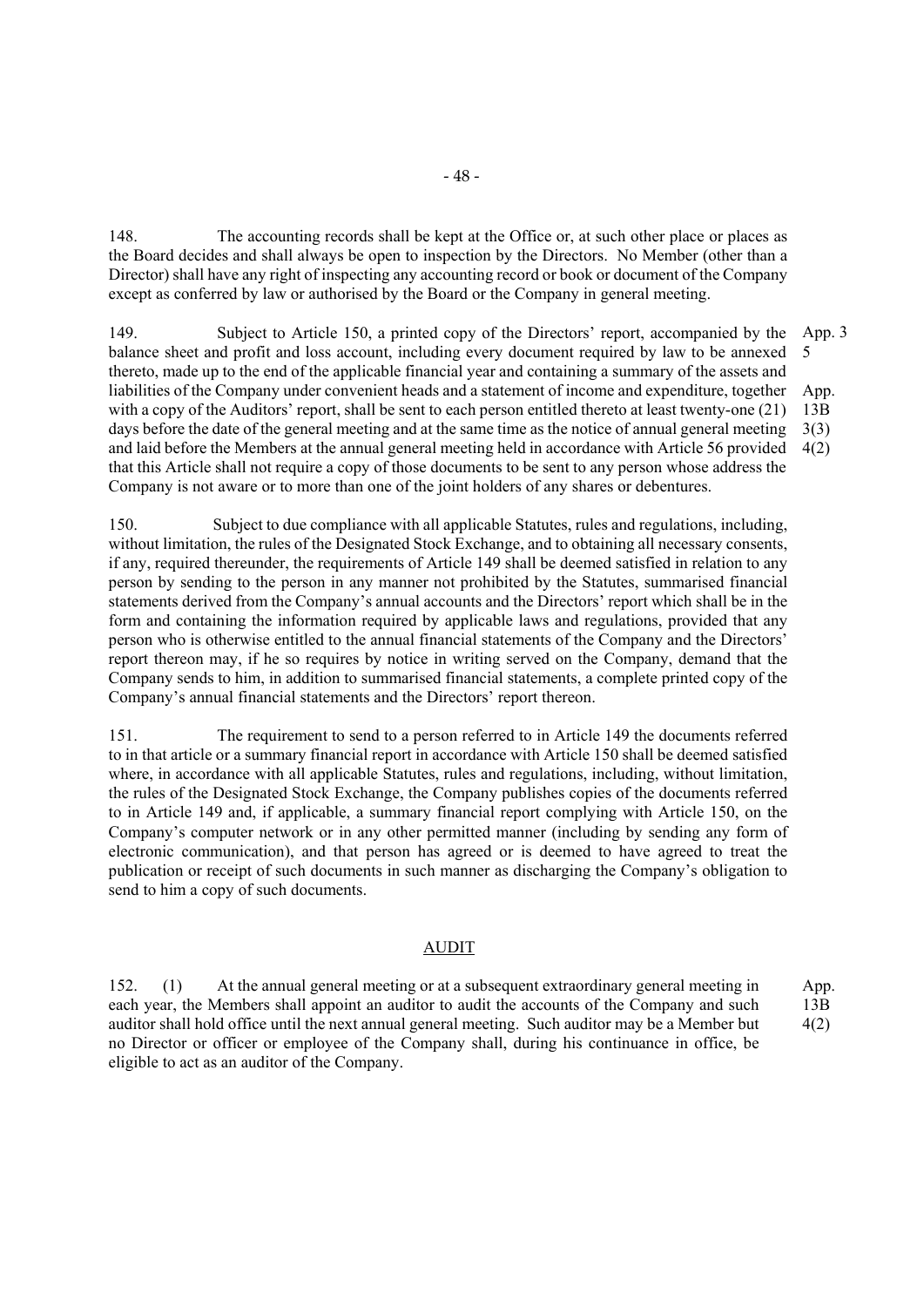(2) The Members may, at any general meeting convened and held in accordance with these Articles, by special resolution remove the Auditor at any time before the expiration of his term of office and shall by ordinary resolution at that meeting appoint another Auditor in his stead for the remainder of his term.

153. Subject to the Law the accounts of the Company shall be audited at least once in every year. App. 13B

4(2)

154. The remuneration of the Auditor shall be fixed by the Company in general meeting or in such manner as the Members may determine.

155. If the office of auditor becomes vacant by the resignation or death of the Auditor, or by his becoming incapable of acting by reason of illness or other disability at a time when his services are required, the Directors shall fill the vacancy and fix the remuneration of the Auditor so appointed.

156. The Auditor shall at all reasonable times have access to all books kept by the Company and to all accounts and vouchers relating thereto; and he may call on the Directors or officers of the Company for any information in their possession relating to the books or affairs of the Company.

157. The statement of income and expenditure and the balance sheet provided for by these Articles shall be examined by the Auditor and compared by him with the books, accounts and vouchers relating thereto; and he shall make a written report thereon stating whether such statement and balance sheet are drawn up so as to present fairly the financial position of the Company and the results of its operations for the period under review and, in case information shall have been called for from Directors or officers of the Company, whether the same has been furnished and has been satisfactory. The financial statements of the Company shall be audited by the Auditor in accordance with generally accepted auditing standards. The Auditor shall make a written report thereon in accordance with generally accepted auditing standards and the report of the Auditor shall be submitted to the Members in general meeting. The generally accepted auditing standards referred to herein may be those of a country or jurisdiction other than the Cayman Islands. If so, the financial statements and the report of the Auditor should disclose this fact and name such country or jurisdiction.

#### NOTICES

158. Any Notice or document (including any "corporate communication" within the App. 3 meaning ascribed thereto under the rules of the Designated Stock Exchange), whether or not, to be given or issued under these Articles from the Company to a Member shall be in writing or by cable, telex or facsimile transmission message or other form of electronic transmission or communication and any such Notice and document may be served or delivered by the Company on or to any Member either personally or by sending it through the post in a prepaid envelope addressed to such Member at his registered address as appearing in the Register or at any other address supplied by him to the Company for the purpose or, as the case may be, by transmitting it to any such address or transmitting it to any telex or facsimile transmission number or electronic number or address or website supplied by him to the Company for the giving of Notice to him or which the person transmitting the Notice reasonably and *bona fide* believes at the relevant time will result in the Notice being duly received by the Member or may also be served by advertisement in appropriate newspapers in accordance with the requirements 7(1) 7(2) 7(3)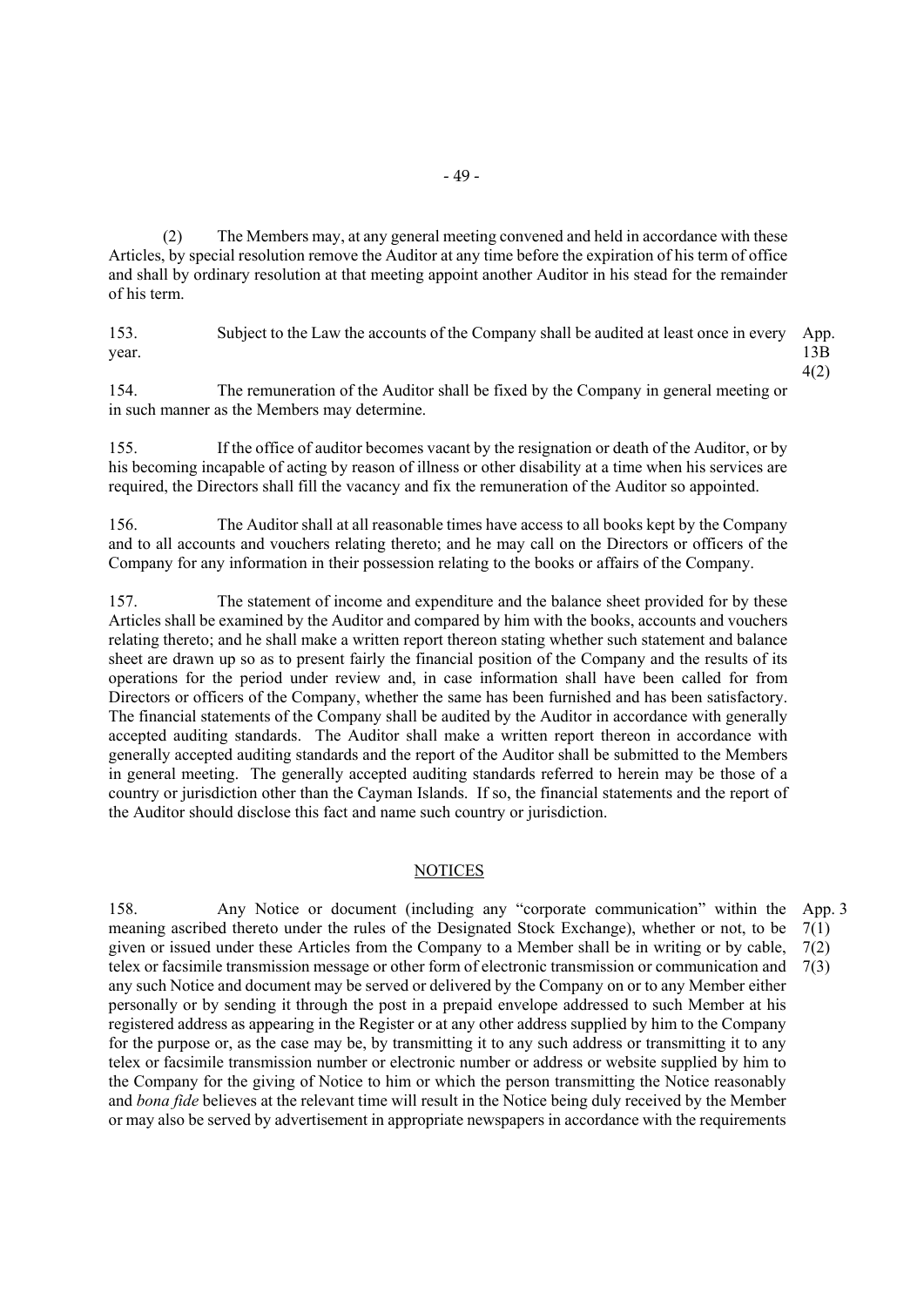of the Designated Stock Exchange or, to the extent permitted by the applicable laws, by placing it on the Company's website or the website of the Designated Stock Exchange, and giving to the Member a notice stating that the Notice or other document is available there (a "notice of availability"). The notice of availability may be given to the Member by any of the means set out above other than by posting it on a website. In the case of joint holders of a share all notices shall be given to that one of the joint holders whose name stands first in the Register and notice so given shall be deemed a sufficient service on or delivery to all the joint holders.

- 159. Any Notice or other document:
	- (a) if served or delivered by post, shall where appropriate be sent by airmail and shall be deemed to have been served or delivered on the day following that on which the envelope containing the same, properly prepaid and addressed, is put into the post; in proving such service or delivery it shall be sufficient to prove that the envelope or wrapper containing the Notice or document was properly addressed and put into the post and a certificate in writing signed by the Secretary or other officer of the Company or other person appointed by the Board that the envelope or wrapper containing the Notice or other document was so addressed and put into the post shall be conclusive evidence thereof;
	- (b) if sent by electronic communication, shall be deemed to be given on the day on which it is transmitted from the server of the Company or its agent. A Notice placed on the Company's website or the website of the Designated Stock Exchange, is deemed given by the Company to a Member on the day following that on which a notice of availability is deemed served on the Member;
	- (c) if served or delivered in any other manner contemplated by these Articles, shall be deemed to have been served or delivered at the time of personal service or delivery or, as the case may be, at the time of the relevant despatch, transmission or publication; and in proving such service or delivery a certificate in writing signed by the Secretary or other officer of the Company or other person appointed by the Board as to the act and time of such service, delivery, despatch, transmission or publication shall be conclusive evidence thereof; and
	- (d) may be given to a Member either in the English language or the Chinese language, subject to due compliance with all applicable Statutes, rules and regulations.

160. (1) Any Notice or other document delivered or sent by post to or left at the registered address of any Member in pursuance of these Articles shall, notwithstanding that such Member is then dead or bankrupt or that any other event has occurred, and whether or not the Company has notice of the death or bankruptcy or other event, be deemed to have been duly served or delivered in respect of any share registered in the name of such Member as sole or joint holder unless his name shall, at the time of the service or delivery of the Notice or document, have been removed from the Register as the holder of the share, and such service or delivery shall for all purposes be deemed a sufficient service or delivery of such Notice or document on all persons interested (whether jointly with or as claiming through or under him) in the share.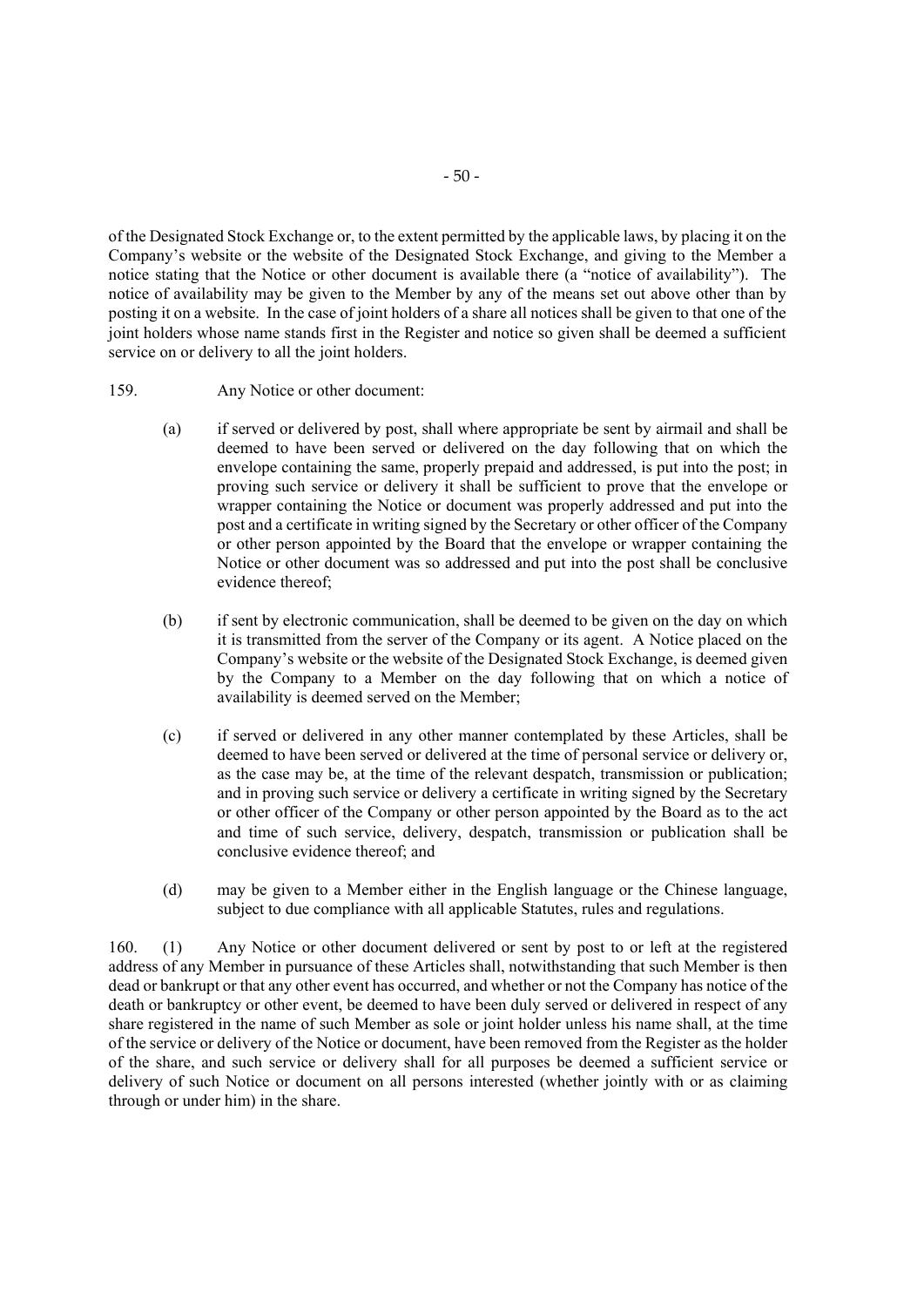(2) A Notice may be given by the Company to the person entitled to a share in consequence of the death, mental disorder or bankruptcy of a Member by sending it through the post in a prepaid letter, envelope or wrapper addressed to him by name, or by the title of representative of the deceased, or trustee of the bankrupt, or by any like description, at the address, if any, supplied for the purpose by the person claiming to be so entitled, or (until such an address has been so supplied) by giving the Notice in any manner in which the same might have been given if the death, mental disorder or bankruptcy had not occurred.

(3) Any person who by operation of law, transfer or other means whatsoever shall become entitled to any share shall be bound by every Notice in respect of such share which prior to his name and address being entered on the Register shall have been duly given to the person from whom he derives his title to such share.

#### **SIGNATURES**

161. For the purposes of these Articles, a facsimile or electronic transmission message purporting to come from a holder of shares or, as the case may be, a Director or alternate Director, or, in the case of a corporation which is a holder of shares from a director or the secretary thereof or a duly appointed attorney or duly authorised representative thereof for it and on its behalf, shall in the absence of express evidence to the contrary available to the person relying thereon at the relevant time be deemed to be a document or instrument in writing signed by such holder or Director or alternate Director in the terms in which it is received.

#### WINDING UP

162. (1) The Board shall have power in the name and on behalf of the Company to present a petition to the court for the Company to be wound up.

(2) A resolution that the Company be wound up by the court or be wound up voluntarily shall be a special resolution.

163. (1) Subject to any special rights, privileges or restrictions as to the distribution of available surplus assets on liquidation for the time being attached to any class or classes of shares (i) (if the Company shall be wound up and the assets available for distribution amongst the Members shall be more than sufficient to repay the whole of the capital paid up at the commencement of the winding up, the excess shall be distributed *pari passu* amongst such members in proportion to the amount paid up on the shares held by them respectively and (ii) if the Company shall be wound up and the assets available for distribution amongst the Members as such shall be insufficient to repay the whole of the paid-up capital such assets shall be distributed so that, as nearly as may be, the losses shall be borne by the Members in proportion to the capital paid up, or which ought to have been paid up, at the commencement of the winding up on the shares held by them respectively.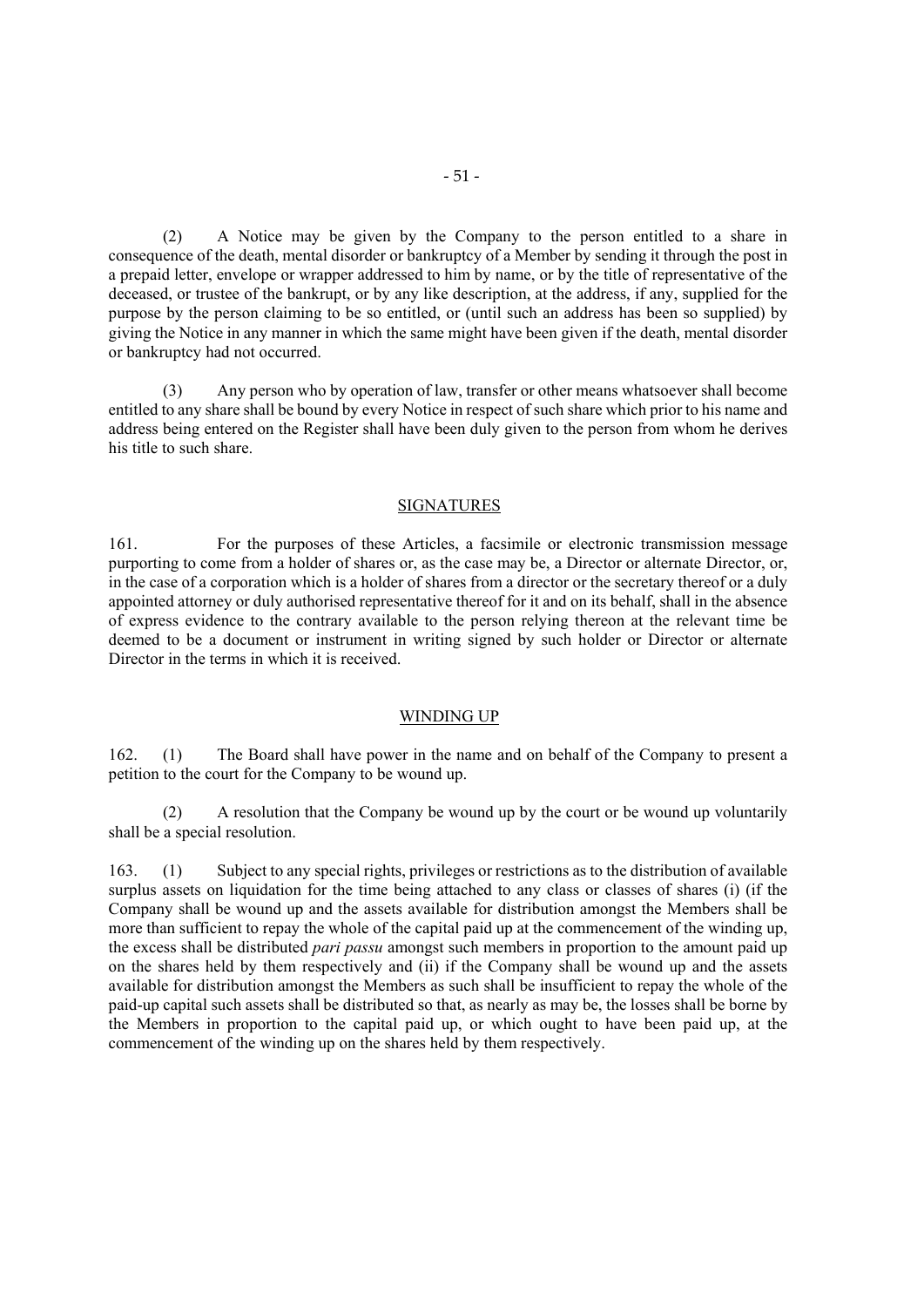(2) If the Company shall be wound up (whether the liquidation is voluntary or by the court) the liquidator may, with the authority of a special resolution and any other sanction required by the Law, divide among the Members *in specie* or kind the whole or any part of the assets of the Company and whether or not the assets shall consist of properties of one kind or shall consist of properties to be divided as aforesaid of different kinds, and may for such purpose set such value as he deems fair upon any one or more class or classes of property and may determine how such division shall be carried out as between the Members or different classes of Members. The liquidator may, with the like authority, vest any part of the assets in trustees upon such trusts for the benefit of the Members as the liquidator with the like authority shall think fit, and the liquidation of the Company may be closed and the Company dissolved, but so that no contributory shall be compelled to accept any shares or other property in respect of which there is a liability.

#### INDEMNITY

164. (1) The Directors, Secretary and other officers and every Auditor of the Company at any time, whether at present or in the past, and the liquidator or trustees (if any) acting or who have acted in relation to any of the affairs of the Company and everyone of them, and everyone of their heirs, executors and administrators, shall be indemnified and secured harmless out of the assets and profits of the Company from and against all actions, costs, charges, losses, damages and expenses which they or any of them, their or any of their heirs, executors or administrators, shall or may incur or sustain by or by reason of any act done, concurred in or omitted in or about the execution of their duty, or supposed duty, in their respective offices or trusts; and none of them shall be answerable for the acts, receipts, neglects or defaults of the other or others of them or for joining in any receipts for the sake of conformity, or for any bankers or other persons with whom any moneys or effects belonging to the Company shall or may be lodged or deposited for safe custody, or for insufficiency or deficiency of any security upon which any moneys of or belonging to the Company shall be placed out on or invested, or for any other loss, misfortune or damage which may happen in the execution of their respective offices or trusts, or in relation thereto; PROVIDED THAT this indemnity shall not extend to any matter in respect of any fraud or dishonesty which may attach to any of the said persons.

(2) Each Member agrees to waive any claim or right of action he might have, whether individually or by or in the right of the Company, against any Director on account of any action taken by such Director, or the failure of such Director to take any action in the performance of his duties with or for the Company; PROVIDED THAT such waiver shall not extend to any matter in respect of any fraud or dishonesty which may attach to such Director.

#### AMENDMENT TO MEMORANDUM AND ARTICLES OF ASSOCIATION AND NAME OF COMPANY

165. No Article shall be rescinded, altered or amended and no new Article shall be made App. until the same has been approved by a special resolution of the Members. A special resolution shall be 13B required to alter the provisions of the memorandum of association or to change the name of the 1 Company.